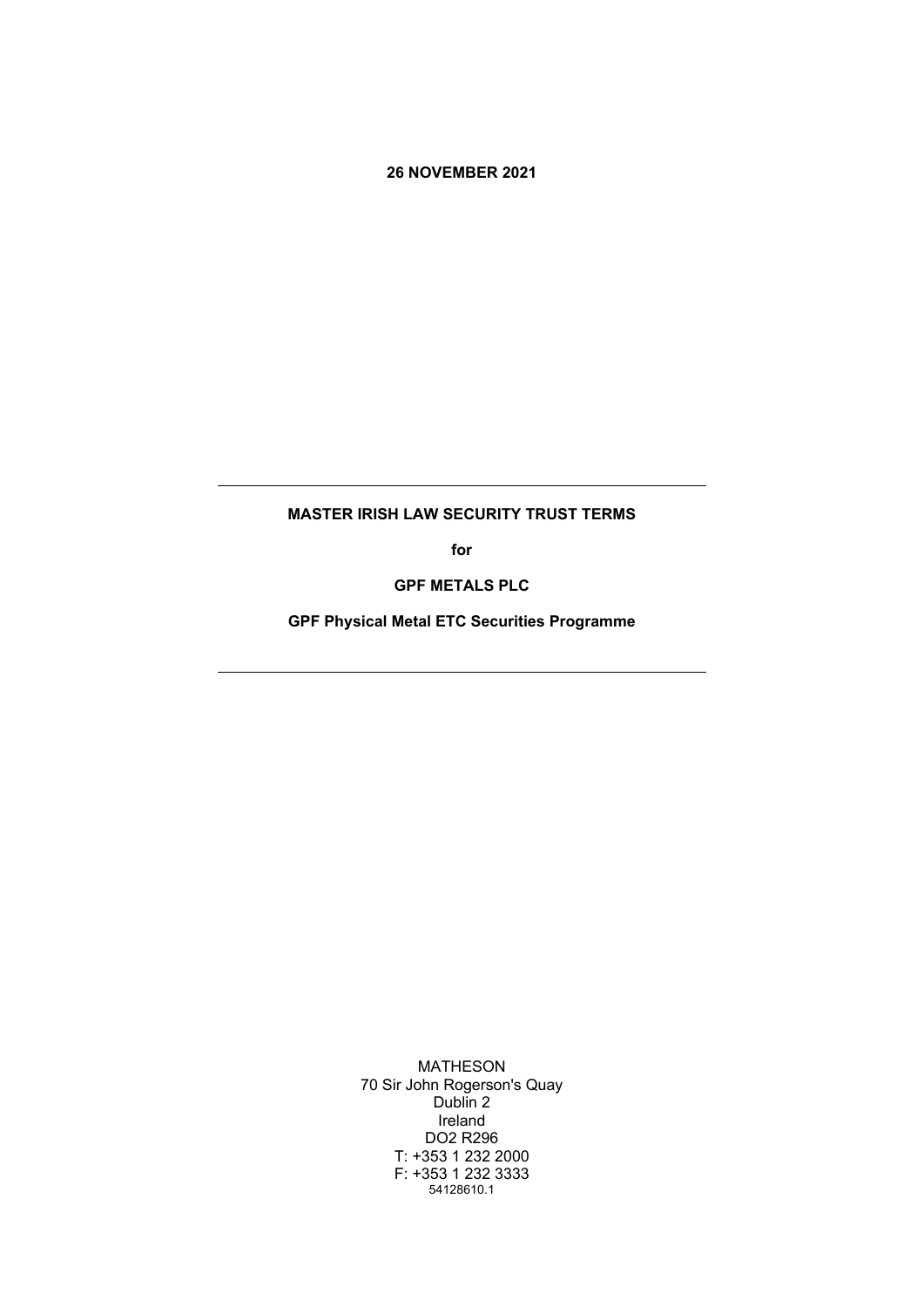## **CONTENTS**

# Page No

| 1  |  |
|----|--|
| 2  |  |
| 3  |  |
| 4  |  |
| 5  |  |
| 6  |  |
| 7  |  |
| 8  |  |
| 9  |  |
| 10 |  |
| 11 |  |
| 12 |  |
| 13 |  |
| 14 |  |
| 15 |  |
| 16 |  |
| 17 |  |
| 18 |  |
| 19 |  |
| 20 |  |
| 21 |  |
| 22 |  |
| 23 |  |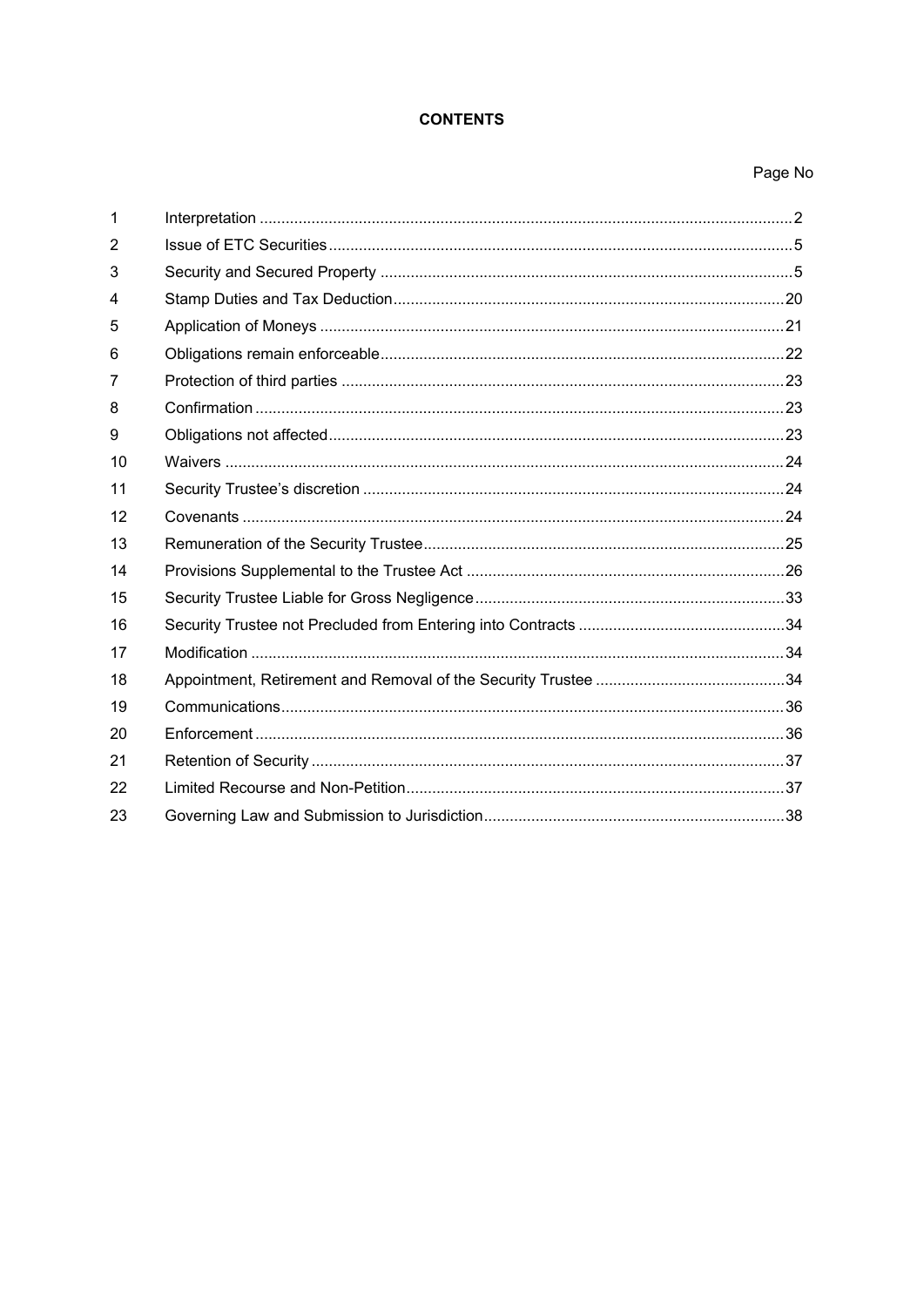#### **Introduction**

- (A) These Master Irish Law Security Trust Terms have been prepared by GPF Metals plc (the "**Issuer**"), to be used for Series issued by the Issuer under its GPF Physical Metal ETC Securities Programme (the "**Programme**").
- (B) Each Series will be constituted by a separate Trust Deed (as defined below) pursuant to an Issue Deed (as defined below) and secured by separate Security Documents (as defined in the Trust Deed). Under the Trust Deed, the Trustee shall be appointed the trustee of that Series.
- (C) In order to secure the Secured Issuer Obligations relating to a Series, the Issuer will grant security over the Secured Property on the terms of, and as set out in, the Irish Law Security Trust Deed (as defined below), the English Law Security Trust Deed and/or any other Security Document entered into in respect of such Series. Upon the execution of the Issue Deed relating to a Series by or on behalf of the persons party thereto in the capacities of (i) Issuer, (ii) Security Trustee, and (iii) Trustee, such persons shall be deemed to have entered into an Irish law security trust deed as a deed, which shall incorporate and amend and/or supplement, as applicable, these Master Irish Law Security Trust Terms (as the same may be modified or supplemented by the provisions of such Issue Deed) (an "**Irish Law Security Trust Deed**") in respect of that Series. References to "**this Irish Law Security Trust Deed**" shall mean the Irish Law Security Trust Deed entered into by such parties by the execution of the relevant Issue Deed in the form of these Master Irish Law Security Trust Terms (as amended and/or supplemented by the Issue Deed) and as such Irish Law Security Trust Deed may be amended, supplemented, novated and/or replaced from time to time.

#### <span id="page-2-0"></span>1 **Interpretation**

#### 1.1 **Definitions**

Capitalised terms used in this Irish Law Security Trust Deed but not otherwise defined shall have the meanings given to them in the Conditions relating to the relevant Series or the Issue Deed (in the event of any inconsistency between the Conditions relating to the relevant Series and the Issue Deed relating to the relevant Series, the Issue Deed shall prevail) and the following terms shall have the following meanings:

"**2009 Act**" means the Land and Conveyancing Law Reform Act 2009.

"**Companies Act**" means the Companies Act 2014, as amended.

"**Conditions**" means the terms and conditions of the relevant Series comprising the master terms and conditions specified in the Issue Deed relating to the relevant Series as supplemented and/or varied or completed, as applicable, by the relevant final terms relating to such ETC Securities.

"**Contractual Currency**" means, in relation to any payment obligation arising under any ETC Security, the currency in which that payment obligation is expressed.

"**Enforcement Date**" shall have the meaning given to it in Clause [3.7](#page-8-0) (*[Enforcement](#page-8-0) of Security*).

"**English Law Security Trust Deed**" means, in respect of a Series, the English law governed security trust deed entered into in the form of the Master English Law Security Trust Terms dated on or about the Series Issue Date created by entry into of the Issue Deed for the first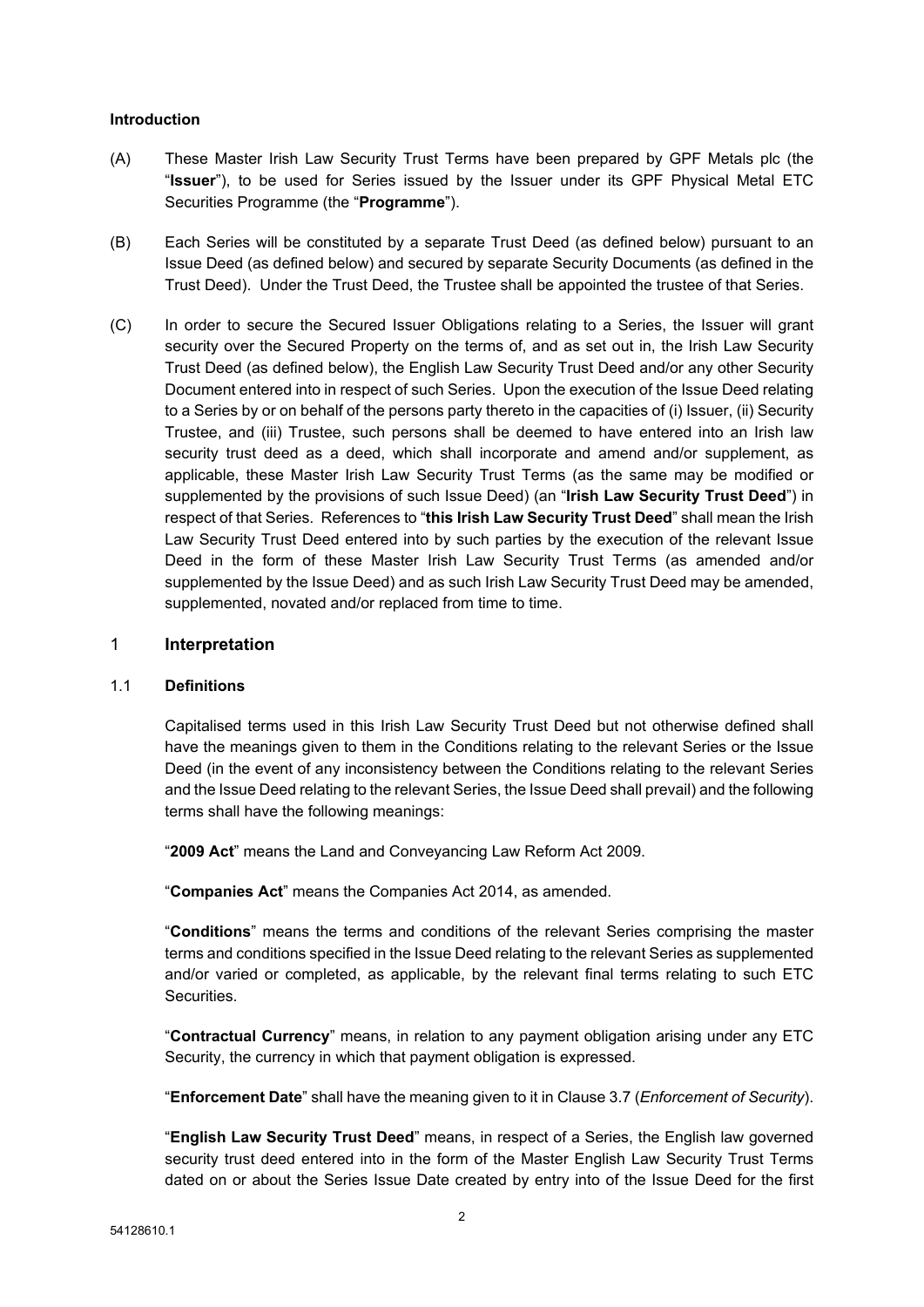Tranche of such Series by the Issuer and the Security Trustee and any other parties specified in such Issue Deed as being a party to such English Law Security Trust Deed, as amended and/or supplemented by such Issue Deed and as such English Law Security Trust Deed is amended, supplemented, novated or replaced from time to time.

"**ETC Securities**" means securities issued by the Issuer pursuant to the Programme.

"**Extraordinary Resolution**" has the meaning given to it in the Trust Deed relating to the relevant Series.

"**Issue Date**" means, in respect of a Tranche of ETC Securities, the date on which the ETC Securities of such Tranche are due to be issued to the relevant Authorised Participant(s) which has subscribed for such Tranche of ETC Securities as specified in the Final Terms relating to such Tranche.

"**Issue Deed**" means, in respect of a Series, the issue deed made between, amongst others, the Issuer, the Trustee, the Security Trustee and any other parties specified therein and which constitutes such Series (as amended, supplemented, novated or replaced from time to time) and which will be entered into at the time of the first Tranche of ETC Securities for that Series and which will apply, without further action and without the need for re-execution or execution of a new Issue Deed, to any further Tranches of that Series.

"**Master English Law Security Trust Terms**" means, in respect of a Series, the master English law security trust terms relating to the Programme specified in the Issue Deed in relation to such Series, as amended, supplemented, novated or replaced from time to time in respect of that Series, whether in the Issue Deed or otherwise in accordance with the Conditions.

"**Master Irish Law Security Trust Terms**" means, in respect of a Series, the master Irish law security trust terms relating to the Programme specified in the Issue Deed in relation to such Series, as amended, supplemented, novated or replaced from time to time in respect of that Series, whether in the Issue Deed or otherwise in accordance with the Conditions.

"**Master Trust Terms**" means, in respect of a Series, the master trust terms relating to the Programme specified in the Issue Deed in relation to such Series, as amended, supplemented, novated or replaced from time to time in respect of that Series, whether in the Issue Deed or otherwise in accordance with the Conditions.

"**Receiver**" means a receiver or receiver and manager of the whole or any part of the Secured Property.

"**relevant Series**" means the Series secured by this Irish Law Security Trust Deed. For the avoidance of doubt, references to a "**Series**" shall include each Tranche of ETC Securities which are to be consolidated to form a single series with the ETC Securities of such Series with effect from the Issue Date of such Tranche.

"**Specified Office**" means, in relation to any Agent, the office identified in respect of such Agent in the relevant Transaction Document or any other office approved by the Trustee and notified to ETC Holders in accordance with Condition 19 *(Notices)*.

"**TCA**" means the Taxes Consolidation Act, 1997, of Ireland (as amended).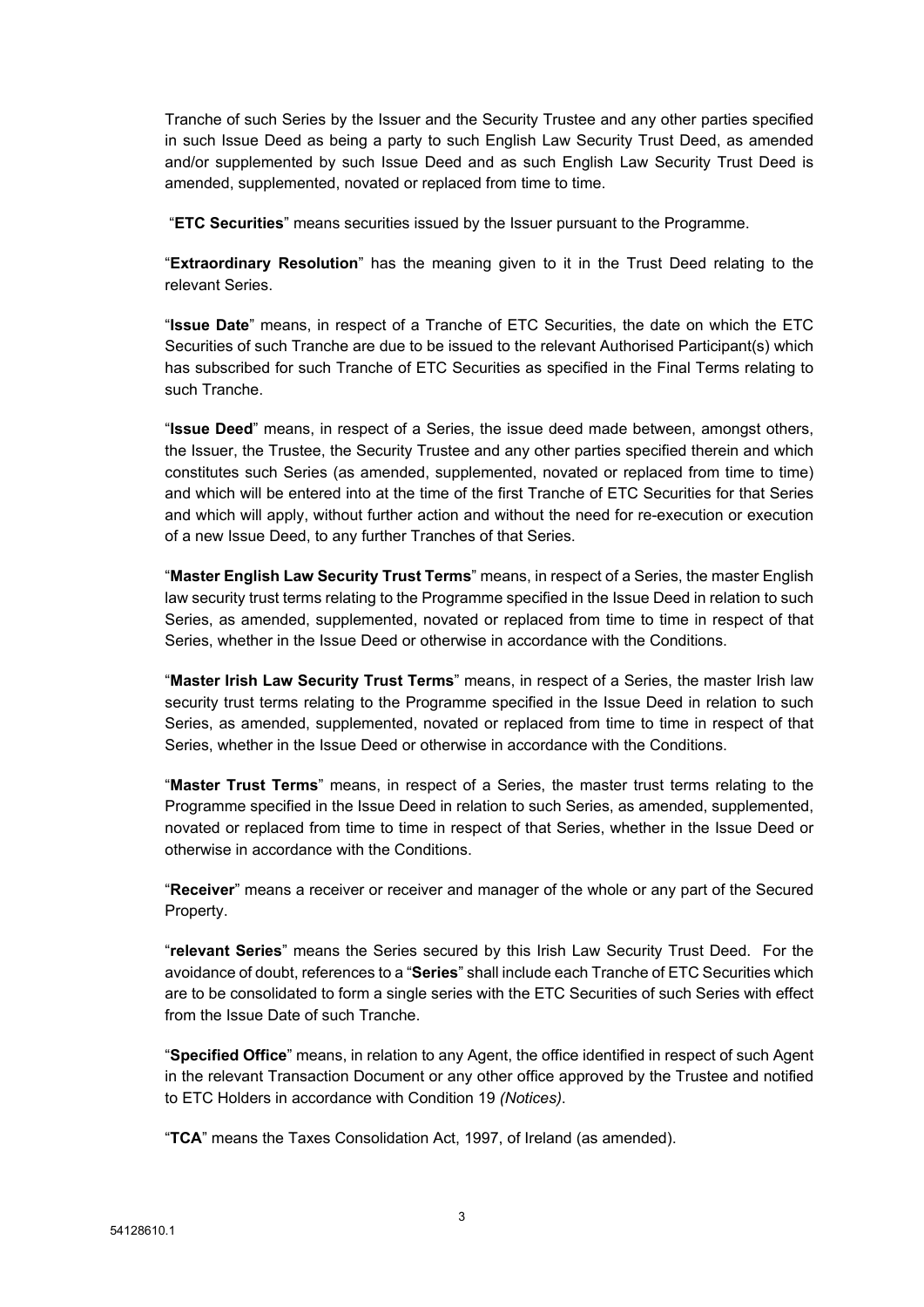"**trust corporation**" means a trust corporation authorised to carry on business as a trust or company service provider under the Criminal Justice (Money Laundering and Terrorist Financing) Act 2010 of Ireland (as amended) or a corporation entitled to act as a trustee pursuant to applicable foreign legislation relating to trustees.

"**Trust Deed**" means, in respect of a Series, the trust deed entered into as a deed in the form of the Master Trust Terms dated on or about the Series Issue Date created by entry into of the Issue Deed for the first Tranche of such Series by the Issuer, the Trustee, the Administrator and any other parties specified in such Issue Deed as being a party to such Trust Deed, as amended and/or supplemented by such Issue Deed and as such Trust Deed is amended, supplemented, novated or replaced from time to time.

"**Trustee Act**" means the Trustee Act 1893, as amended.

#### 1.2 **Construction of certain references**

#### References to:

- 1.2.1 costs, charges, remuneration or expenses include any value added, turnover or similar tax charged in respect thereof;
- 1.2.2 an action, remedy or method of judicial proceedings for the enforcement of creditors' rights include references to the action, remedy or method of judicial proceedings in jurisdictions other than Ireland as shall most nearly approximate thereto;
- 1.2.3 any provision of any statute shall be deemed also to refer to any statutory modification or re-enactment thereof, or any statutory instrument, order or regulation made thereunder or under such modification or re-enactment;
- 1.2.4 Clauses and Schedules shall be construed as references to, respectively, the Clauses and Schedules to this Irish Law Security Trust Deed;
- 1.2.5 the Issuer, any Transaction Party and any other person include its successors in title, permitted assigns and permitted transferees;
- 1.2.6 any references herein to the "*Security Trustee*" or a "*Receiver*" shall include any delegate or sub-delegate of such persons, as applicable; and
- 1.2.7 "**ETC Securities**" are, unless the context otherwise requires, to the ETC Securities of the relevant Series for the time being outstanding and include any replacement ETC Securities issued pursuant to the Conditions only and not to all ETC Securities that may be issued under the Programme.

#### 1.3 **Headings**

Headings shall be ignored in construing this Irish Law Security Trust Deed.

#### 1.4 **Contracts**

References in the Issue Deed and this Irish Law Security Trust Deed to this Irish Law Security Trust Deed or any other document are to this Irish Law Security Trust Deed or such other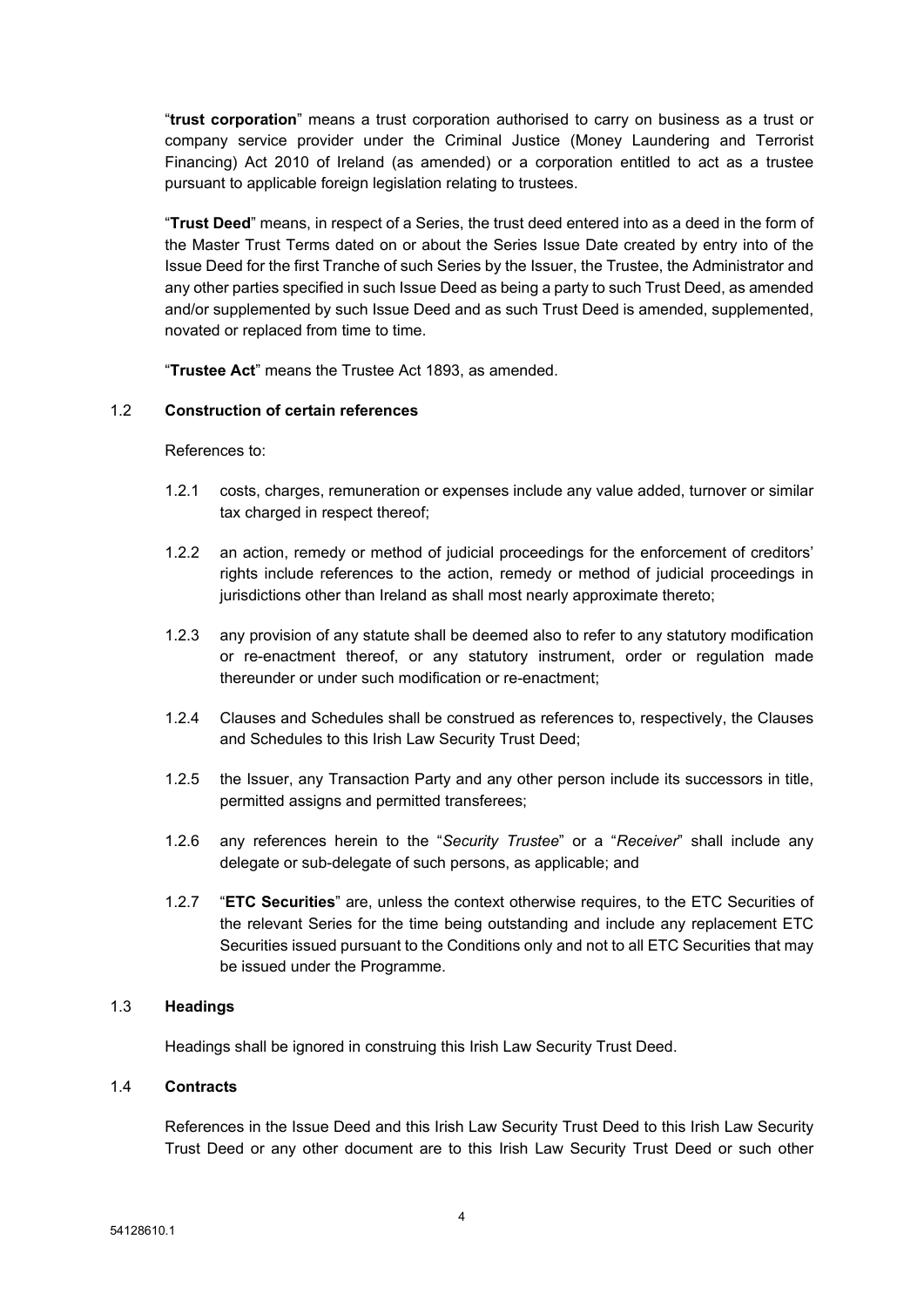document as amended, supplemented or replaced from time to time in relation to the Programme and includes any document that amends, supplements or replaces them.

#### 1.5 **Schedules**

The Schedules are part of this Irish Law Security Trust Deed and have effect accordingly.

#### 1.6 **Liabilities of the Issuer Several and Separate**

The liability of the Issuer under each Irish Law Security Trust Deed and each of the Transaction Documents to which it is a party is several and is separate in respect of each Series. The failure of the Issuer to perform its obligations under this Irish Law Security Trust Deed or under any of the Transaction Documents to which it is a party relating to a Series shall not release the Issuer from its obligations under the Irish Law Security Trust Deed(s) or under any of the Transaction Documents to which it is a party relating to any other Series.

### 1.7 **Details of Secured Property**

The fact that no, or incomplete, details of any Secured Property are inserted in the relevant Irish Law Security Trust Deed does not affect the agreement of the Issuer and the Security Trustee to create a mortgage, an assignment or charge, as applicable, over that Secured Property.

## <span id="page-5-0"></span>2 **Issue of ETC Securities**

Where ETC Securities are issued, unless for any purpose the Security Trustee in its absolute discretion shall determine otherwise or unless otherwise specified in this Irish Law Security Trust Deed, all the provisions of this Irish Law Security Trust Deed shall apply *mutatis mutandis* separately and independently to each Series and, where appropriate, each Tranche, and, in respect of each such Series and each such Tranche, the expressions "**ETC Holders**", "**Allocated Account**", "**Off-Warrant Account**", "**Secured Creditor**", "**Other Creditor**", "**Underlying Metal**" and "**Secured Property**", together with all other terms that relate to ETC Securities or their Conditions, shall be construed as referring to those of the particular Series or Tranche in question and not to all Series or all Tranches issued under the Programme unless expressly so provided, so that each Series and each such Tranche shall be constituted by a separate trust and that, unless expressly provided, events affecting one Series shall not affect any other.

### <span id="page-5-1"></span>3 **Security and Secured Property**

This Clause [3](#page-5-1) (*Security and Secured [Property](#page-5-1)*) shall constitute Security for the relevant Series identified in the Issue Deed relating to the relevant Series and for each Tranche of such Series only.

### 3.1 **The Secured Property**

The Issuer as beneficial and/or legal owner and as continuing security for the performance of the Secured Issuer Obligations grants the following security in favour of the Security Trustee (for the benefit of itself and as trustee for the other Secured Creditors):

3.1.1 an assignment by way of security of all of the Issuer's rights (but not obligations), title, interest and benefit present and future against the Custodian, the Primary Sub-Custodians and the Sub-Custodian(s) (if any) and the Metals Counterparties relating to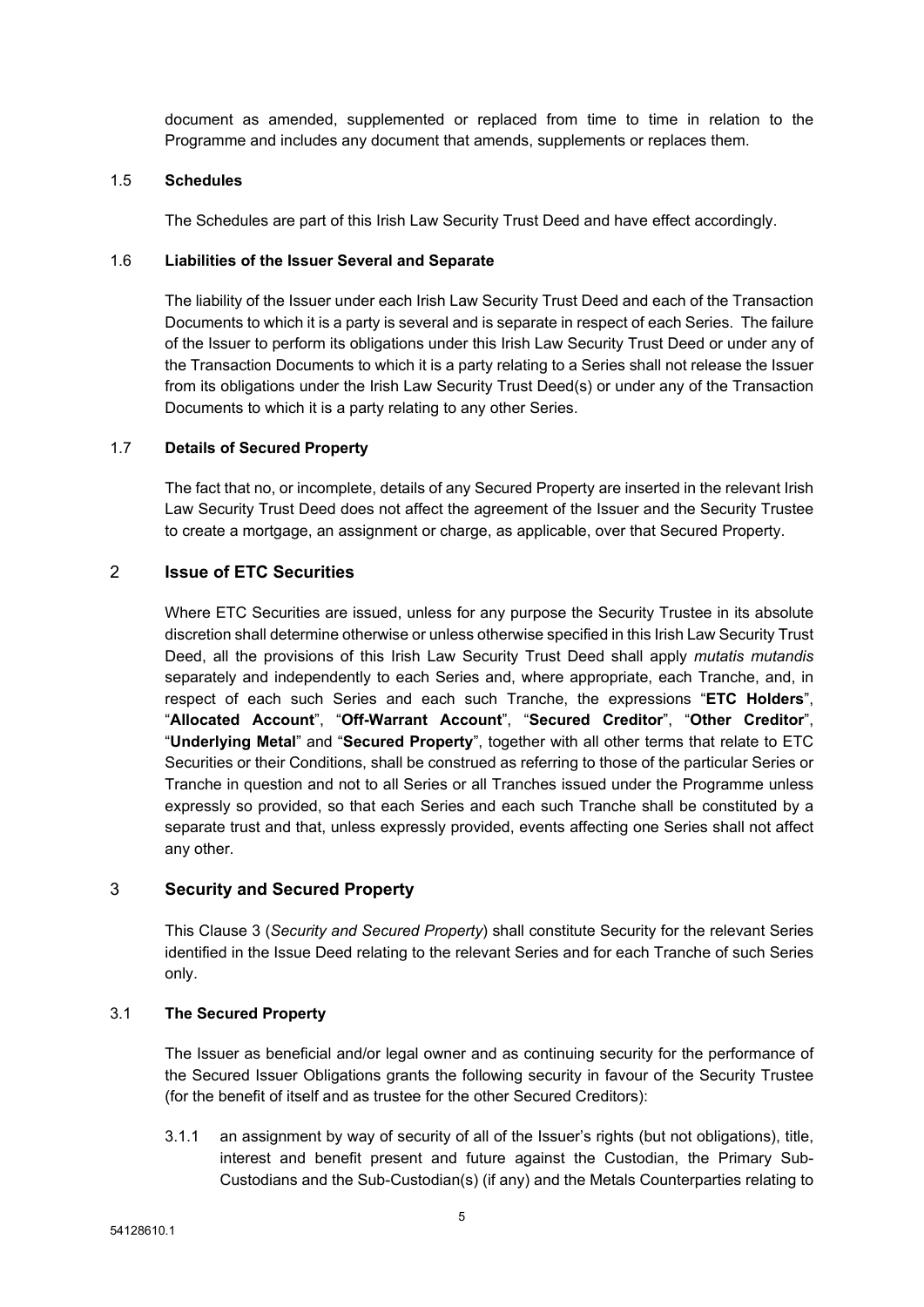the Underlying Metal under the Custody Agreement, the Primary Sub-Custody Agreements and any Sub-Custody Agreement(s), the Metals Counterparty Agreements and otherwise;

- 3.1.2 a first fixed charge over and to the extent of the Issuer's title in each Allocated Account (in the case of a Series backed by one or more Precious Metals) and/or Off-Warrant Account(s) (in the case of a Series backed by one or more Base Metals), all of the Underlying Metal held in the Allocated Account(s) and/or Off-Warrant Accounts, each Warehouse Release, each LME Warrant and each Bill of Lading held by the Custodian or a Primary Sub-Custodian on behalf of the Issuer from time to time, and all sums and assets derived therefrom;
- 3.1.3 an assignment by way of security of all of the Issuer's rights (but not obligations), title, interest and benefit, present and future, in, to and under the Administration Agreement, the Authorised Participant Agreements, the Agency Agreement, the Custody Agreement and the Metals Counterparty Agreement(s); and
- 3.1.4 a first fixed charge over and to the extent of the Issuer's title in (I) all sums, Metal and/or any other property held now or in the future by the Principal Paying Agent, the Custodian, the Primary Sub-Custodians and/or any Sub-Custodian(s) or the Metals Counterparties to meet payments and/or deliveries due in respect of any Secured Issuer Obligation or Other Issuer Obligation relating to the ETC Securities and (II) all sums, Metal and any other property held or received now or in the future by the Metals Counterparties relating to the sale of TER Metal or Underlying Metal pursuant to the Metals Counterparty Agreement(s).

### 3.2 **Additional Security**

Additionally, the Secured Issuer Obligations may be secured pursuant to a Security Document other than the Irish Law Security Trust Deed or the English Law Security Trust Deed, as specified in the relevant Issue Deed.

### 3.3 **Secured Property as continuing Security**

The Security is granted to the Security Trustee as continuing security for the Secured Issuer Obligations relating to the relevant Series and shall remain in force as a continuing security to the Security Trustee, notwithstanding any intermediate payment or satisfaction of any part of the Secured Issuer Obligations or any settlement of account or any other act, event or matter whatsoever. The Issuer may from time to time issue further Tranches of the relevant Series in accordance with the Trust Deed relating to the relevant Series, this Irish Law Security Trust Deed, the Conditions relating to such Series and the relevant Authorised Participant Agreement. Upon the issue by the Issuer of any ETC Securities expressed to be constituted by the Trust Deed for the relevant Series and secured by this Irish Law Security Trust Deed, such ETC Securities will forthwith be constituted by such Trust Deed and shall be secured by the same Secured Property (as increased and/or supplemented in connection with such issue of new securities) under this Irish Law Security Trust Deed without any further formality.

Prior to any enforcement of the Security, the Security shall be automatically released without the need for any notice or other formalities (and without liability to the Security Trustee) with respect to: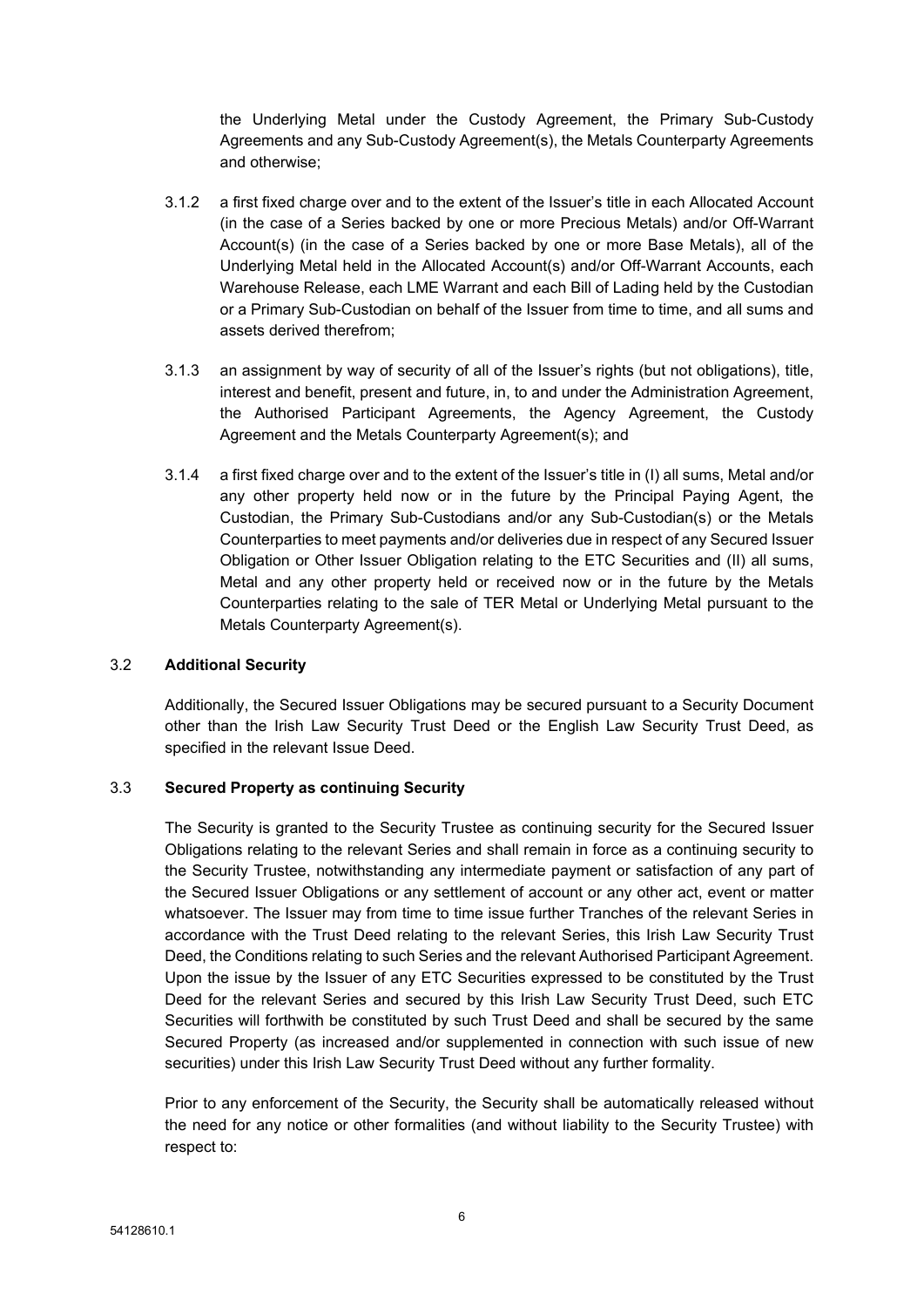- 3.3.1 sums and/or Metal held by or on behalf of the Issuer, the Custodian, the Primary Sub-Custodians or any Sub-Custodian, the Metals Counterparties, the Administrator, the Account Bank, the Principal Paying Agent and/or any Paying Agent(s), as applicable, to the extent required for payment of any sum or delivery of any Metal in respect of the ETC Securities and/or under the Transaction Documents which is due and payable or deliverable and which, for the avoidance of doubt, shall include, without limitation:
	- (a) amounts payable in respect of the Redemption Amount or any other amount payable in accordance with the Conditions or under the Trust Deed;
	- (b) Underlying Metal deliverable to or to the order of a Metals Counterparty pursuant to the Conditions and/or the relevant Metals Counterparty Agreement for the purposes of effecting a sale of such Underlying Metal;
	- (c) TER Metal deliverable to a Metals Counterparty and the proceeds of any sale thereof that is payable to the Arranger as described in Condition 4 *(Metal Entitlement, Total Expenses Ratio and Cash Value per ETC Security)*;
	- (d) Metal in respect of Buy-Back Settlement Amounts and Physical Redemption Settlement Amounts deliverable to a Metals Counterparty in accordance with the terms of the relevant Metals Counterparty Agreement;
	- (e) following any sale of the Underlying Metal in connection with an early or final redemption of the ETC Securities, any Over-allocated Metal Cash Proceeds payable to the relevant Metals Counterparty in priority to the payment of the Redemption Amount to any ETC Holder;
	- (f) any LME Warrants or Bills of Lading held by the Custodian or a Primary Sub-Custodian on behalf of the Issuer to be exchanged for physical Lots of Metal (represented by a Bill of Lading or a Warehouse Release, as applicable); and
	- (g) any Underlying Metal deliverable to or to the order of a Metals Counterparty and the proceeds of any sale thereof for the purposes of funding any indemnity payment due from the Issuer to a Transaction Party under the Transaction Documents or any other exceptional expenses of the Issuer not payable by the Arranger under the Fees and Expenses Agreement.

Any release pursuant to (c) and (d) above shall be subject to the condition that, in respect of ETC Securities and the Allocated Accounts (in the case of a Series backed by a Precious Metal) or Off-Warrant Accounts (in the case of a Series backed by a Base Metal) holding Over-allocated Metal, an amount of Metal at least equal to such Overallocated Metal shall at all times remain in such Allocated Accounts or Off-Warrant Accounts. Where the Security is released over any Over-allocated Metal Cash Proceeds in accordance with (e) above, it shall be paid to the relevant Metals Counterparty only and not to any other Secured Creditor, Other Creditor or other person; and

3.3.2 any part of the Secured Property to the extent required to comply with and subject to the provisions of Conditions 5(c) *(Liquidation of Underlying Metal following an Early Redemption Event or the Final Redemption Valuation Date*), 5(h) *(Shortfall after Application of Proceeds (Limited Recourse) and Non-Petition*) and 5(i) *(Issuer's Rights as Beneficial Owner of Secured Property).*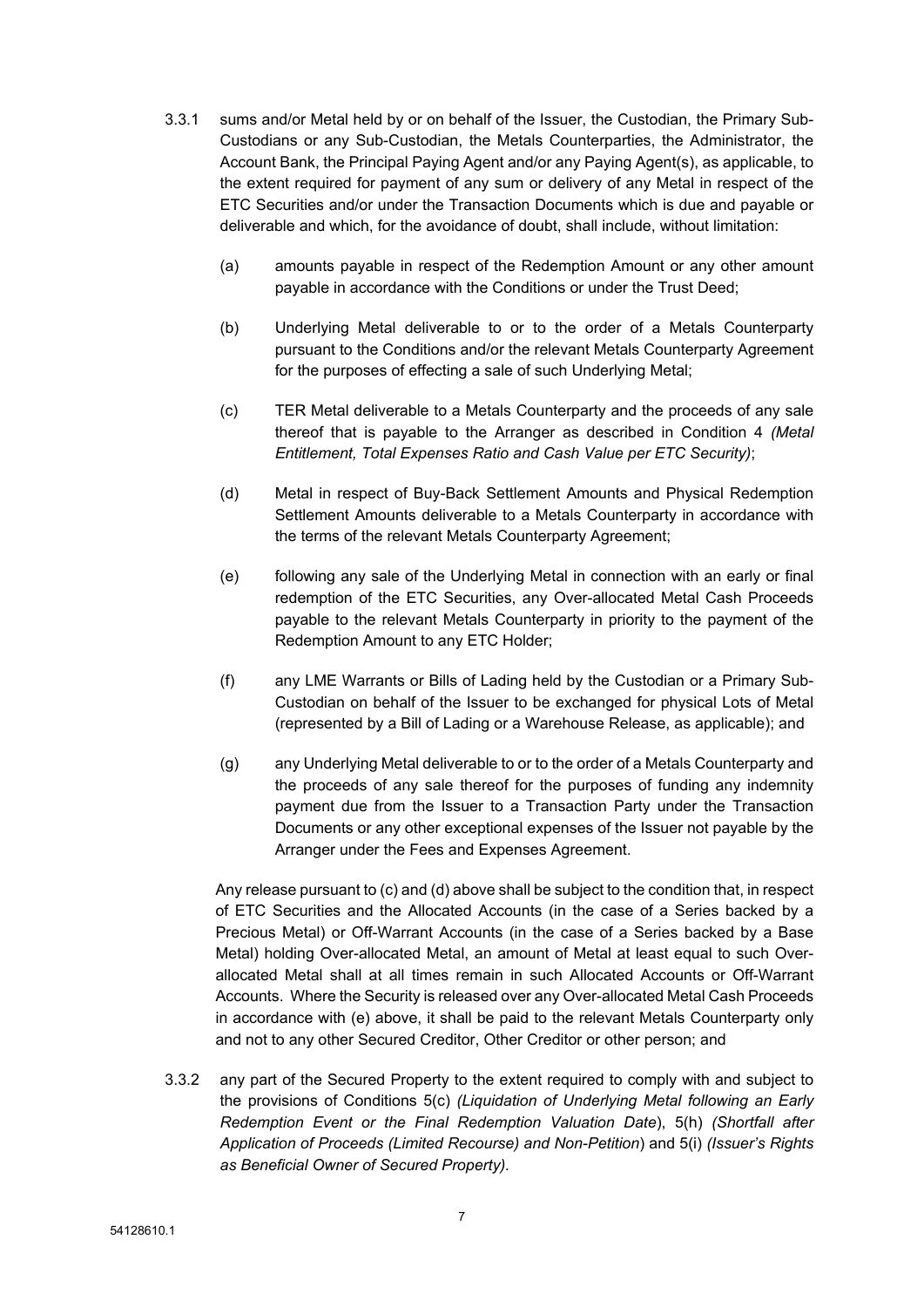Any ETC Securities of a relevant Series purchased and cancelled by the Issuer may not be reissued or resold and the obligations of the Issuer in respect of any such ETC Securities shall be discharged. In accordance therewith, the relevant portion of the Secured Property relating to the ETC Securities so purchased and cancelled will be automatically released from such Security without the need for any notice or other formalities.

#### 3.4 **Declaration of Trust**

Upon execution of the Issue Deed relating to the relevant Series incorporating these Master Irish Law Security Trust Terms, the Security Trustee shall be deemed to have declared itself trustee under this Irish Law Security Trust Deed of all the covenants, undertakings and interests created by the Security made or given or to be made or given under or pursuant to this Irish Law Security Trust Deed and the other Transaction Documents to which it is a party for itself and the other Secured Creditors in respect of the Secured Issuer Obligations upon and subject to the terms and conditions of this Irish Law Security Trust Deed.

#### 3.5 **Acknowledgement of the Security**

Each of the Secured Creditors, upon execution of the Issue Deed relating to the relevant Series (or accession thereto), acknowledges the Security made or granted by this Irish Law Security Trust Deed and undertakes to the Security Trustee not to do anything inconsistent with the Security given under or pursuant to this Irish Law Security Trust Deed or knowingly to prejudice the Security granted to the Security Trustee pursuant to this Irish Law Security Trust Deed or the Secured Property or the Security Trustee's interest therein, provided that, without prejudice to Clause [3.17](#page-12-0) (*Appointment of receiver),* nothing in this Irish Law Security Trust Deed shall be construed as limiting the rights exercisable by the aforesaid parties in accordance with and subject to the terms of the other Transaction Documents relating to the relevant Series.

#### 3.6 **Covenant to pay**

The Issuer, as primary obligor and not merely as surety, hereby covenants to the Security Trustee that it will pay, perform or discharge the Secured Issuer Obligations when they become due for payment, performance or discharge in accordance with the Transaction Documents and undertakes to pay every sum (whether of principal, interest or otherwise) now or hereafter owing, due or incurred by the Issuer in respect of the Secured Issuer Obligations as and when they become due to be paid, performed or discharged and in the manner provided for in the relevant Transaction Document.

### <span id="page-8-0"></span>3.7 **Enforcement of Security**

The Security constituted by this Irish Law Security Trust Deed and/or any other Security Documents shall become enforceable if payment of any amount in respect of the relevant Series is not made when due on the Scheduled Maturity Date or the relevant Early Redemption Date (if applicable) (such date of non-payment, the "**Enforcement Date**"). As soon as reasonably practicable upon any enforcement of the Security, the Security Trustee shall give notice in writing to the Issuer and each Transaction Party of the relevant Series.

#### 3.8 **Liability in respect of the Security**

Subject to Section 422 of the Companies Act, the Security Trustee shall not be responsible or liable to the Issuer, any ETC Holder, any Secured Creditor, any Other Creditor or any other party for the validity, enforceability, registration, perfection, value or sufficiency (which the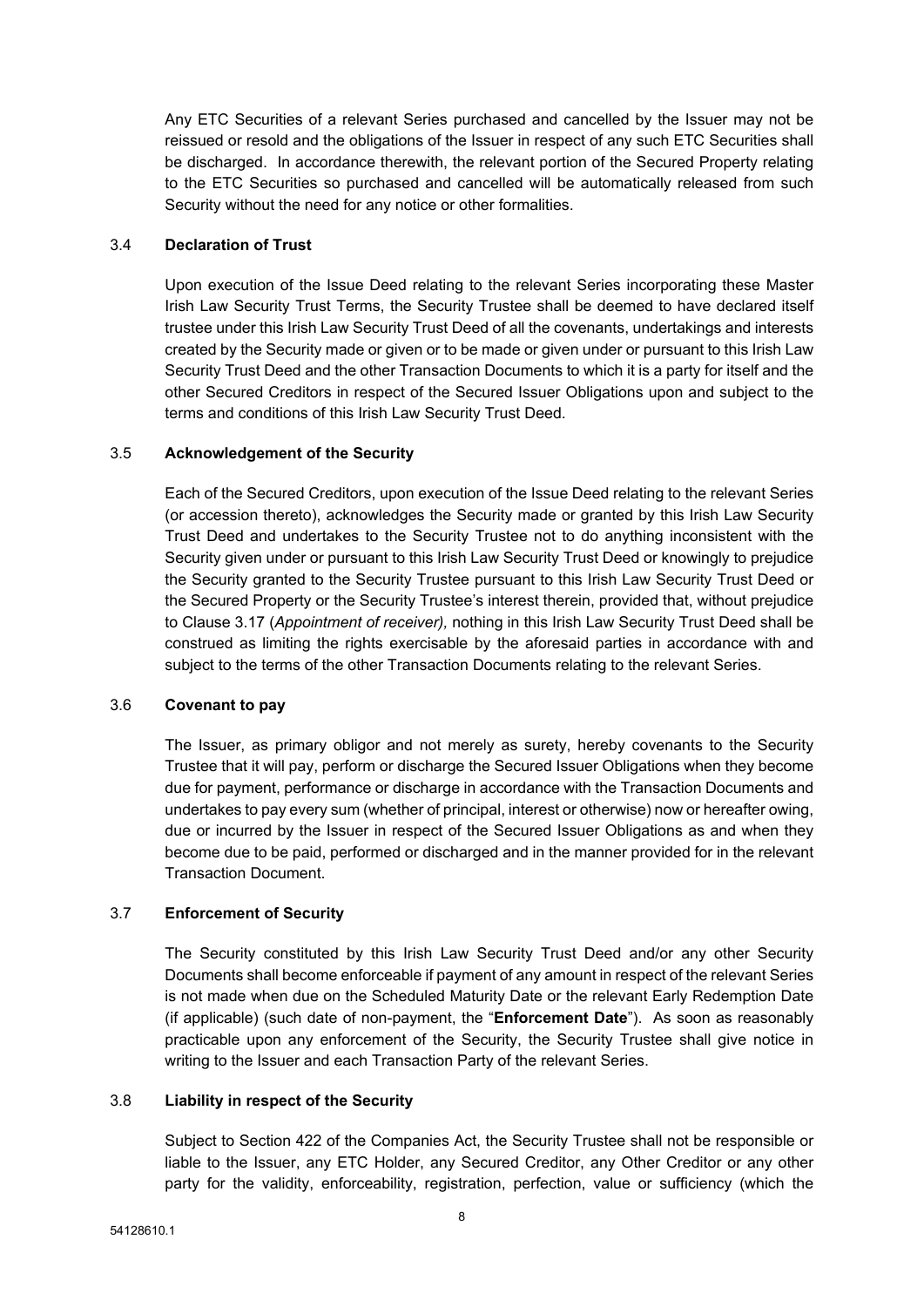Security Trustee shall not investigate) of the Security relating to the relevant Series or in respect of any payment made in connection therewith. The Security Trustee shall not be liable to any ETC Holder, any Secured Creditor, any Other Creditor or any other person for any failure to make or cause to be made on its behalf the searches, investigations and enquiries which would normally be made by a prudent chargee, mortgagee or assignee in relation to the Security relating to the relevant Series. The Security Trustee shall have no responsibility to the Issuer as regards any deficiency which might arise because the Issuer is subject to any tax in respect of the Secured Property or any income or any proceeds from or of them.

## 3.9 **Liability in respect of the Secured Property**

Subject to Section 422 of the Companies Act, the Security Trustee shall not be responsible for, nor shall it have any liability with respect to any loss or theft or reduction in value of, any property comprising the Secured Property relating to the relevant Series. The Security Trustee shall have no responsibility or liability to the Issuer, any ETC Holder, any Secured Creditor, any Other Creditor or any other party as regards any deficiency which might arise because (i) all or part of the property comprising the Secured Property relating to the relevant Series is or will be held by the Custodian, the Primary Sub-Custodian and/or any Sub-Custodian and/or (ii) the Security Trustee, the Custodian, the Primary Sub-Custodian, any Sub-Custodian and/or the Metals Counterparty (if any), as applicable, is subject to any Tax in respect of any of the Secured Property, any income therefrom and/or the proceeds thereof.

Notwithstanding anything to the contrary in the Irish Law Security Trust Deed, the Security Trustee may not require any Metal to be delivered to or to the account of the Security Trustee (whether by physical delivery of the Metal or by book-entry transfer in an account) or any other person (other than directing the Metals Counterparty to sell Metal in accordance with the terms of the Irish Law Security Trust Deed) where such delivery could result in an additional Tax liability as a result of the Security Trustee or such other person not being a member of the LBMA.

### 3.10 **Title to the Secured Property**

The Security Trustee shall accept without investigation, requisition or objection such right and title as the Issuer has to any of the Secured Property relating to the relevant Series and need not examine or enquire into or be liable for any defect or failure in the right or title of the Issuer to the Secured Property or any part of it, whether such defect or failure was known to the Security Trustee or might have been discovered upon examination or enquiry and whether capable of remedy or not. The Security Trustee shall not be liable to any ETC Holder, any Secured Creditor, any Other Creditor or any other person for any failure to make or cause to be made on its behalf the searches, investigations and enquiries which would normally be made by a prudent chargee, mortgagee or assignee in relation to the Secured Property relating to the relevant Series.

## 3.11 **Creditworthiness of the Transaction Parties**

The Security Trustee shall have no responsibility or liability to the Issuer, any ETC Holder, any Secured Creditor, Other Creditor or any other party for the creditworthiness (which the Security Trustee shall not investigate) of any Transaction Party relating to the relevant Series, or the validity or enforceability of the obligations of any Transaction Party.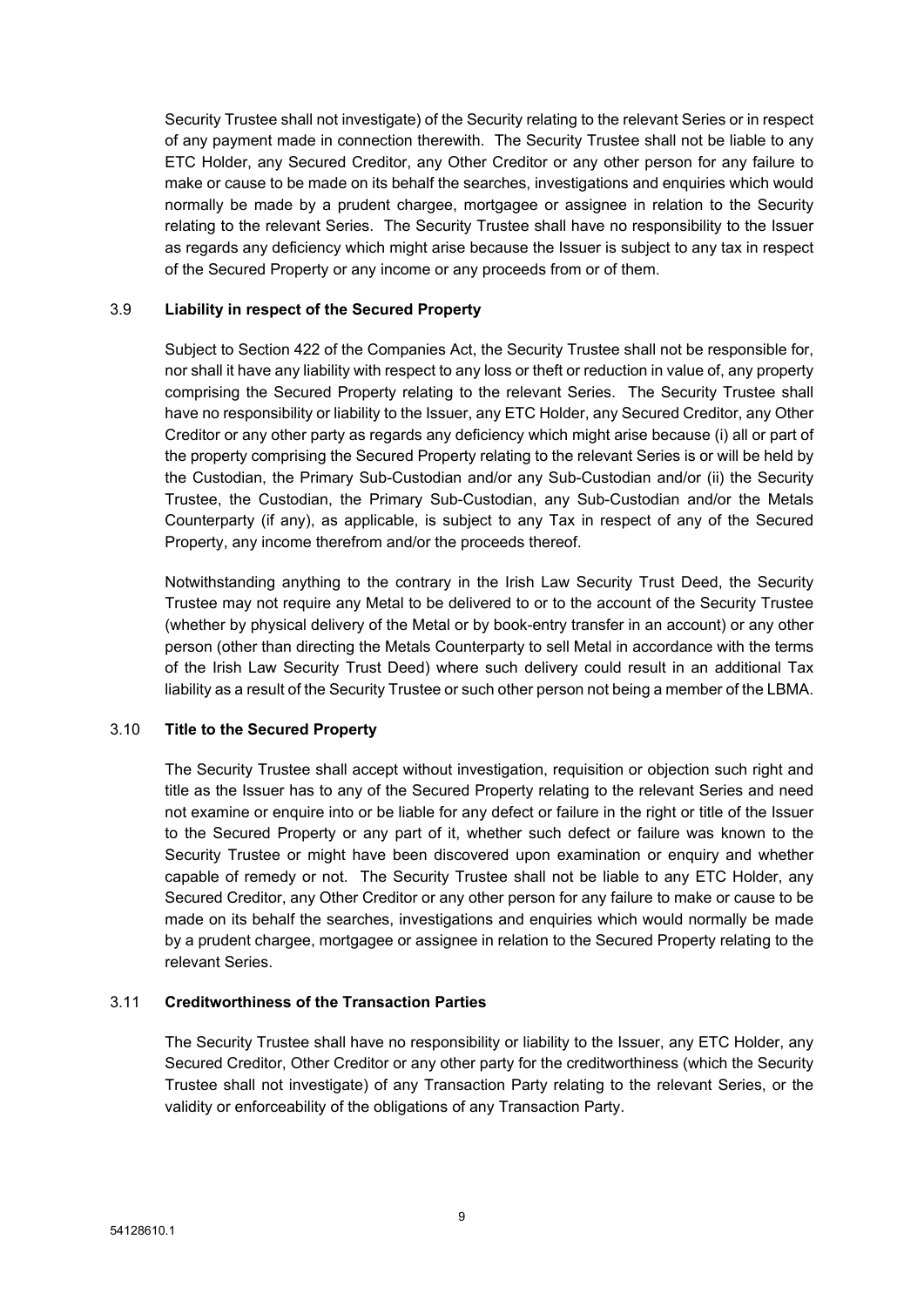#### 3.12 **No obligation to insure the Secured Property**

The Security Trustee is not under any obligation to insure any property comprising the Secured Property relating to the relevant Series or any certificate, note, bond or other evidence in respect thereof, or to require any other person to maintain any such insurance. The Security Trustee shall not be responsible for any loss which may be suffered by any person as a result of the lack of or inadequacy of any such insurance.

#### 3.13 **Rights of the Issuer**

Without prejudice to Condition 15(a) *(Meetings of ETC Holders)* at any time before any Security in respect of the relevant Series becomes enforceable the Issuer may, with respect to the relevant Series, with the sanction of an Extraordinary Resolution or with the prior written consent of the Security Trustee (acting upon instructions from the Trustee):

- 3.13.1 take such action in relation to the Secured Property relating to the relevant Series as it may think expedient; and
- 3.13.2 exercise any rights incidental to the ownership of the Secured Property which are exercisable by the Issuer and, in particular (but, without limitation, and without responsibility for their exercise), all rights to enforce any such ownership interests in respect of such property.

The Issuer shall not exercise any rights with respect to any Secured Property relating to the relevant Series unless it has the consents referred to above or is directed to do so by an Extraordinary Resolution and, if such direction or consent is given, the Issuer shall act only in accordance with such direction or consent, provided that, prior to the enforcement of the Security, the Issuer may release or modify the rights and assets which comprise the Secured Property for the relevant Series without any further action being required from the ETC Holders or the Security Trustee to the extent necessary in connection with any of the circumstances described in Clause **Error! Reference source not found.** (*Secured Property as Continuing Security*) in relation to which the Security is released.

### 3.14 **Metals Counterparty**

Prior to enforcement of the Security by the Security Trustee, nothing in this Irish Law Security Trust Deed shall prevent the Metals Counterparty, upon receipt of a TER Metal Sale Notice pursuant to the Metals Counterparty Agreement or upon the occurrence of the first day of the Redemption Disposal Period in respect of the Securities, from undertaking any action on behalf of the Issuer contemplated by the Conditions relating to the relevant Series and any actions in furtherance thereof or ancillary thereto as they relate to the Secured Property, without requiring any sanction referred to therein.

### <span id="page-10-0"></span>3.15 **Security Trustee enforcing Security over the Property**

At any time after the Security has become enforceable, the Security Trustee may, at its discretion, and shall, if so directed in writing by the Trustee (the Trustee having been directed in writing by the holders of at least one-fifth in number of the ETC Securities then outstanding or by an Extraordinary Resolution of the ETC Holders), in each case subject to it having been pre-funded and/or secured and/or indemnified to its satisfaction by one or more ETC Holders (or otherwise to its satisfaction), enforce the Security.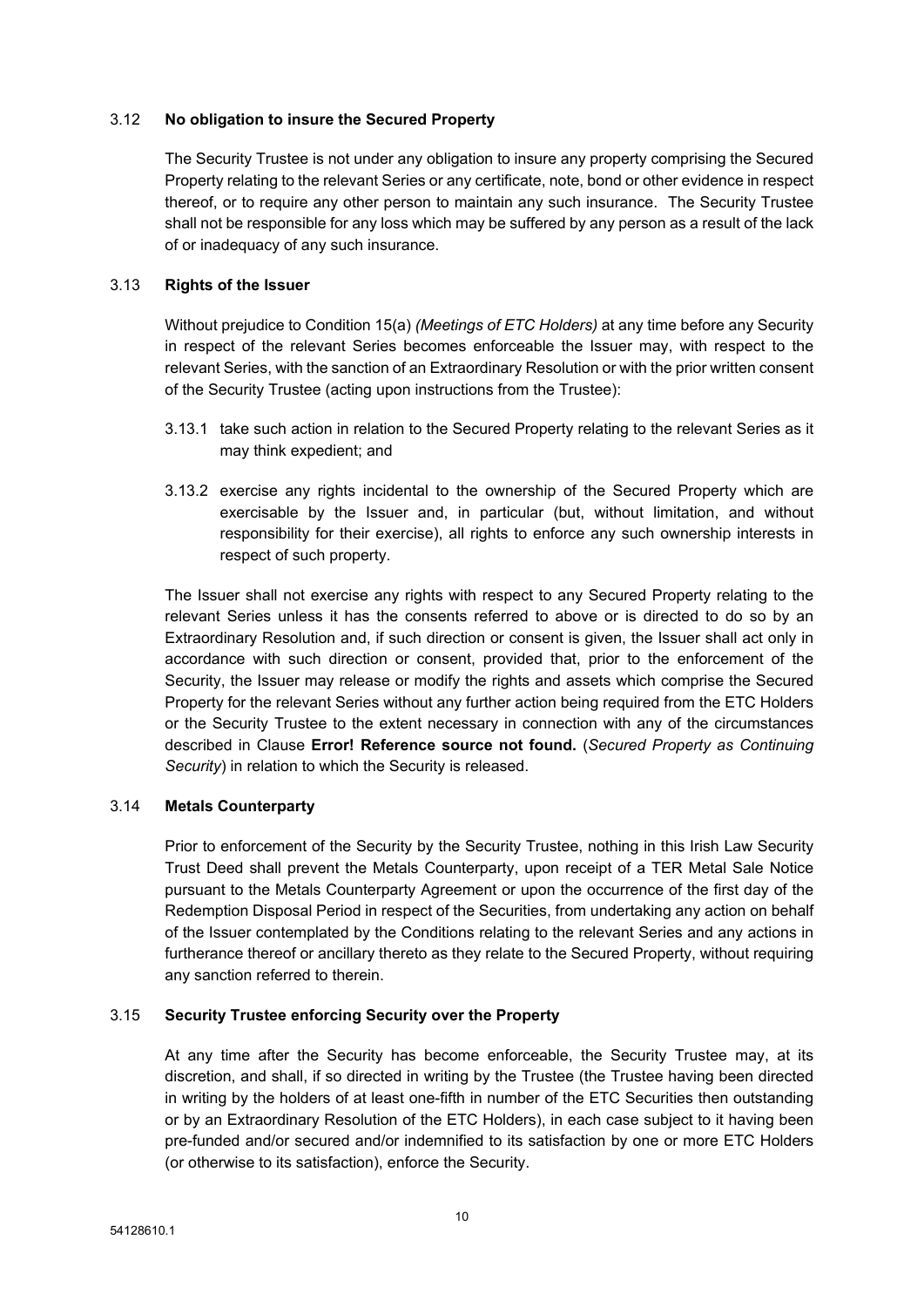To do this, the Security Trustee may, at its discretion,

- 3.15.1 enforce, terminate and/or realise any relevant Transaction Document (other than the Corporate Services Agreement and any Authorised Participant Agreements) relating to the ETC Securities and any Secured Agent Rights in accordance with its or their terms, and/or take action against the relevant Obligor(s); and/or
- 3.15.2 take possession of and/or realise all or part of the Secured Property over which the Security shall have become enforceable and may, in its discretion, but subject to the following sentence, sell, call in, collect and convert into money all or part of the Secured Property, in such manner and on such terms as it thinks fit, in each case without any liability as to the consequence of such action and without having regard to the effect of such action on individual ETC Holders; and/or
- 3.15.3 whether or not it has appointed a Receiver, the Security Trustee may, at any time, exercise (without the restrictions contained in the 2009 Act) all or any of the powers, authorities and discretions:
	- (a) conferred by the Transaction Documents expressly or by implication on any Receiver; or otherwise conferred by statute or common law on mortgagees or receivers (including the ability to apply or appropriate any sums which may be received by the Security Trustee in respect of the Secured Property in payment of the Secured Issuer Obligations);
	- (b) in relation to the power of sale conferred hereby;
	- (c) exercisable by the legal or beneficial owner of the Secured Property; and/or
	- (d) conferred on mortgagees by the 2009 Act as varied or extended by this Irish Law Security Trust Deed

Notwithstanding anything to the contrary in the Security Documents, the Security Trustee may not require any Metal to be delivered to or to the account of the Security Trustee (whether by physical delivery of the Metal or by book-entry transfer in an account) or any other person (other than directing a Metals Counterparty to sell Metal in accordance with the terms of the Security Documents) that is not a full member of the LBMA (in the case of Gold or Silver), the LPPM (in the case of Platinum or Palladium) or the LME (in the case of Copper or Nickel), provided that if the Security Trustee is unable to sell some or all of the Metal to a full member of the LBMA (in the case of Gold or Silver); the LPPM (in the case of Platinum or Palladium) or the LME (in the case of Copper or Nickel), it may sell in its discretion, subject to and in accordance with any instructions received from the ETC Holders, such unsold Metal to any counterparty or one or more counterparties that are willing to purchase the Metal.

The Security Trustee shall not be required to take any action, step or proceeding in relation to the enforcement of the Security that would involve any personal liability or expense without first being indemnified and/or secured and/or pre-funded to its satisfaction by one or more ETC Holders (or otherwise to its satisfaction).

Following the conclusion of any enforcement process, if the liquidation proceeds derived from the realisation of the unsold Metal comprising the Secured Property results in an Enforcement Surplus, an Enforcement Surplus Principal Amount shall become due and payable by the Issuer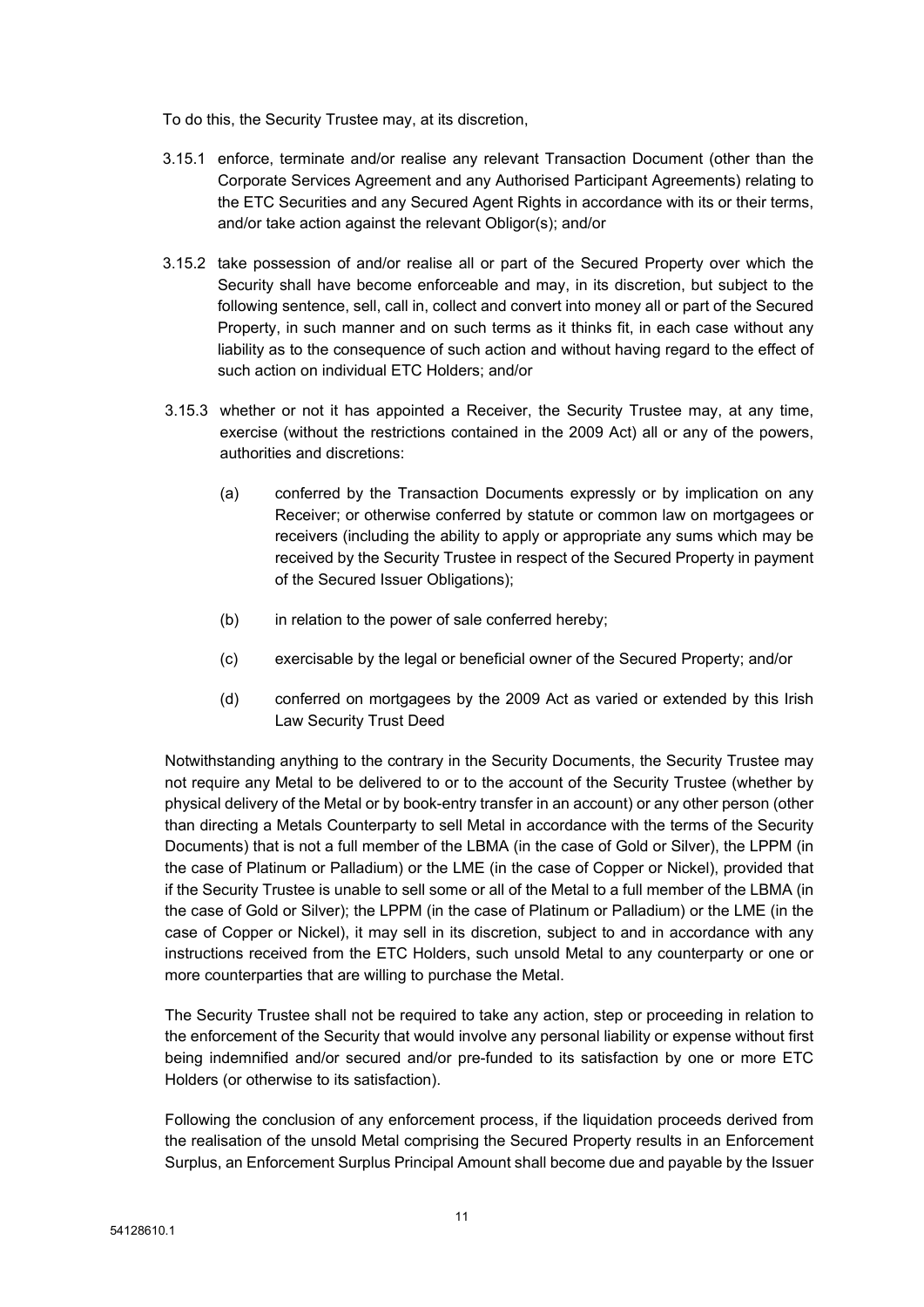in respect of each ETC Security on the first Business Day immediately following such conclusion of the enforcement process.

### 3.16 **Mortgagee in possession:**

- 3.16.1 At any time on or after an Enforcement Date, and without prejudice to any express or implied right of the Security Trustee, howsoever arising, to take possession (as varied or extended hereby), the Security Trustee may without any requirement for notice to, or the service of a demand on, the Issuer enter into possession of all or any part of the Secured Property. The rights of the Security Trustee under this clause are without prejudice to, and in addition to, any right of possession (express or implied) to which it is at any time otherwise entitled (whether by virtue of this Irish Law Security Trust Deed, operation of law, statute, contract or otherwise).
	- 3.16.2 Neither the Security Trustee nor any Receiver or delegate shall be liable, by reason of entering into possession of any Secured Property or realising or enforcing the Security:
		- (a) to account as mortgagee in possession or for any loss in realisation or in connection with all or any part of the Secured Property; or
		- (b) for any default or omission for which a mortgagee in possession might be liable.
		- (c) The Security Trustee is entitled to all rights, powers, privileges, discretions and immunities conferred by law on mortgagees (whether under the 2009 Act or otherwise) as such rights, powers, privileges, discretions and immunities may be varied or extended hereby, and shall not be liable for any loss arising in connection with the exercise of any such rights, powers, privileges, discretions and immunities, except in the case of fraud, gross negligence or wilful misconduct on the part of the Security Trustee.
	- 3.16.3 The Security Trustee shall not be obliged to take any steps to sell or lease all or any part of the Secured Property after taking possession of such Secured Property.
	- 3.16.4 If and whenever the Security Trustee or a Receiver enters into possession of the Secured Property which is the subject of this Irish Law Security Trust Deed, it shall be entitled at any time at its discretion to go out of such possession.

### <span id="page-12-0"></span>3.17 **Appointment of receiver:**

3.17.1 On or at any time after an Enforcement Date, the Security Trustee may , without the need for the occurrence of any of the events specified in paragraphs (a) to (c) of section 108(1) of the 2009 Act, appoint any person or persons as Receiver or Receivers of the Secured Property, regardless of whether the Security Trustee is mortgagee in possession or not. The appointment of a Receiver over part of the Secured Property will not preclude the Security Trustee from appointing the same or another Receiver over all or any part of the balance of the Secured Property. If the Security Trustee appoints more than one person as Receiver of any of the Secured Property, each such person shall be entitled (unless the contrary shall be stated in the appointment) to exercise all the powers and discretions hereby or by statute conferred on Receivers individually and to the exclusion of the other or others of them. The restrictions contained in section 108(1) and the provisions of sub-section 108(4) of the 2009 Act will not apply to the appointment of a Receiver under this Clause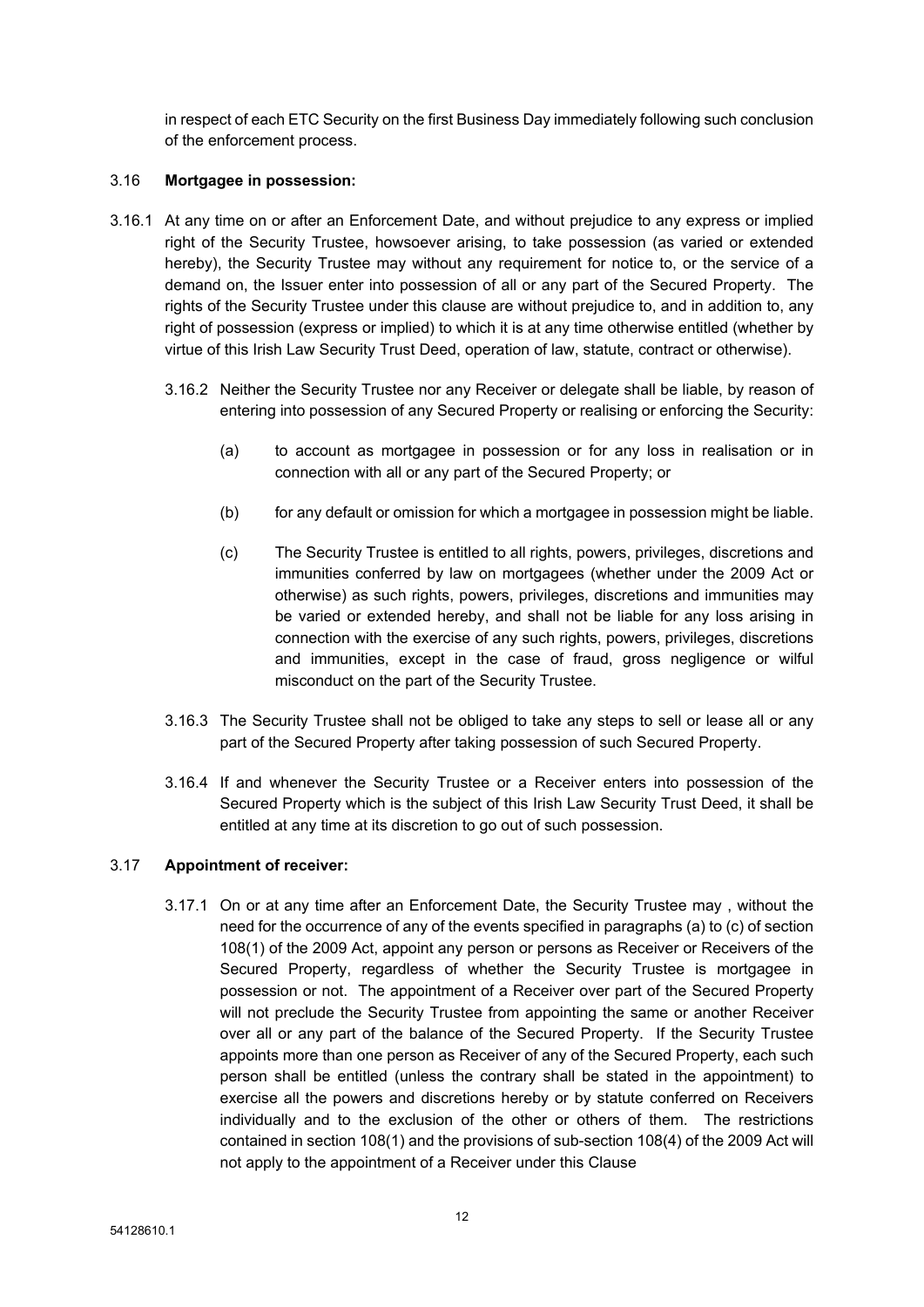- 3.17.2 Any appointment of a Receiver, or removal or replacement of a Receiver, by the Security Trustee must be in writing and may be made either under seal or under the hand of any officer, employee or agent of the Security Trustee or as a deed.
- 3.17.3 The above powers of appointment are in addition, and without prejudice, to the Security Trustee's powers under the 2009 Act and under other applicable laws, save as those powers may be expressly varied by this Irish Law Security Trust Deed.
- 3.17.4 The remuneration of any Receiver may be fixed by the Security Trustee and, in doing so, the Security Trustee shall be bound by any restriction or maximum rate imposed by law (including by Section 108(7) of the 2009 Act). The Issuer shall pay the remuneration of any Receiver and all his costs, charges and expenses properly incurred. The Security Trustee shall not be liable to pay any such remuneration costs, charges or expenses.
- 3.17.5 Any such Receiver shall be the Issuer's agent for all purposes, and the Issuer will be solely responsible for the Receiver's acts, remuneration, contracts, engagements, defaults, losses, omissions and liabilities. All costs, expenses, outgoings and liabilities properly incurred by any such Receiver shall form part of the Secured Issuer Obligations, unless such costs, expenses, outgoings and liabilities arise out of its own fraud, gross negligence and/or wilful default.
- 3.17.6 No Secured Creditor shall incur any liability whatsoever to any person as a result of either the appointment by the Security Trustee of a Receiver in respect of the Secured Property, or as a result of any action or inaction on the part of such Receiver.
- 3.17.7 No delay or waiver of the right to exercise the power to appoint a Receiver shall prejudice the future exercise of such power.

### <span id="page-13-0"></span>3.18 **Receiver powers:**

- 3.18.1 If more than one Receiver has been appointed, each may act individually or jointly (subject to the terms of the relevant appointment).
- 3.18.2 A Receiver may exercise any or all of his powers in his absolute discretion, and shall not be obliged to take any steps to sell or lease the Secured Property.
- 3.18.3 No Receiver shall be liable to account as mortgagee in possession for any loss in connection with the Secured Property or the realisation thereof, or for any default or omission for which a mortgagee in possession might be liable.
- 3.18.4 A Receiver shall have all rights, powers, privileges, discretions and immunities conferred on receivers by law (in each case as varied by this Irish Law Security Trust Deed) including the powers listed in Section 437 of the Companies Act and shall also have the power to:
	- (a) exercise (without being under any obligation to do so and without any liability for so doing) all rights in respect of the Secured Property over which he has been appointed, whether those rights are originally available (at law, in equity, under this Irish Law Security Trust Deed or under another agreement) to any Issuer, the Security Trustee or any Receiver or delegate;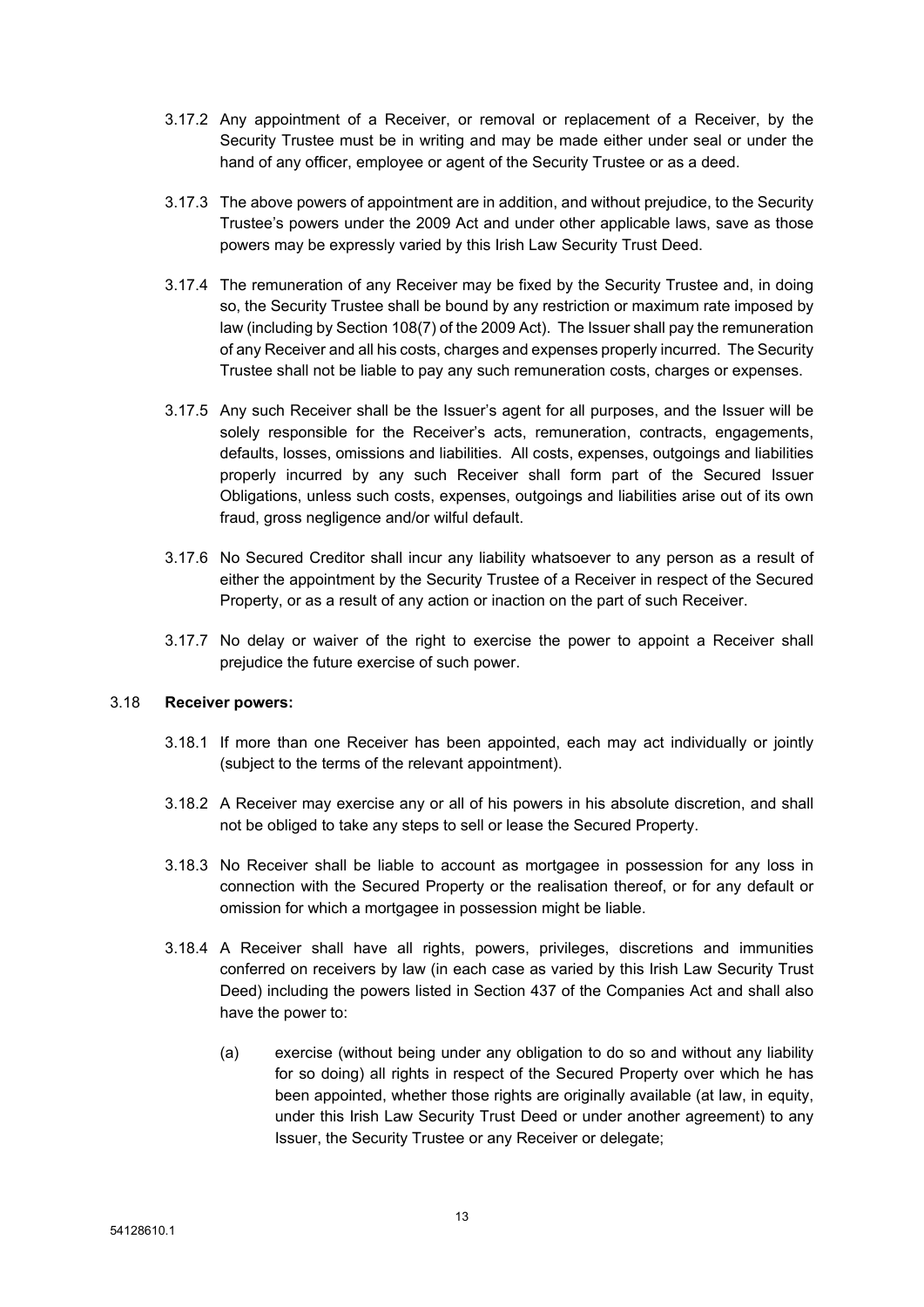- (b) make filings, registrations, notifications and renewals, and apply for and maintain any planning permissions, building approvals, regulatory approvals and other authorisations of any nature whatsoever;
- (c) arrange for the provision of any service desirable for the efficient use or management of the Secured Property over which he has been appointed;
- (d) lend money or advance credit;
- (e) purchase any property;
- (f) borrow or otherwise raise money on a secured or unsecured basis on such terms as he sees fit;
- (g) enter into and perform his obligations in respect of bonds, guarantees, indemnities, covenants and the like;
- (h) procure the formation of bodies corporate in connection with the exercise of his powers and his dealings with the Secured Property;
- (i) enter into, amend, rescind or repudiate any agreements;
- (j) take an indemnity from any person against any losses, howsoever arising, in connection with the exercise by him of his powers;
- (k) comply with any requirement of law or regulation, and with any notices or orders received in respect of the Secured Property;
- (l) deal with the Issuer's tax affairs as he may see fit;
- (m) deal with any accounts, claims (howsoever arising), contracts, demands, questions or disputes (howsoever arising) whatsoever which may arise in connection with the Issuer's business, the Security or the Secured Property;
- (n) enter into any arrangement or compromise in respect of amounts owing to the Issuer, give valid receipts, and otherwise deal with such amounts as he sees fit;
- (o) otherwise deal with the Secured Property in such manner and on such terms and conditions as he may see fit;
- (p) do anything which the Issuer itself could do or omit to do and use the Issuer's name and seal in the exercise of any of his powers; and
- (q) delegate any or all of his powers.
- 3.18.5 A Receiver may exercise any powers referred to (expressly or by incorporation) in this Clause [3.18](#page-13-0) *(Receiver Powers)* notwithstanding any insolvency of any Issuer, and a Receiver shall not be liable for any loss arising in connection with the exercise of those powers, unless such loss is caused by its own fraud, gross negligence and/or wilful default.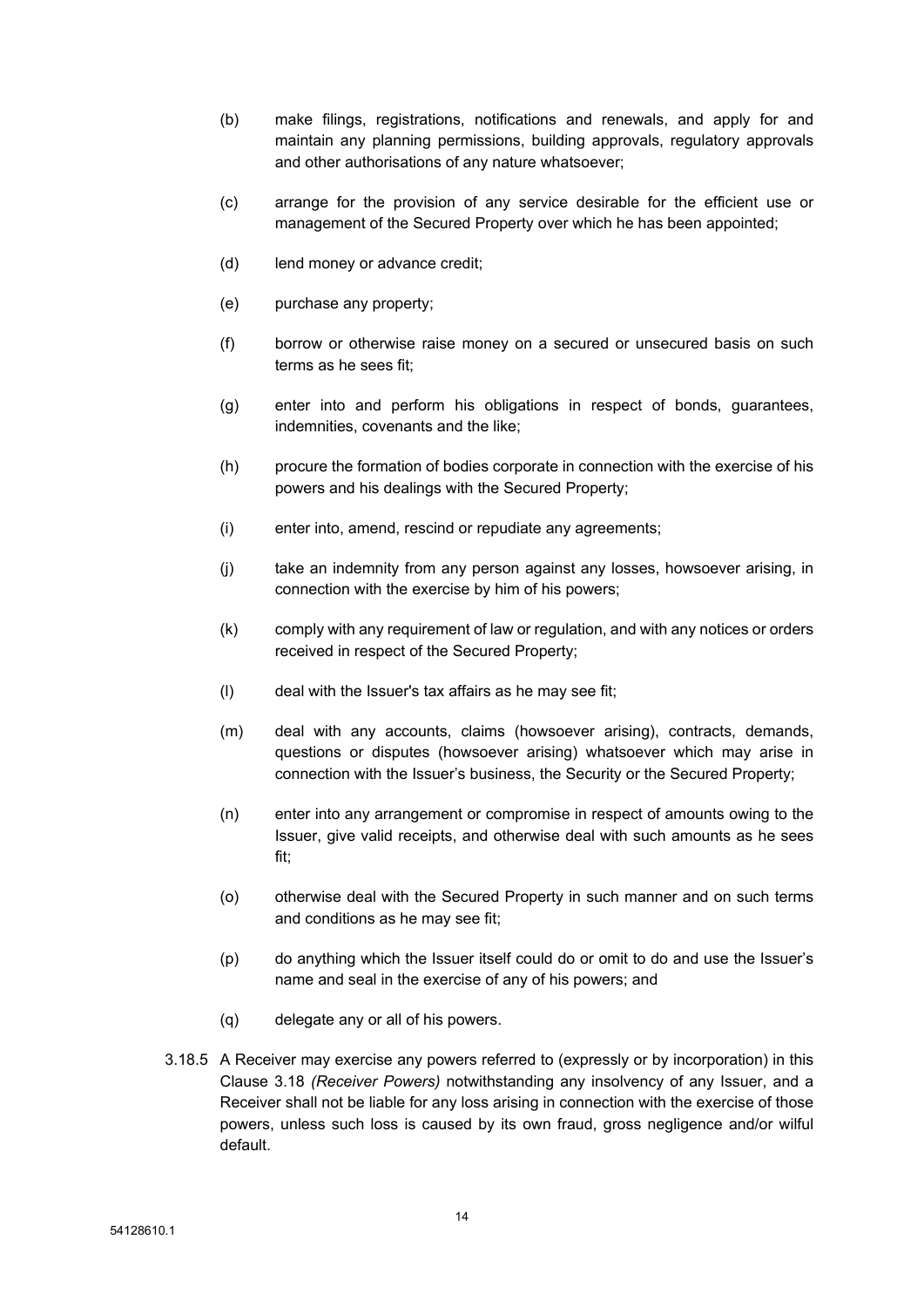3.18.6 The Security Trustee may exercise all rights, powers, privileges, discretions and immunities conferred on receivers by law or by this Irish Law Security Trust Deed irrespective of whether or not a Receiver has been appointed.

### 3.19 **Receipts**

The receipt of the Security Trustee or the receiver for any moneys paid to it shall discharge the person paying them and such person shall not be responsible for their application.

#### 3.20 **Perfecting the Security**

The Issuer shall take such action as the Security Trustee may reasonably require (i) to perfect or protect the Security created or intended to be created by or pursuant to this Irish Law Security Trust Deed or any Security Document over the Secured Property and (ii) from time to time and at any time after the Security constituted by or pursuant to this Irish Law Security Trust Deed shall have become enforceable to facilitate the realisation of such Security and the exercise of the functions of the Security Trustee or any receiver of any such Secured Property. A certificate from the Security Trustee to the effect that a particular action is reasonably required by it shall be conclusive evidence of that fact.

### 3.21 **Ability to borrow on Secured Property**

The Security Trustee may raise and borrow money on the security of the Secured Property or any part of it in order to defray moneys, costs, charges, losses and expenses properly paid or incurred by it in relation to this Irish Law Security Trust Deed (including the costs of realising any Security and the remuneration of the Security Trustee) or in exercise of any of its functions pursuant to this Irish Law Security Trust Deed. The Security Trustee may raise and borrow such money on such terms as it shall think fit and may secure its repayment with interest by mortgaging or otherwise charging all or part of the Secured Property, whether or not in priority to the Security constituted by or pursuant to this Irish Law Security Trust Deed or any Security Document and generally in such manner and form as the Security Trustee shall think fit and for such purposes may take such action as it shall think fit.

### <span id="page-15-1"></span>3.22 **Power of attorney**

- <span id="page-15-0"></span>3.22.1 The Issuer, by way of security, irrevocably appoints the Security Trustee and each and every Receiver and each of them jointly and also severally to be the attorney of the Issuer (with full powers of substitution and delegation) in its name and otherwise and on its behalf and as its act and deed to:
	- (a) sign, seal, execute, deliver, perfect and do any and all deeds, acts, instruments, agreements and things which the Issuer may or must, but has failed to, do hereunder whether for the purposes of perfecting the title of the Security Trustee or vesting all or any part of the Secured Property in the Security Trustee, its/their nominees or any purchaser;
	- (b) upon the occurrence of an Enforcement Date, in the Issuer's name and on its behalf, exercise any or all of the rights, powers, privileges, discretions and immunities conferred hereby, or pursuant hereto, or at law, on the Security Trustee and/or any Receiver or which may be required or which the Security Trustee and/or any Receiver as such Security Trustee or Receiver shall think fit for carrying any sale, lease, or mortgage or the like into effect, or for giving to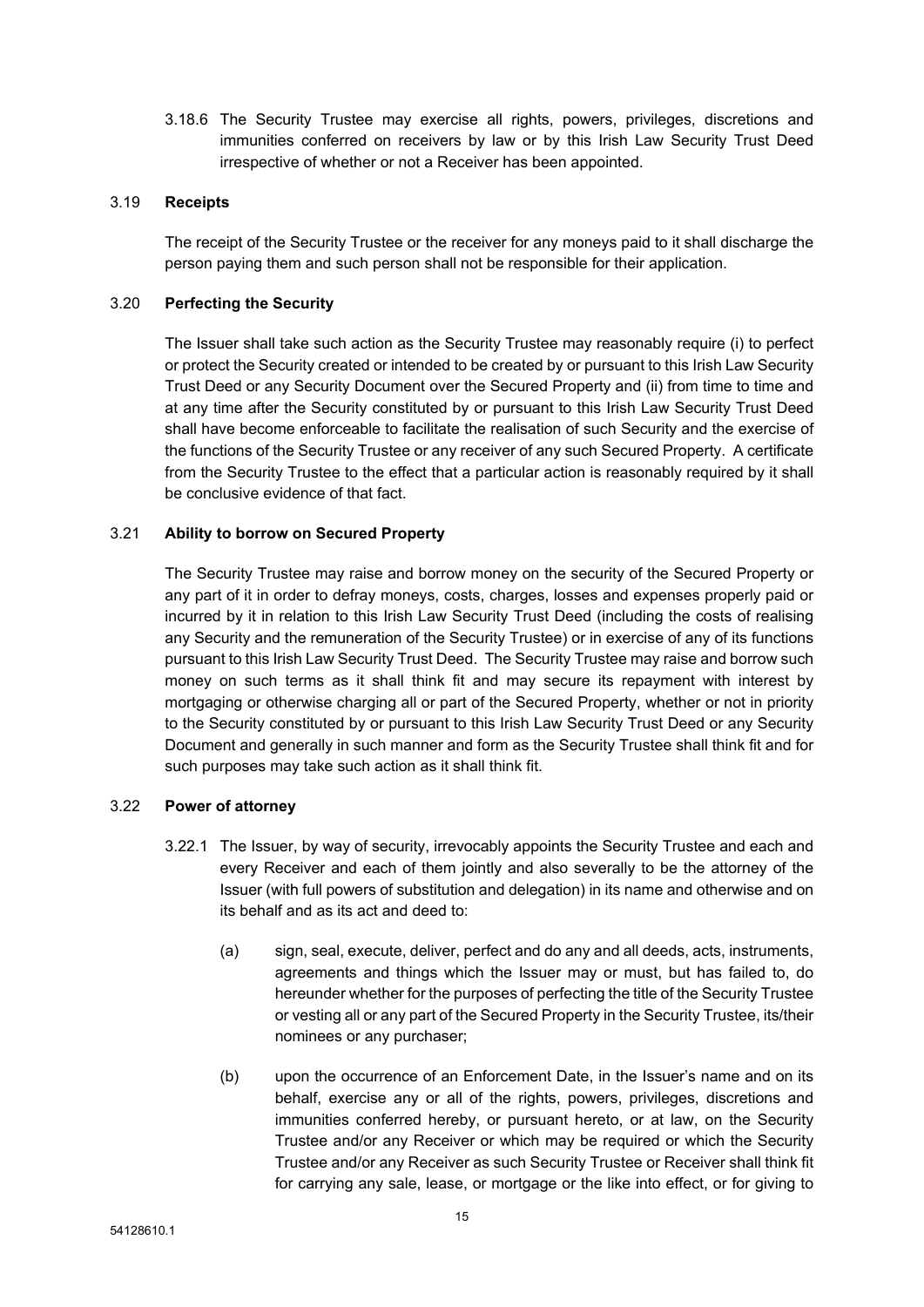the Security Trustee or Receiver the full benefit of this Irish Law Security Trust Deed; and

- (c) upon the occurrence of an Enforcement Date, generally use its name in the exercise of any or all of the rights, powers, privileges, discretions and immunities conferred hereby (for the avoidance of doubt, only after the occurrence of an Enforcement Date if any such rights, powers, privileges, discretions and immunities are only conferred after any such occurrence) on the Security Trustee or any Receiver.
- 3.22.2 The Issuer hereby ratifies and confirms and agrees to ratify and confirm whatever such an attorney does, may do, or may purport to do pursuant to this clause and all monies expended by such an attorney shall be deemed to form part of the Secured Issuer Obligations except in either case of fraud, gross negligence or wilful misconduct on the part of that attorney.
- 3.22.3 Substitution: Each of the attorneys appointed hereunder may appoint one or more persons to act as substitute or substitutes in its place for all or any of the purposes referred to in Clause [3.22.1](#page-15-0) and may revoke any such appointment at any time.
- 3.22.4 Delegation: Each of the attorneys appointed hereunder may delegate to one or more person all or any of the powers referred to in Clause [3.22.1](#page-15-0) such terms as it thinks fit and may revoke any such delegation at any time.
- 3.22.5 Revocation: The power of attorney contained in this Clause [3.22](#page-15-1) (*Power of [attorney](#page-15-1)*) is irrevocable and accordingly, for so long as the Secured Issuer Obligations remain undischarged, such power of attorney shall not be revoked:
	- (a) by the Issuer without the consent of each of the attorneys; or
	- (b) on the occurrence of any insolvency event in respect of the Issuer (including the occurrence of the events referred to in Condition 13(b) and Condition 13(c)).

### 3.23 **Liability of Security Trustee, receiver, attorneys or Agents**

Neither the Security Trustee nor any receiver appointed by it or any attorney or agent of the Security Trustee will by reason of taking possession of any Secured Property relating to the ETC Securities or any other reason (including refraining to act) and whether or not as mortgagee in possession, be liable to account for anything except actual receipts or be liable for any loss or damage arising from the realisation of such Secured Property or from any act or omission in relation to such Secured Property or otherwise unless such loss or damage shall be caused by its own fraud, wilful default or gross negligence.

#### 3.24 **Financial Collateral Arrangement**

<span id="page-16-0"></span>3.24.1 To the extent that this Irish Law Security Trust Deed constitutes a "financial collateral arrangement" (as defined in the European Communities (Financial Collateral Arrangements) Regulations 2010, as amended (the "**Regulations**")), the Security Trustee shall have the right (at any time after the Security becomes enforceable) to appropriate any Secured Property relating to the relevant Series which constitutes "*financial collateral*" (as defined in the Regulations) ("**Financial Collateral**") in relation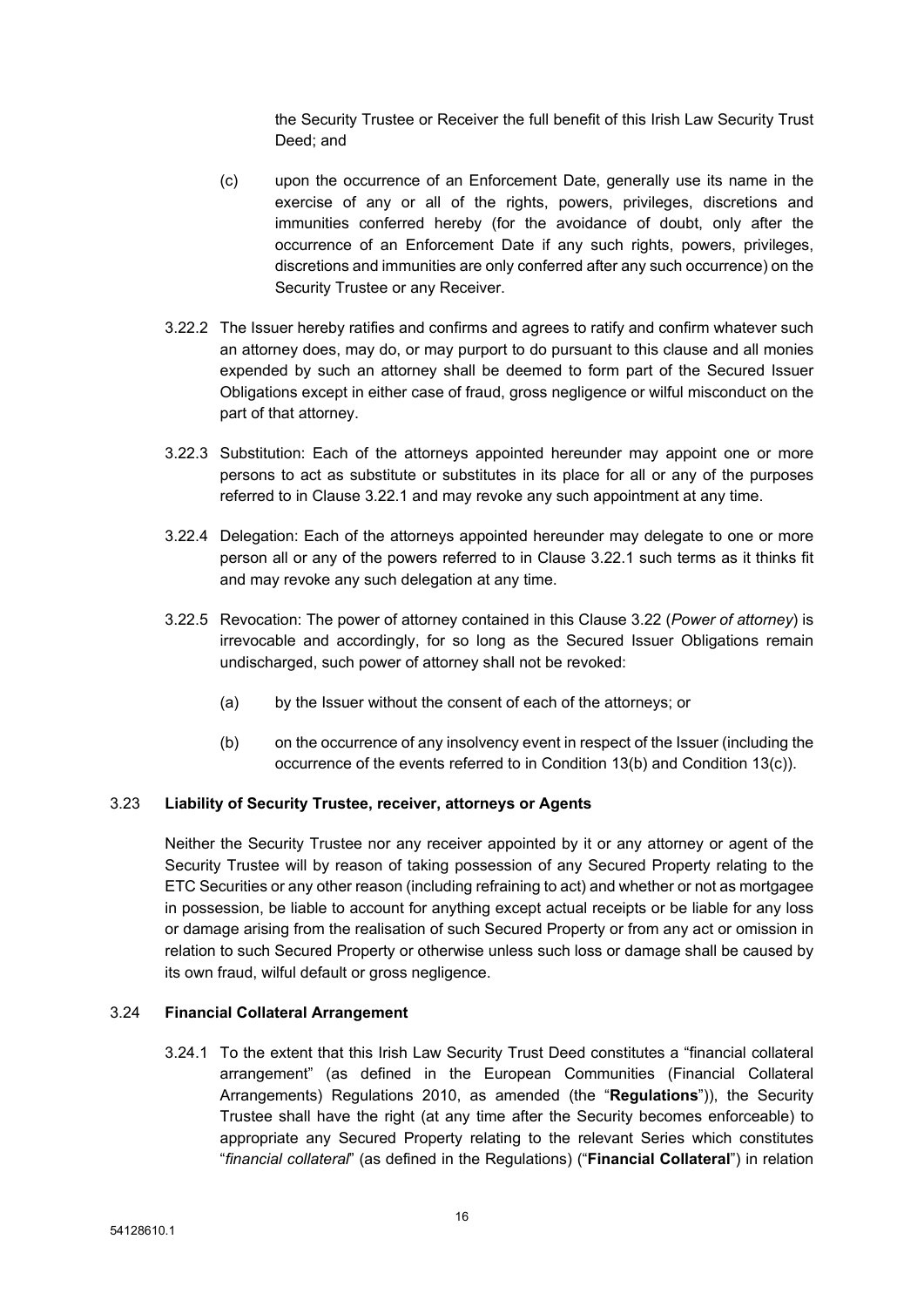to the relevant ETC Securities in or towards satisfaction of the claims of the Secured Creditors relating to the relevant Series in accordance with the Regulations.

3.24.2 For the purpose of Clause [3.24.1](#page-16-0) above, the parties hereto agree that the value of (i) the financial collateral (other than cash) so appropriated shall be the market value of that financial collateral determined reasonably by the Security Trustee by reference to a public index or by such other process as the Security Trustee may select, including independent valuation and (ii) in the case of cash shall be the face value of the cash, together with any accrued but unposted interest, at the time the right of appropriation is exercised. The parties hereto further agree that the method of valuation provided for in the Irish Law Security Trust Deed shall constitute a commercially reasonable method of valuation for the purposes of the Regulations.

#### 3.25 **Payment and delivery after a default**

At any time after the Security under the Irish Law Security Trust Deed relating to the relevant Series has become enforceable, the Security Trustee may:

- 3.25.1 by notice in writing to the Issuer and the Agents, require all or any of the Agents, until notified by the Security Trustee to the contrary, so far as permitted by applicable law to (i) act as agent of the Security Trustee under this Irish Law Security Trust Deed and the ETC Securities of such Series *mutatis mutandis* on the terms of the Agency Agreement relating to the relevant Series (with consequential amendments as necessary and except that the Security Trustee's liability under the Agency Agreement relating to the relevant Series for the indemnification, remuneration and all other expenses of the Agents (if any) will be limited to the amounts for the time being held by the Security Trustee in respect of the relevant Series on the terms of this Irish Law Security Trust Deed and which are available (after application in accordance with the relevant order of priority set out in the Conditions and this Irish Law Security Trust Deed) to discharge such liability) and thereafter to hold all ETC Securities of such Series and all moneys, documents and records held by them in respect of the relevant Series to the order of the Security Trustee or (ii) deliver all ETC Securities of such Series and all moneys, documents and records held by them in respect of the relevant Series to the Security Trustee or as the Security Trustee directs in such notice;
- 3.25.2 by notice in writing to the Issuer and the Custodian, require the Custodian, until notified by the Security Trustee to the contrary, so far as permitted by applicable law to (i) act as agent of the Security Trustee under this Irish Law Security Trust Deed and the ETC Securities of such Series *mutatis mutandis* on the terms of the relevant Custody Agreement (with consequential amendments as necessary and except that the Security Trustee's liability under the Custody Agreement relating to the relevant Series for the indemnification, remuneration and all other expenses of the Custodian (if any) will be limited to the amounts for the time being held by the Security Trustee in respect of the relevant Series on the terms of this Irish Law Security Trust Deed and which are available (after application in accordance with the relevant order of priority set out in the Conditions and this Irish Law Security Trust Deed) to discharge such liability) and thereafter to hold all moneys, assets, documents and records held by the Custodian in respect of the relevant Series to the order of the Security Trustee or (ii) deliver all moneys, assets, documents and records held by the Custodian in respect of the relevant Series to the Security Trustee or as the Security Trustee directs in such notice;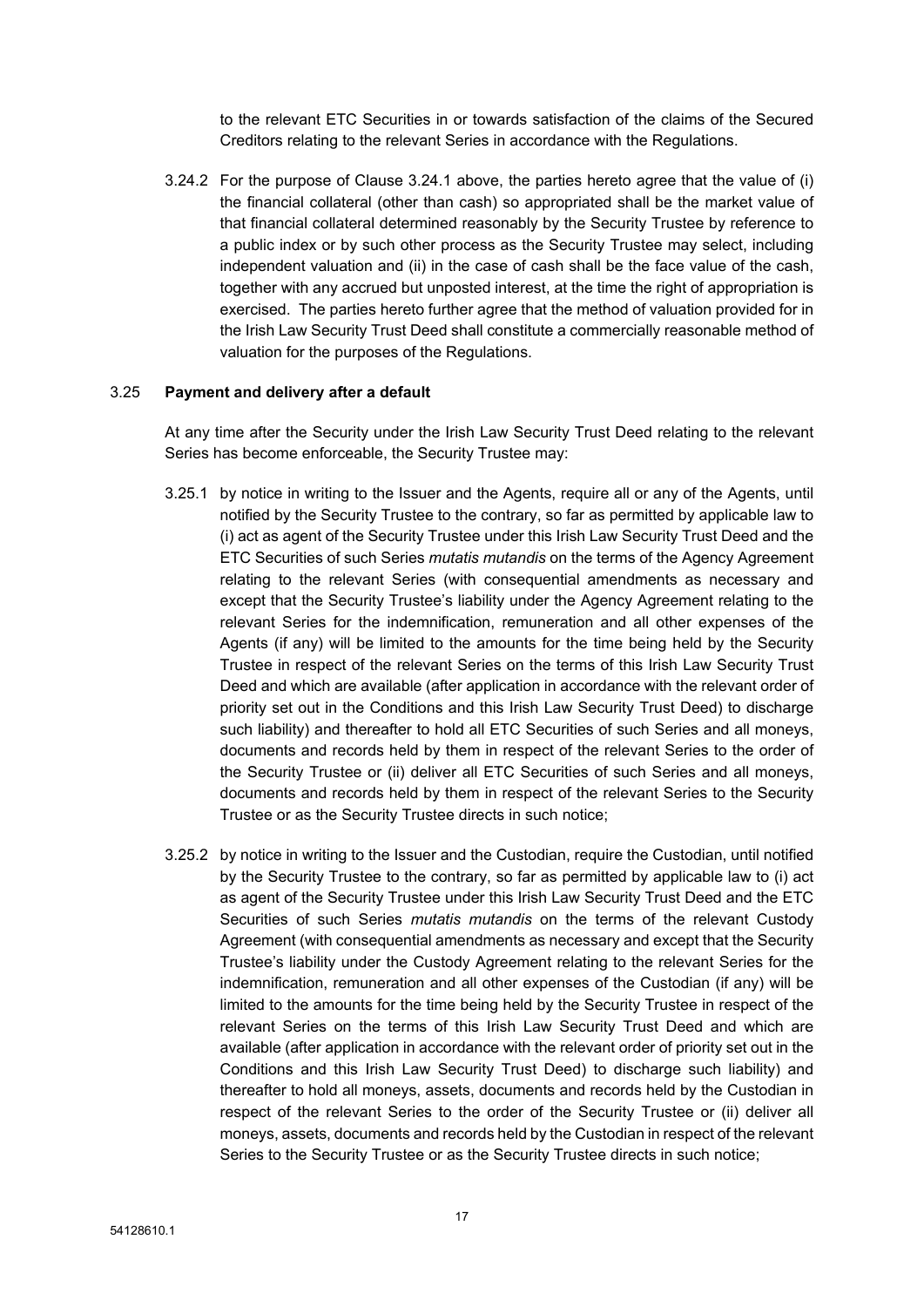- 3.25.3 by notice in writing to the Issuer and the Administrator, require the Administrator, until notified by the Security Trustee to the contrary, so far as permitted by applicable law to (i) act as agent of the Security Trustee under this Irish Law Security Trust Deed and the ETC Securities of such Series *mutatis mutandis* on the terms of the Administration Agreement relating to the relevant Series (with consequential amendments as necessary and except that the Security Trustee's liability under the Administration Agreement relating to the relevant Series for the indemnification, remuneration and all other expenses of the Administrator (if any) will be limited to the amounts for the time being held by the Security Trustee in respect of the relevant Series on the terms of this Irish Law Security Trust Deed and which are available (after application in accordance with the relevant order of priority set out in the Conditions and this Irish Law Security Trust Deed) to discharge such liability) and thereafter to hold all moneys, documents and records held by the Administrator in respect of the relevant Series to the order of the Security Trustee or (ii) deliver all moneys, documents and records held by the Administrator in respect of the relevant Series to the Security Trustee or as the Security Trustee directs in such notice;
- 3.25.4 by notice in writing to the Issuer and the Metals Counterparty, require the Metals Counterparty, until notified by the Security Trustee to the contrary, so far as permitted by applicable law to (i) act as agent of the Security Trustee under this Irish Law Security Trust Deed and the ETC Securities of such Series *mutatis mutandis* on the terms of the Metals Counterparty Agreement relating to the relevant Series (with consequential amendments as necessary and except that the Security Trustee's liability under the Metals Counterparty Agreement relating to the relevant Series for the indemnification, remuneration and all other expenses of the Metals Counterparty (if any) will be limited to the amounts for the time being held by the Security Trustee in respect of the relevant Series on the terms of this Irish Law Security Trust Deed and which are available (after application in accordance with the relevant order of priority set out in the Conditions and this Irish Law Security Trust Deed) to discharge such liability) and thereafter to hold all moneys, assets, documents and records held by the Metals Counterparty in respect of the relevant Series to the order of the Security Trustee or (ii) deliver all moneys, assets, documents and records held by the Metals Counterparty in respect of the relevant Series to or to the order of the Security Trustee or as the Security Trustee directs in such notice; and
- 3.25.5 by notice in writing to the Issuer require it to make all subsequent payments in respect of the ETC Securities to or to the order of the Security Trustee and not to the Principal Paying Agent with effect from the receipt of any such notice by the Issuer; and from then until such notice is withdrawn.

#### 3.26 **Security Trustee's directions**

Upon the Security created by this Irish Law Security Trust Deed becoming enforceable, the Security Trustee may at its discretion (and shall, if so directed by the Trustee) give notice of the same to the Custodian, the Primary Sub-Custodian, any Sub-Custodian(s) and the Metals Counterparty appointed in relation to the relevant Series, as applicable, and require each of them to deliver or transfer the Secured Property and generally deal with the same and with any moneys received by them in respect of the Secured Property but not yet paid out, pursuant to the terms of the Transaction Document(s) relating to the relevant Series to the order of the Security Trustee in accordance with the directions of the Security Trustee and each of the Custodian, the Primary Sub-Custodian, the Sub-Custodian(s) (if any) and the Metals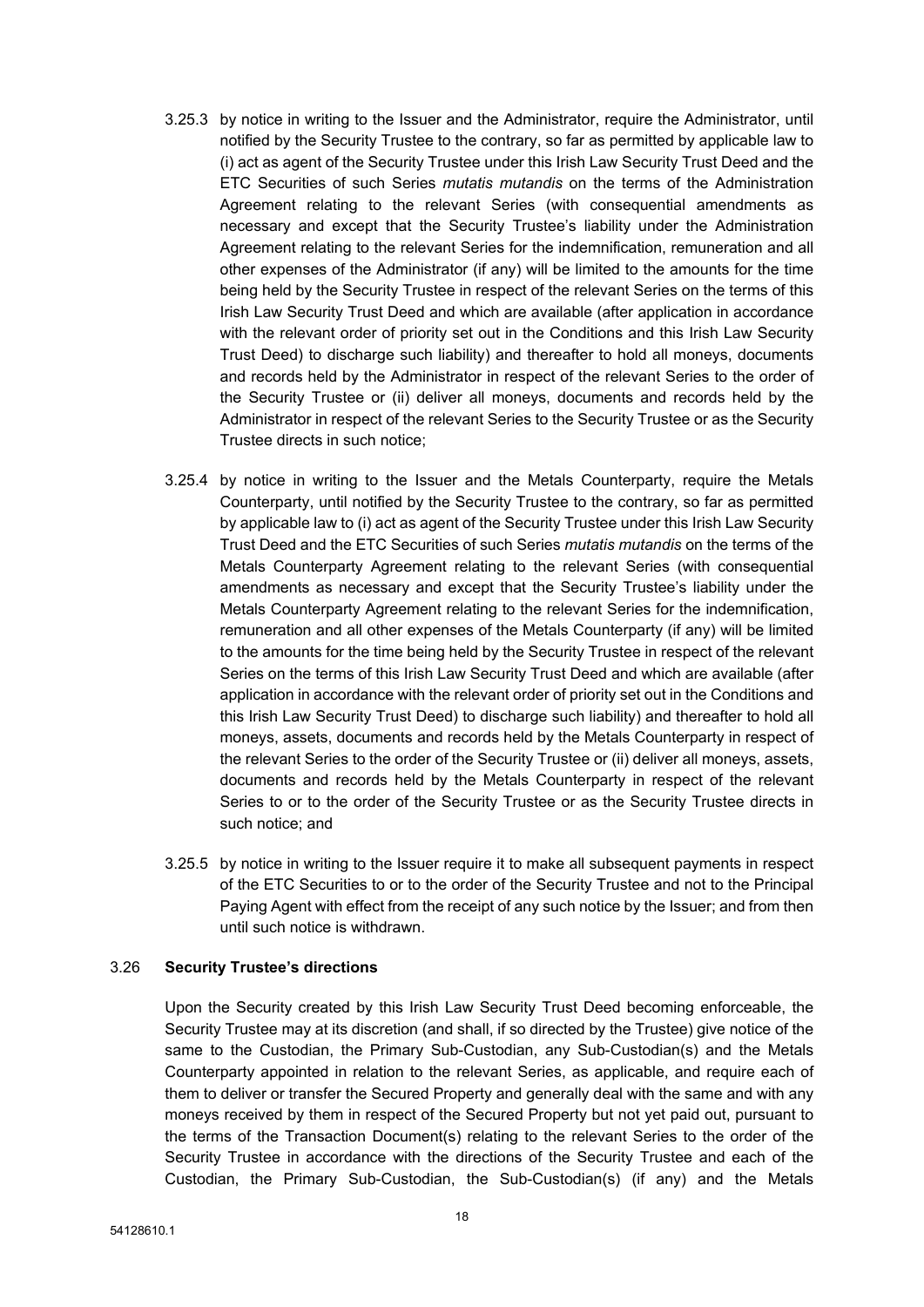Counterparty, as applicable, shall hold any such moneys or assets comprising the Secured Property to the order of the Security Trustee.

#### 3.27 **Before Security becomes enforceable**

Before the Security becomes enforceable, the Issuer may exercise all of its rights in respect of the Secured Property as permitted under the Irish Law Security Trust Deed.

#### 3.28 **When Security becomes enforceable**:

3.28.1 On an Enforcement Date:

- (a) the Security will become immediately enforceable without any requirement for notice to, or the service of a demand on, the Issuer;
- (b) the statutory power of sale will become immediately exercisable; and
- (c) all other powers conferred on mortgagees by law will become immediately exercisable.
- 3.28.2 After this Security has become enforceable:
	- (a) the Security Trustee may exercise (without any further consent or authority on the part of the Issuer and irrespective of any direction given by the Issuer) any of the rights of the Issuer in connection with any amounts payable to it under any of the Secured Issuer Obligations;
	- (b) the Security Trustee may enforce, in its absolute discretion its rights under the Irish Law Security Trust Deed and all or any part of the Security in any matter it sees fit (including by the institution of proceedings and the appointment of a Receiver);
	- (c) the Issuer shall take such steps (at its own cost) as the Security Trustee may require to enforce those rights; this includes initiating and pursuing legal proceedings in the name of the Issuer; and
	- (d) the Security Trustee or any other relevant delegate may exercise or refrain from exercising any other powers or rights which may be exercised by the legal or beneficial owner of any part of the Secured Property or any person who is the registered holder of any Secured Property or otherwise,

in each case, in the name of the Issuer, the registered holder or otherwise and without any further consent or authority on the part of the Issuer and irrespective of any direction given by the Issuer and the Issuer must, as regards any declarations of trust or nominee agreements, act on the instructions of the Security Trustee and, if the Security Trustee so directs, procure that each trustee or nominee acts on the instructions of the Security Trustee.

3.28.3 It shall not be necessary for any consent or court order to be obtained, any event to occur, any notification to be made or any condition to be fulfilled under any of Sections 97, 98, 100(1), 100(2), 100(3), 103(2) or 108(1) of the 2009 Act before the Security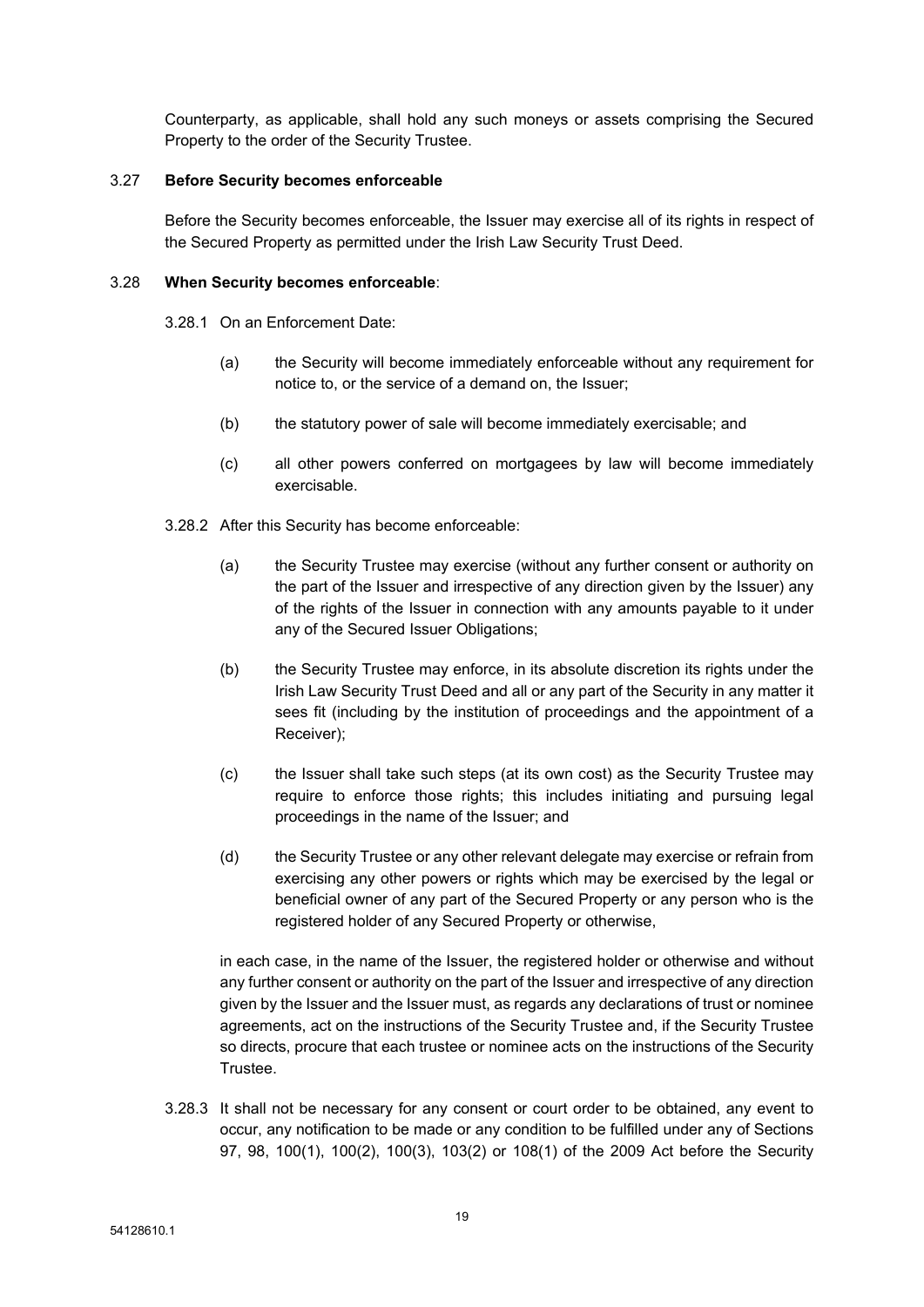Trustee takes steps to enforce the Security (including by way of appointment of one or more Receivers); and

3.28.4 Sections 92 (and any other restriction on the consolidation of mortgages), 94, 96(1)(c), 99, 101, 105(2), 106(3), 107 and 109 of the 2009 Act shall not apply to this Irish Law Security Trust Deed, the Security or any enforcement thereof.

#### 3.29 **No Financial Assistance**

This granting of Security does not render any liability to the extent that to do so would result in the Irish Law Security Trust Deed or part thereof constituting unlawful financial assistance under Section 82 of the Companies Act or any analogous provision under the laws of another jurisdiction.

### <span id="page-20-0"></span>4 **Stamp Duties and Tax Deduction**

#### 4.1 **Stamp duties**

The Issuer shall pay any stamp duty, registration or other similar documentary tax (other than any income, corporation or similar tax), including interest and penalties, payable in Ireland, Germany, Switzerland, the United Kingdom and the country of each Contractual Currency in respect of the creation, issue and offering of the relevant Series and the execution and delivery of the relevant Issue Deed. The Issuer shall also indemnify the Security Trustee from and against all stamp, issue, documentary or other taxes and duties (other than any income, corporation or similar tax) paid by it in any jurisdiction in connection with any action, step or proceeding taken by or on behalf of the Security Trustee to enforce the Issuer's obligations under this Irish Law Security Trust Deed in respect of the relevant Series of ETC Securities and/or under the ETC Securities (including, for the avoidance of doubt, in connection with the enforcement of the Security).

### 4.2 **Tax Deduction**

The Issuer shall make all payments under the Irish Law Security Trust Deed without set-off or counterclaim and free and clear of any withholding or deduction (save as required by law) in respect of any present or future taxes, levies, imposts, duties or other charges. If the Issuer is obliged by law to make any such withholding or deduction, the Issuer shall, together with such payment, pay to the Security Trustee in the same manner and at the same time additional amounts to ensure that the Security Trustee receives (free and clear of any withholding or deduction) a net amount equal to the full amount which the Security Trustee would have received if no such deduction or withholding had been required. The Issuer shall deliver to the Security Trustee forthwith a certificate of deduction or other evidence satisfactory to the Security Trustee (acting on the instructions of the Trustee) that any amount withheld or deducted has been paid to the relevant authority.

### 4.3 **Right to redirect**

In the event that the Issuer determines in its sole discretion that any deduction or withholding for or on account of any taxes will be required by applicable law in connection with any payment due by it, then the Issuer will be entitled to redirect or reorganise any such payment in any way that it sees fit in order that the payment may be made without such deduction or withholding provided that any such redirected or reorganised payment is made through a recognised institution of international standing and otherwise made in accordance with this Irish Law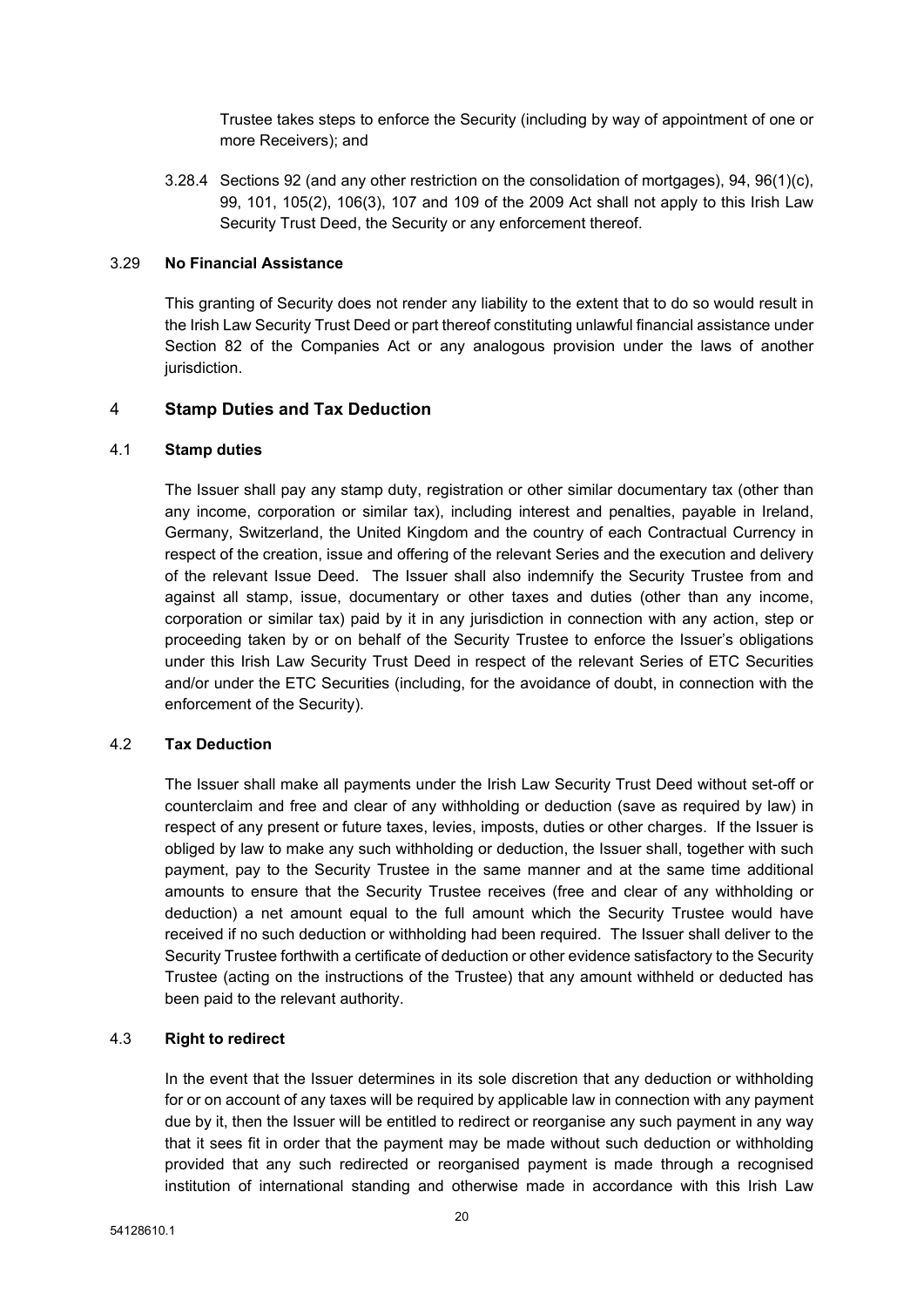Security Trust Deed. The Issuer will promptly notify the Security Trustee of any such redirection or reorganisation.

## <span id="page-21-0"></span>5 **Application of Moneys**

### <span id="page-21-1"></span>5.1 **Application of Proceeds of Enforcement of Security**

Subject to Condition 5(g) *(Accumulation of Moneys),* the Security Trustee shall apply the proceeds derived from the realisation of the Secured Property following enforcement of the Security (after taking account of (x) any Taxes incurred, payable, withheld or deducted by or on behalf of the Issuer and (y) any amounts which the Metals Counterparty is permitted to deduct from the proceeds of the realisation of the Underlying Metal(s) in accordance with Condition 5(c) *(Liquidation of Underlying Metal following an Early Redemption Event or the Final Redemption Valuation Date)* properly incurred by the Metals Counterparty prior to the enforcement of the Security by the Security Trustee (which shall have been certified (including the amounts due to the Metals Counterparty) by the Issuer and the Metals Counterparty to the Security Trustee which certificate shall be conclusive and binding)) as follows:

- 5.1.1 *first*, in payment or satisfaction of all fees, costs, charges, expenses, liabilities, claims and other amounts properly incurred by or payable to the Trustee, the Security Trustee or any receiver under or pursuant to the Trust Deed, the Security Documents and/or any other Transaction Document (which for the purpose of Condition 5(d) *(Application of Proceeds of Enforcement of Security)* and the Security Documents shall include, without limitation, (A) any Taxes required to be paid by the Trustee or the Security Trustee in connection with the performance of their respective obligations under the Trust Deed and/or the Security Documents and/or any other Transaction Document (other than any income, corporation or similar tax in respect of the Trustee's or the Security Trustee's remuneration), (B) the costs of enforcing or realising all or some of the Security, (C) the Trustee's and the Security Trustee's remuneration and (D) any fees, costs, charges, expenses, liabilities, claims and other amounts of any Appointees of the Trustee and/or the Security Trustee;
- 5.1.2 *secondly*, in payment or satisfaction of the Issuer Series Fees and Expenses;
- 5.1.3 *thirdly*, in payment or satisfaction of any accrued and unpaid sale proceeds of TER Metal to the Arranger in accordance with the terms of the Fees and Expenses Agreement and as described in Condition 4 (*Metal Entitlement, Total Expenses Ratio and Cash Value per ETC Security*);
- 5.1.4 *fourthly*, in payment of any Specified Interest Amounts owing to ETC Holders by the Issuer *pari passu* and rateably;
- 5.1.5 *fifthly*, in payment of any amounts (other than Specified Interest Amounts but including, for the avoidance of doubt, any Enforcement Surplus Principal Amounts) owing to the ETC Holders by the Issuer *pari passu* and rateably; and
- 5.1.6 *sixthly*, in payment of the balance (if any) to the Issuer for itself.

## 5.2 **Accumulation and investment**

If the amount of the moneys at any time available to the Security Trustee for payment of the Redemption Amount or any Enforcement Surplus Principal Amount in respect of each ETC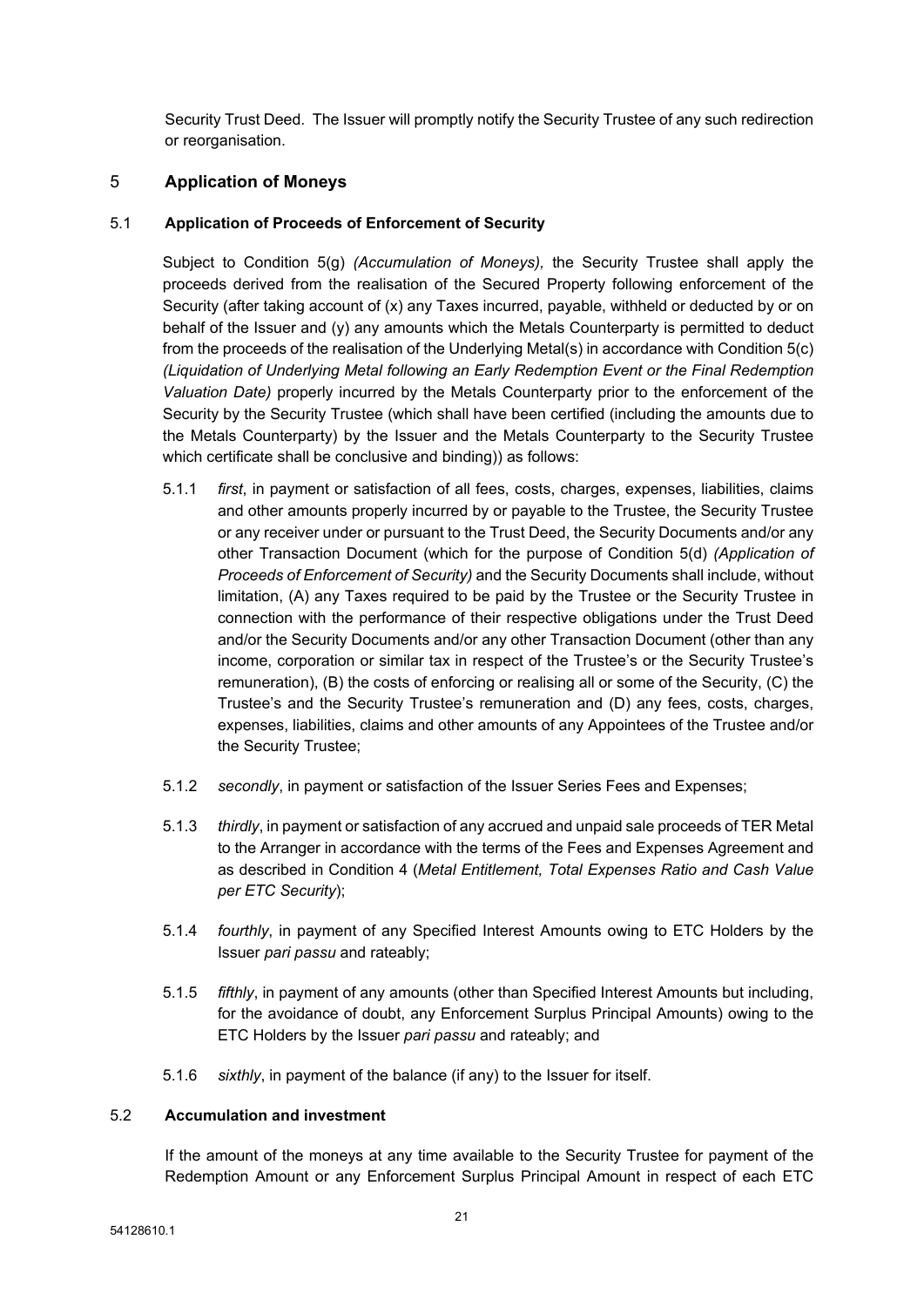Security in accordance with Clause [5.1](#page-21-1) (*Application of Proceeds of [Enforcement](#page-21-1) of Security)* is less than 10 per cent. of the aggregated Redemption Amount of all ETC Securities outstanding (and with the number of ETC Securities outstanding being as determined on the Early Redemption Trade Date or Final Redemption Valuation Date, as applicable) (the "**Postenforcement Minimum Accumulated Amount**"), the Security Trustee shall not be obliged to make any payments in accordance with Clause [5.1](#page-21-1) (*Application of Proceeds of [Enforcement](#page-21-1) of [Security](#page-21-1))* and may, at its discretion (and shall if so instructed by the Trustee), accumulate such moneys until the accumulations, together with any other funds for the time being under the control of the Security Trustee and available for such payment (and, for the avoidance of doubt, the Security Trustee shall not be required to exercise any form of investment discretion with respect to such deposits), amount to at least the Post-enforcement Minimum Accumulated Amount. If such accumulated moneys amount to less than the Post-enforcement Minimum Accumulated Amount, all such moneys in the name or under the control of the Security Trustee may be placed on deposit at such bank or financial institution and in such currency as the Security Trustee may think fit (having reasonable regard to the standing and respectability of the bank or financial institution) in light of the cash needs of the transaction and not for the purposes of generating income. Moneys held by the Security Trustee may at its election be placed on deposit into an account bearing a market rate of interest (and for the avoidance of doubt, the Security Trustee shall not be required to obtain best rates or be responsible for any loss occasioned by such deposits or exercise any other form of investment discretion with respect to such deposits). If such moneys are placed on deposit with a bank or financial institution which is a subsidiary, holding company, Affiliate or associated company of the Security Trustee, it need only account for an amount of interest equal to the standard amount of interest payable by it on a deposit to an independent customer. The Security Trustee shall accumulate such moneys until the accumulations, together with any other funds for the time being under its control and available for such payment, amount to at least the Post-enforcement Minimum Accumulated Amount and then such accumulations and funds (after deduction of, or provision for, any applicable Taxes) shall be applied as specified in Clause [5.1](#page-21-1) (*[Application](#page-21-1) of Proceeds of [Enforcement](#page-21-1) of Security) and* Condition 5(d) (*Application of Proceeds of Enforcement of Security)*.

### <span id="page-22-0"></span>6 **Obligations remain enforceable**

The Issuer's obligations under the Irish Law Security Trust Deed shall remain enforceable notwithstanding:

- 6.1.1 any reconstruction, reorganisation or change in the constitution of any Security Trustee;
- 6.1.2 the acquisition of all or any part of the undertaking of any Security Trustee by any other person; or
- 6.1.3 any merger or amalgamation, howsoever effected, relating to any Security Trustee.

### <span id="page-22-1"></span>7 **Protection of third parties**

No person dealing with the Security Trustee or any Receiver shall be obliged to enquire:

7.1.1 whether the Secured Issuer Obligations are outstanding or whether they have become due;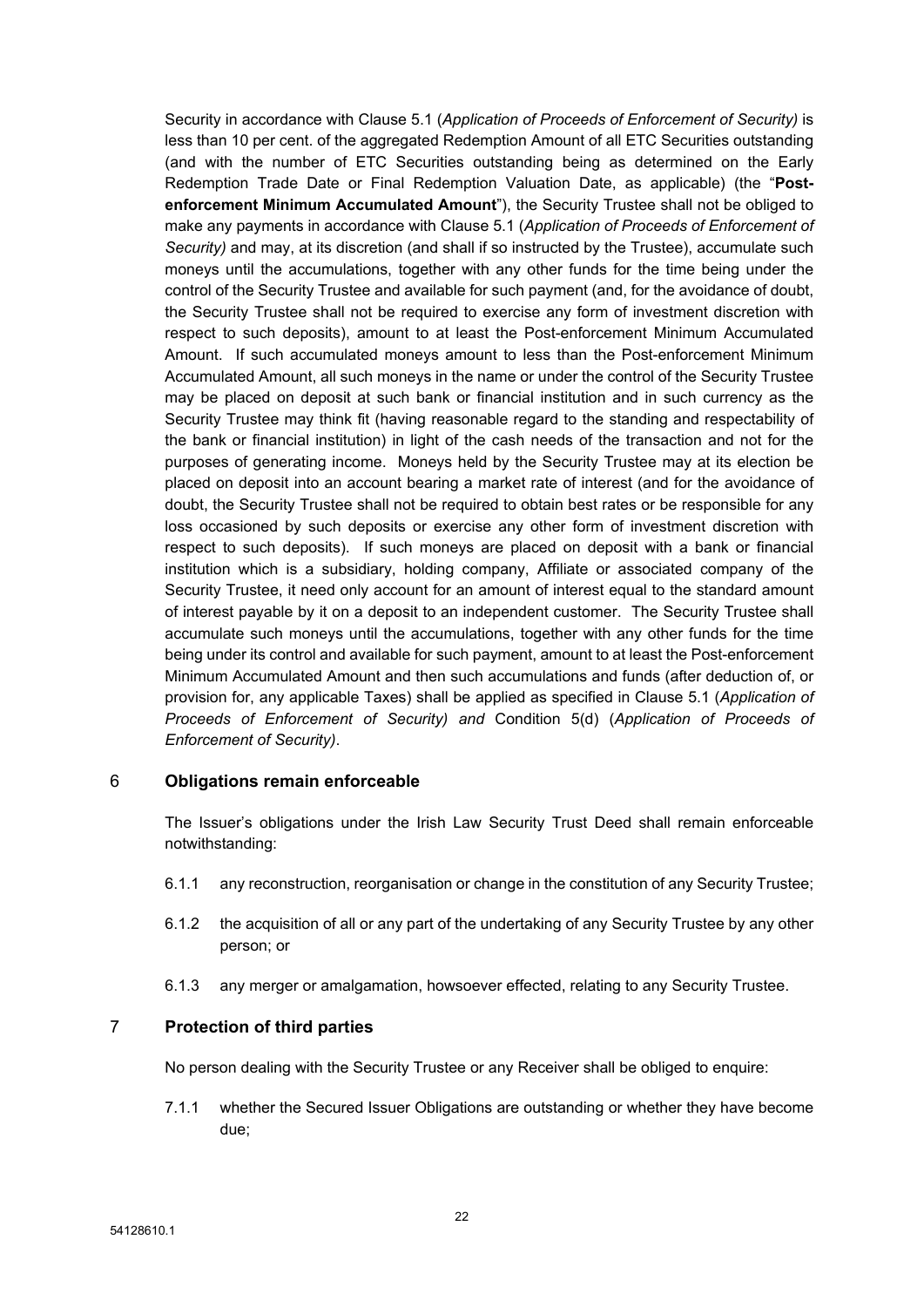- 7.1.2 whether any right or power exercised by the Security Trustee or any Receiver has arisen, accrued or become exercisable, or whether it has been properly exercised;
- 7.1.3 how monies received by the Security Trustee or any Receiver are to be applied; or
- 7.1.4 the legality, validity or enforceability of any act of the Security Trustee or any Receiver.

#### <span id="page-23-0"></span>8 **Confirmation**

The Issuer confirms that this Irish Law Security Trust Deed and the security created hereunder extend to any amendment to any Transaction Document, however fundamental, and irrespective of whether such amendment imposes more onerous obligations on the Issuer.

## <span id="page-23-1"></span>9 **Obligations not affected**

The Issuer's obligations under this Irish Law Security Trust Deed will not be affected by any act, omission, matter or thing which, but for this Clause [9](#page-23-1) *(Obligations not affected)*, would reduce, release, prejudice or diminish any of those obligations, in whole or in part (whether or not known to the Security Trustee), including (in respect of the Issuer or any other person):

- 9.1.1 the grant of any time, waiver, consent, indulgence or concession;
- 9.1.2 the entry into, or the granting of any release in respect of, any composition or similar arrangement;
- 9.1.3 the entry into, amendment or release of any security or guarantee;
- 9.1.4 the enforcement, compromise, refusal to enforce or failure to enforce of any right, security or guarantee;
- 9.1.5 the failure to observe a formality or other requirement;
- 9.1.6 the failure to realise the full value of any security or guarantee;
- 9.1.7 a lack of capacity, power or authority;
- 9.1.8 an insolvency;
- 9.1.9 a change in constitution or membership;
- 9.1.10 the amendment (however fundamental) of any agreement;
- 9.1.11 any illegality, invalidity or unenforceability of any of the Secured Issuer Obligations or of any liability of another person;
- 9.1.12 the issue, confirmation, amendment, renewal or termination of any negotiable instrument;
- 9.1.13 any merger or amalgamation, howsoever effected;
- 9.1.14 any judgment being obtained; or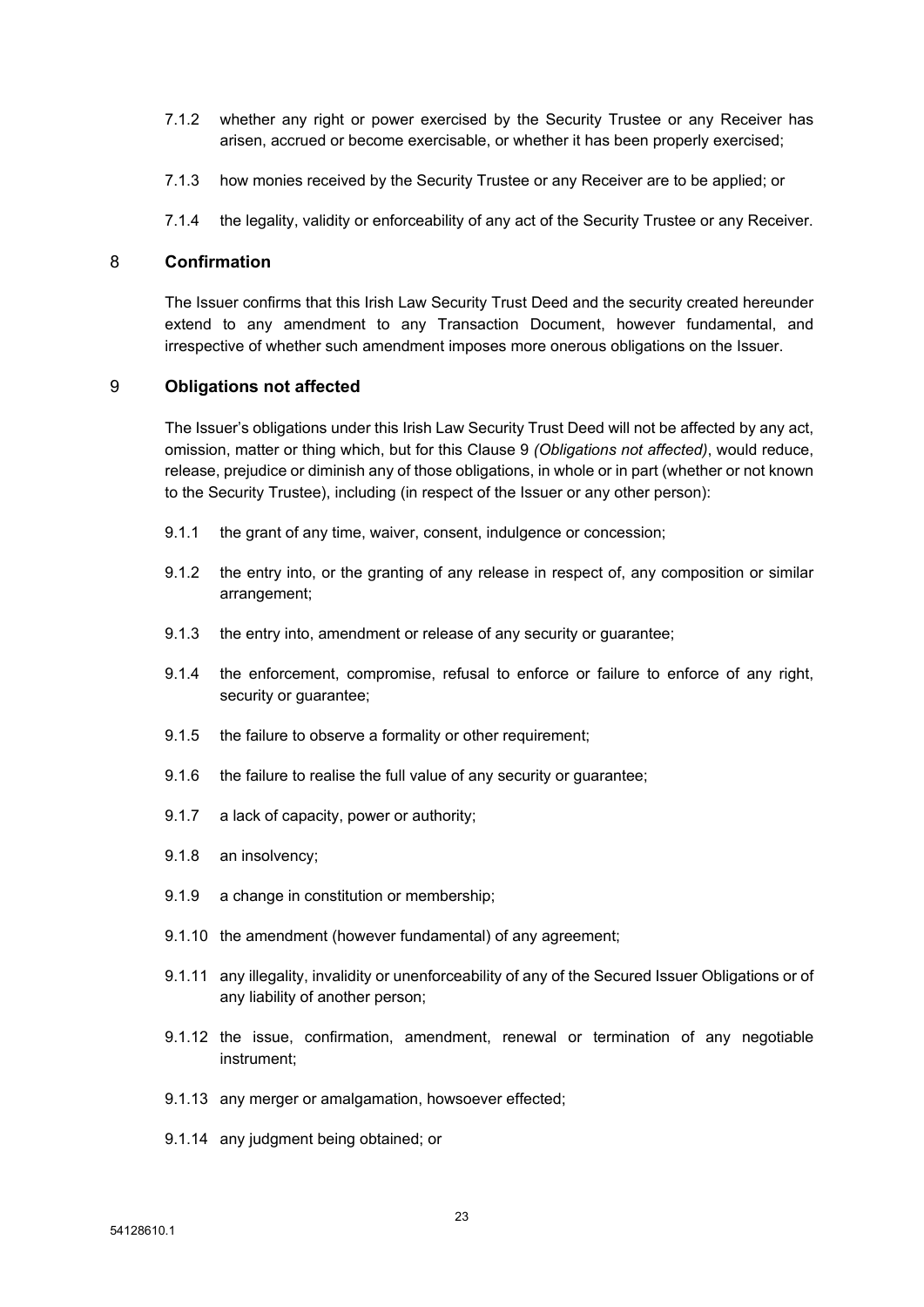9.1.15 any act, event or omission which, but for this Clause [9](#page-23-1) *(Obligations not affected),* would or might operate to impair, discharge or otherwise affect the Issuer's obligations hereunder and the Secured Issuer Obligations.

## <span id="page-24-0"></span>10 **Waivers**

The Issuer waives any right to interpose any defence based on any statute of limitations, claim of laches, claim of set-off or other counterclaim whatsoever. No single or partial exercise of a right or remedy provided by this Irish Law Security Trust Deed or by law prevents further exercise of the right or remedy or the exercise of another right or remedy. The rights and remedies contained in this Irish Law Security Trust Deed are cumulative and not exclusive of rights or remedies provided by law.

### <span id="page-24-1"></span>11 **Security Trustee's discretion**

Any right, remedy, power, authority or similar which may be exercised by the Security Trustee or any Receiver under this Irish Law Security Trust Deed may be exercised in its absolute and unfettered discretion without any obligation to provide a reason. The Security Trustee shall not be under any liability for any loss or liability of any kind (including without limitation, any loss arising from changes in exchange rates or diminution in the value of any of the Secured Property) which may be occasioned by the exercise or purported exercise of, or any delay or neglect to exercise, any of its rights under this Irish Law Security Trust Deed.

## <span id="page-24-2"></span>12 **Covenants**

So long as any of the ETC Securities remain outstanding, the Issuer covenants to the Security Trustee that it shall not, without the prior written consent of the Security Trustee (acting upon instructions of the Trustee) and except as provided for or contemplated in the Conditions or any other Transaction Document:

- 12.1.1 cause or permit the terms of the Security granted under the Security Documents and the order of priority specified in the Conditions, the Trust Deed and the Security Documents, as applicable, to be amended, terminated or discharged (other than as contemplated by the Trust Deed, the Security Documents and/or the Conditions);
- 12.1.2 release any party to the Trust Deed, the Security Documents or any other Transaction Document (other than an Authorised Participant Agreement) from any existing obligations thereunder (other than as contemplated by the Trust Deed, the Security Documents and/or the Conditions);
- 12.1.3 sell, transfer or otherwise dispose of the Secured Property or any right or interest therein or thereto or create or allow to exist any charge, lien or other encumbrance over the Secured Property (to the extent it relates to the Issuer) except in accordance with the Conditions, the Security Documents and any other Transaction Document;
- 12.1.4 consent to any variation of, or exercise any powers or consent or waiver pursuant to, the terms of the Conditions, the Security Documents or any other Transaction Document (other than any Authorised Participant Agreement and other than as contemplated by the Conditions relating to the relevant Series, the Trust Deed relating to the relevant Series, the Security Documents or the Transaction Documents relating to the relevant Series); or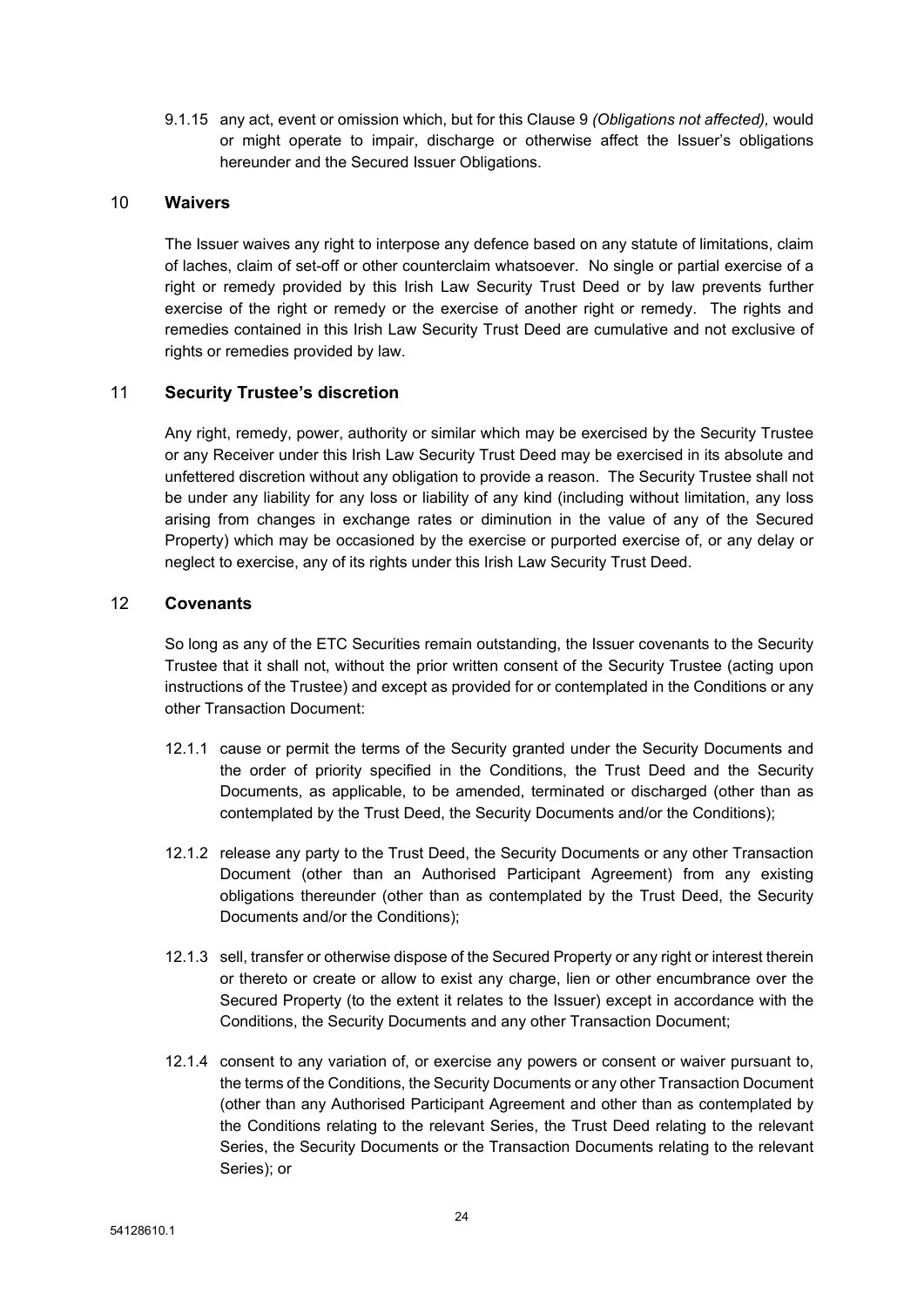- 12.1.5 subject as provided in Condition 5(a) *(Security)*, incur any other indebtedness for borrowed moneys, other than issuing further ETC Securities (which may or may not form a single series with the ETC Securities of any other series and may or may not be guaranteed by a third party) and creating or incurring further obligations relating to such Series, provided that, in the case of ETC Securities that are to form a single series with any existing series:
	- (a) such further ETC Securities and obligations are secured *pari passu* upon the Secured Property relating to the Series with which such ETC Securities are to form a single series (as such Secured Property may be increased in connection with the issue of such further securities), all in accordance with the Conditions of the relevant Series; and
	- (b) if further ETC Securities which are to form a single series with a Series are being issued, the relevant Authorised Participant has delivered or procured the delivery to or to the order of the Issuer an amount of Metal in respect of each further ETC Security equal to the Metal Entitlement on the relevant Subscription Trade Date.

## <span id="page-25-0"></span>13 **Remuneration of the Security Trustee**

#### <span id="page-25-2"></span>13.1 **Normal remuneration**

So long as any ETC Security of the relevant Series is outstanding the Arranger (on behalf of the Issuer) shall ensure that the Security Trustee is paid as remuneration for its services as Security Trustee such sum on such dates in each case as the Issuer, the Arranger and the Security Trustee may from time to time agree. In respect of the relevant Series, such remuneration shall accrue from day to day from the date of the Issue Deed relating to the relevant Series until the date on which no further amounts remain outstanding under such ETC Securities.

### <span id="page-25-1"></span>13.2 **Extra remuneration**

If the Security Trustee finds it expedient or necessary or is requested by the Issuer or the Arranger to undertake duties that they agree to be of an exceptional nature or otherwise outside the scope of the Security Trustee's normal duties under the relevant Security Document, the Arranger (on behalf of the Issuer) shall ensure that the Security Trustee is paid such additional remuneration as may be agreed between the Issuer, the Arranger and the Security Trustee (and which may be calculated by reference to the Security Trustee's normal hourly rates in force from time to time) or, failing agreement as to any of the matters in this Clause [13.2](#page-25-1) (*Error! Reference source not found.*) (or as to such sums referred to in Clause [13.1](#page-25-2) (*Error! Reference source not found.*)), as determined by a financial institution (acting as an expert and not as an arbitrator) selected by the Security Trustee and approved by the Issuer and the Arranger or, failing such approval, nominated (on the application of the Security Trustee) by the president for the time being of the Law Society of Ireland. The determination of such financial institution shall be conclusive and binding on the Issuer, the Arranger, the Security Trustee and the ETC holders. The Issuer shall discharge all costs and expenses properly incurred in connection with such determination by a financial institution and/or the president for the time being of the Law Society of Ireland (including all costs and expenses properly incurred by the Security Trustee in connection therewith).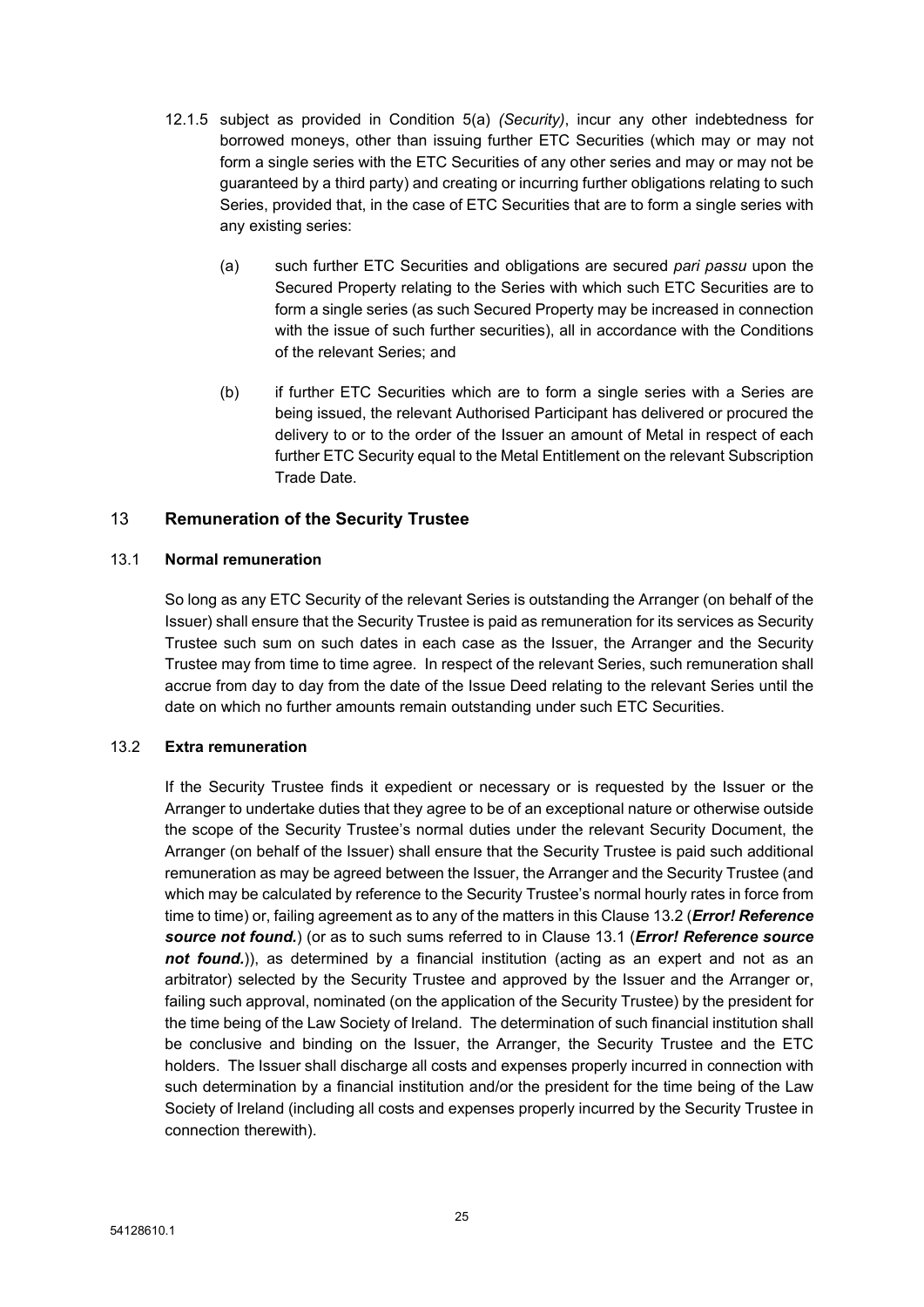For the avoidance of doubt any duties in connection with (i) investments, (ii) an Event of Default, (iii) the granting of consents or waivers, (iv) concurring in modifications, (v) enforcement or (vi) during the period post enforcement, duties (including any reporting requirements) undertaken to ensure compliance with regulatory requirements not in force on the date of execution of the relevant Issue Deed, shall be deemed to be of an exceptional nature. The Security Trustee agrees with the Issuer (notwithstanding anything previously agreed by the Issuer to the contrary), that prior to any enforcement, it will bring such exceptional expenses and fees to the attention of the Issuer, prior to any expenditure (save where the Security Trustee reasonably considers, in its sole discretion, that immediate action is required to protect the validity, enforceability, registration, perfection, value or sufficiency of the Security and in such a scenario the Security Trustee shall bring such exceptional expenses and fees to the attention of the Issuer as soon as reasonably practicable).

### 13.3 **Continuing effect**

Clauses [13.1](#page-25-2) *(Normal remuneration)* and [13.2](#page-25-1) (*Extra remuneration)* shall continue in full force and effect as regards the Security Trustee even if it no longer is the Security Trustee.

### 13.4 **Apportionment of Security Trustee expenses between Series**

If at any time the Security Trustee is Trustee in respect of more than one Series, the Security Trustee shall be entitled in its absolute discretion to determine in respect of which Series any liabilities and expenses have been incurred by the Security Trustee and to allocate any such liabilities and expenses between such Series.

#### 13.5 **Expenses**

Subject to the applicable priority of payments set out in the Conditions, the Issuer shall also on demand by the Security Trustee pay or discharge all costs, charges, liabilities and expenses properly incurred by the Security Trustee in the preparation and execution of this Irish Law Security Trust Deed and the relevant Issue Deed and the performance of its functions under the Irish Law Security Deed and other Transaction Documents relating to the relevant Series of ETC Securities, including, but not limited to, legal and travelling expenses and any stamp, documentary or other taxes or duties paid by the Security Trustee (save, for the avoidance of doubt, that nothing in this Irish Law Security Trust Deed shall require the Issuer to pay, indemnify or hold harmless the Security Trustee or any other party for any income, corporation or similar tax paid by the Trustee in connection with its remuneration) in connection with any legal proceedings reasonably brought or contemplated by the Security Trustee against the Issuer to enforce any provision of this Irish Law Security Trust Deed, or the Security under any other Security Document. Such costs, charges, liabilities and expenses (including, for the avoidance of doubt, remuneration of the Security Trustee) shall:

- 13.5.1 in the case of payments made by the Security Trustee before such demand, carry interest from the date of the demand at the rate equal to the Security Trustee's cost of funding on the date on which the Security Trustee made such payments; and
- 13.5.2 in all other cases, carry interest at such rate from 30 calendar days after the date of the demand or (where the demand specifies that payment is to be made on an earlier date) from such earlier date.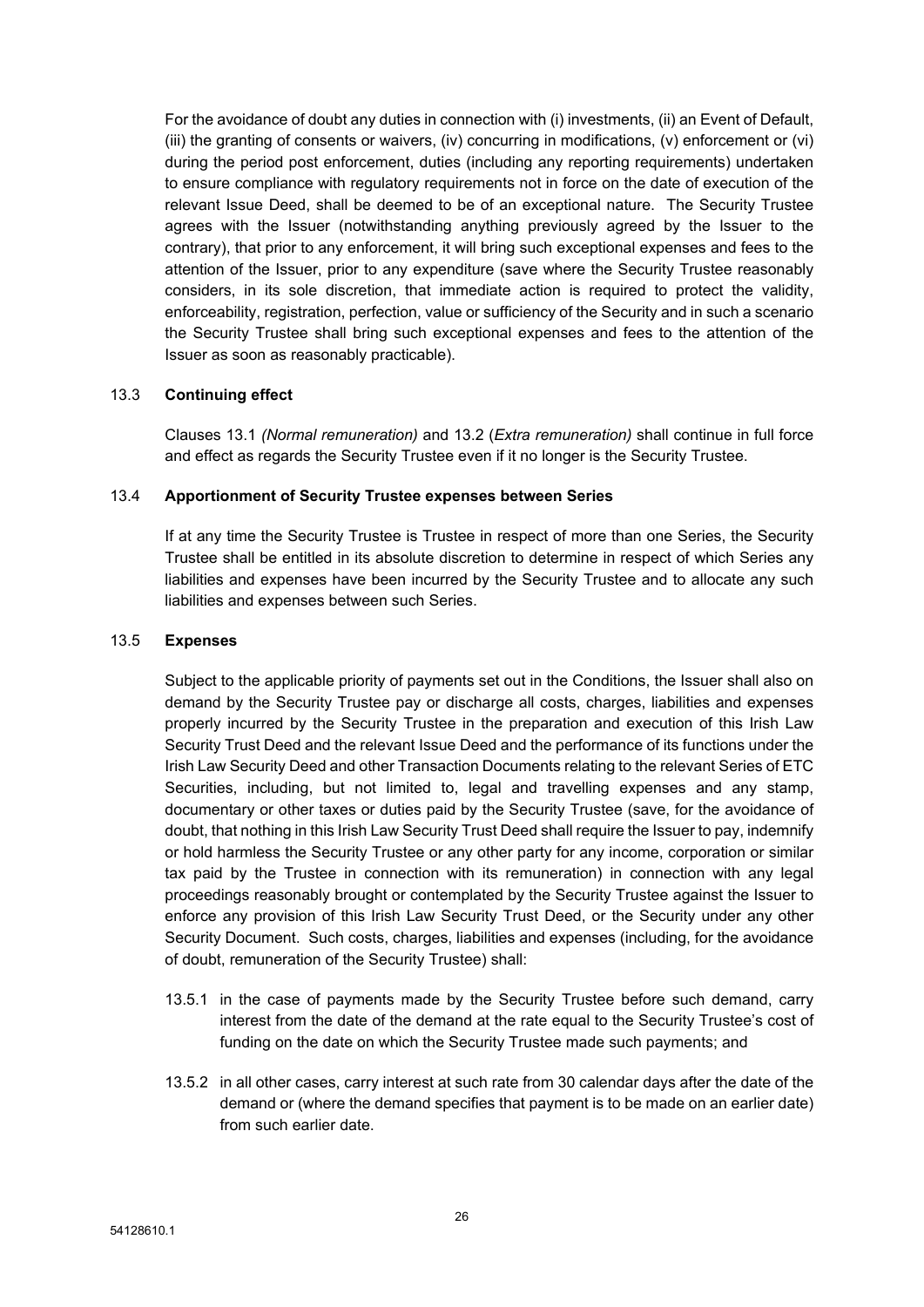## <span id="page-27-0"></span>14 **Provisions Supplemental to the Trustee Act**

The Security Trustee may obtain at the Issuer's expense and act on any opinion, evaluation, report, certificate or advice of, or information obtained from, any expert (including, without limitation, any banker, lawyer, accountant, auditor, surveyor, valuer, broker, auctioneer or other expert) and shall not be responsible to anyone for any loss occasioned by so acting, whether such advice is obtained by or addressed to the Issuer, the Security Trustee or any other person, provided that any expert is selected with reasonable care and are reasonably believed to be experienced in matters of the nature at issue. Any such opinion, advice or information may be sent or obtained by letter, fax or otherwise and the Security Trustee shall not be liable to anyone for acting in good faith on any opinion, advice or information purporting to be conveyed by such means even if it contains some error or is not authentic and whether or not such expert's liability in respect thereof is limited, whether by reference to a monetary cap or otherwise.

#### 14.1 **Security Trustee to assume performance**

The Security Trustee need not notify anyone of the execution of the relevant Issue Deed or any other Transaction Document or do anything to find out if an Event of Default, an Early Redemption Event, a Disruption Event, a Metal Reference Price Event, a substitution of the Metal Reference Price or Metal Reference Price Source or a resignation or termination of an Agent's appointment has occurred and is continuing or if the Security has become enforceable. Until it has actual knowledge or express notice to the contrary, the Security Trustee may assume that no such event has occurred and that the Issuer is performing all its obligations under the Irish Law Security Trust Deed, the ETC Securities and the other Transaction Documents. The Security Trustee is not responsible for monitoring or supervising the performance by any other person of its obligations to the Issuer and may assume these are being performed unless it shall have actual knowledge to the contrary.

### 14.2 **Certificate signed by duly authorised signatories**

If the Security Trustee, in the exercise of its functions, requires to be satisfied or to have information as to any fact or the expediency of any act, it may call for and accept as sufficient evidence of that fact or the expediency of that act a certificate signed by any duly authorised signatory of the Issuer as to that fact or to the effect that, in their opinion, that act is expedient and the Security Trustee need not call for further evidence and shall not be responsible for any loss occasioned by acting on such a certificate.

#### 14.3 **Deposit of documents**

The Security Trustee may appoint as custodian, on any terms, any bank or entity whose business includes the safe custody of documents or any lawyer or firm of lawyers believed by it to be of good repute and may deposit the relevant Issue Deed and any other documents with such custodian and pay all sums due in respect thereof. The Security Trustee is not obliged to appoint a custodian of securities payable to bearer.

#### 14.4 **Agents**

Whenever it considers it expedient in the interests of the ETC Holders, the Security Trustee may, in the conduct of its trust business, instead of acting personally, employ and pay an agent selected by it, whether or not a lawyer or other professional person, to transact or conduct, or concur in transacting or conducting, any business and to do or concur in doing all acts required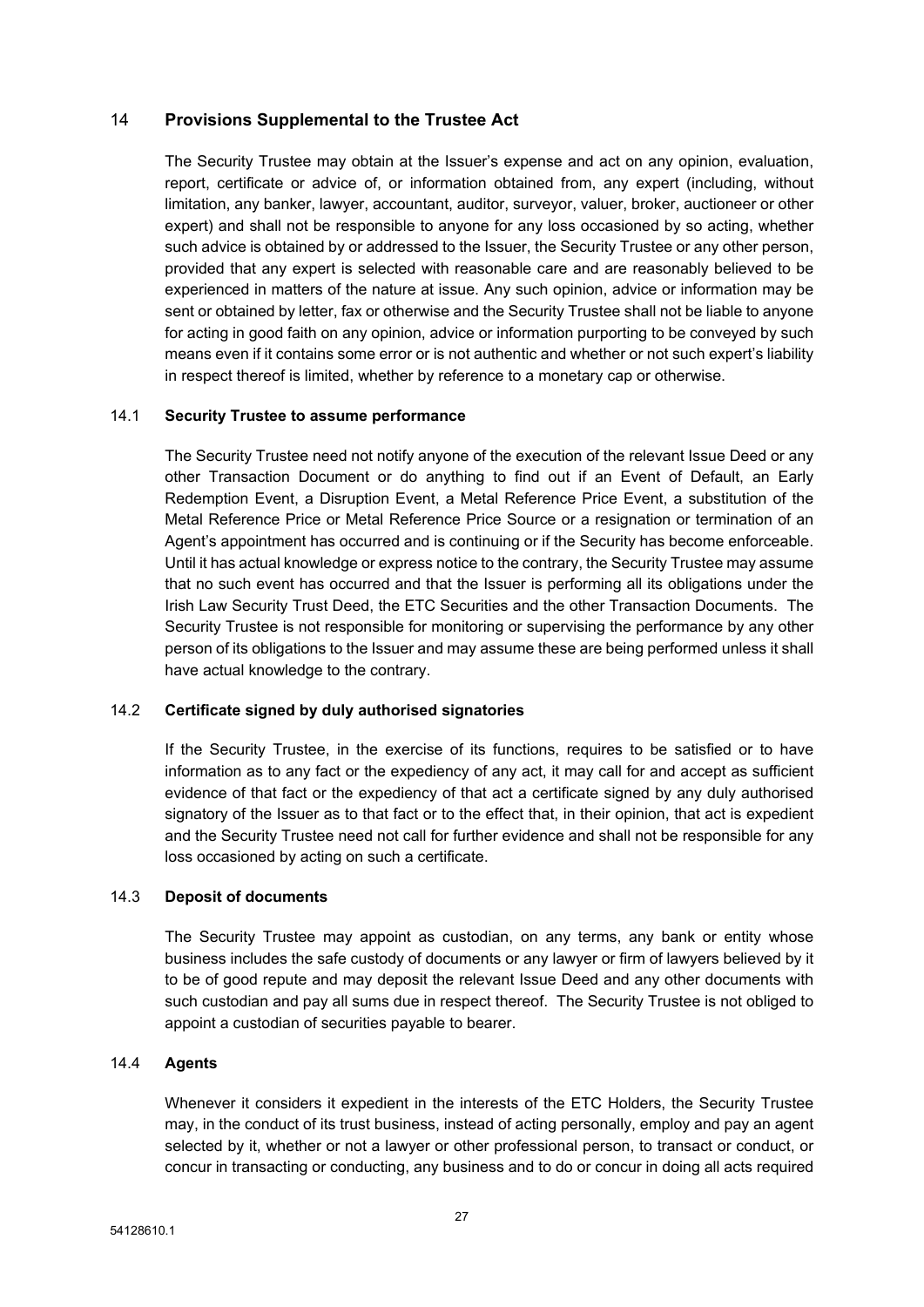to be done by the Security Trustee (including the receipt and payment of moneys). The Security Trustee may rely on the advice of any such person and shall not be responsible for any loss or liability occasioned by doing so.

### 14.5 **Delegation**

Whenever it considers it expedient in the interests of the ETC Holders, the Security Trustee may delegate to any person on any terms (including power to sub-delegate) all or any of its functions.

## 14.6 **Nominees**

In relation to any asset held by it under this Irish Law Security Trust Deed or any other Transaction Document, the Security Trustee may appoint any person to act as its nominee on any terms.

#### 14.7 **Forged ETC Securities**

The Security Trustee shall not be liable to the Issuer or any ETC Holder, Secured Creditor or Other Creditor by reason of having accepted as valid or not having rejected any ETC Security purporting to be such and later found to be forged or not authentic.

#### 14.8 **Confidentiality**

- 14.8.1 Unless ordered to do so by a court of competent jurisdiction, the Security Trustee shall not be required to disclose to any ETC Holder, Secured Creditor or Other Creditor any confidential financial or other information made available to the Trustee by the Issuer.
- 14.8.2 In acting as security trustee, the Security Trustee shall be regarded as acting through its trustee division which shall be treated as a separate entity from any other of its divisions or departments. If information is received by another division or department of the Security Trustee, it may be treated as confidential to that division or department and the Security Trustee shall not be deemed to have notice of it.

#### 14.9 **Determinations conclusive**

As between itself and the ETC Holders, and/or any Secured Creditor and/or any Other Creditor, the Security Trustee may determine all questions and doubts arising in relation to any of the provisions of this Irish Law Security Trust Deed or any other Transaction Document. Such determinations, whether made upon such a question actually raised or implied in the acts or proceedings of the Security Trustee, shall be conclusive and shall bind the Security Trustee, the ETC Holders, the Secured Creditors and/or any Other Creditor and the Security Trustee shall not be responsible for any loss or liability occasioned thereby.

#### 14.10 **Currency conversion**

Where it is necessary or desirable for any purpose in connection herewith to convert any sum from one currency to another, it shall (unless otherwise provided in the relevant Issue Deed or the Conditions or required by law) be converted at such rate or rates, in accordance with such method and as at such date as may reasonably be specified by the Security Trustee but having regard to current rates of exchange, if available. Any rate, method and date so specified shall be binding on the Issuer, the ETC Holders and the Transaction Parties.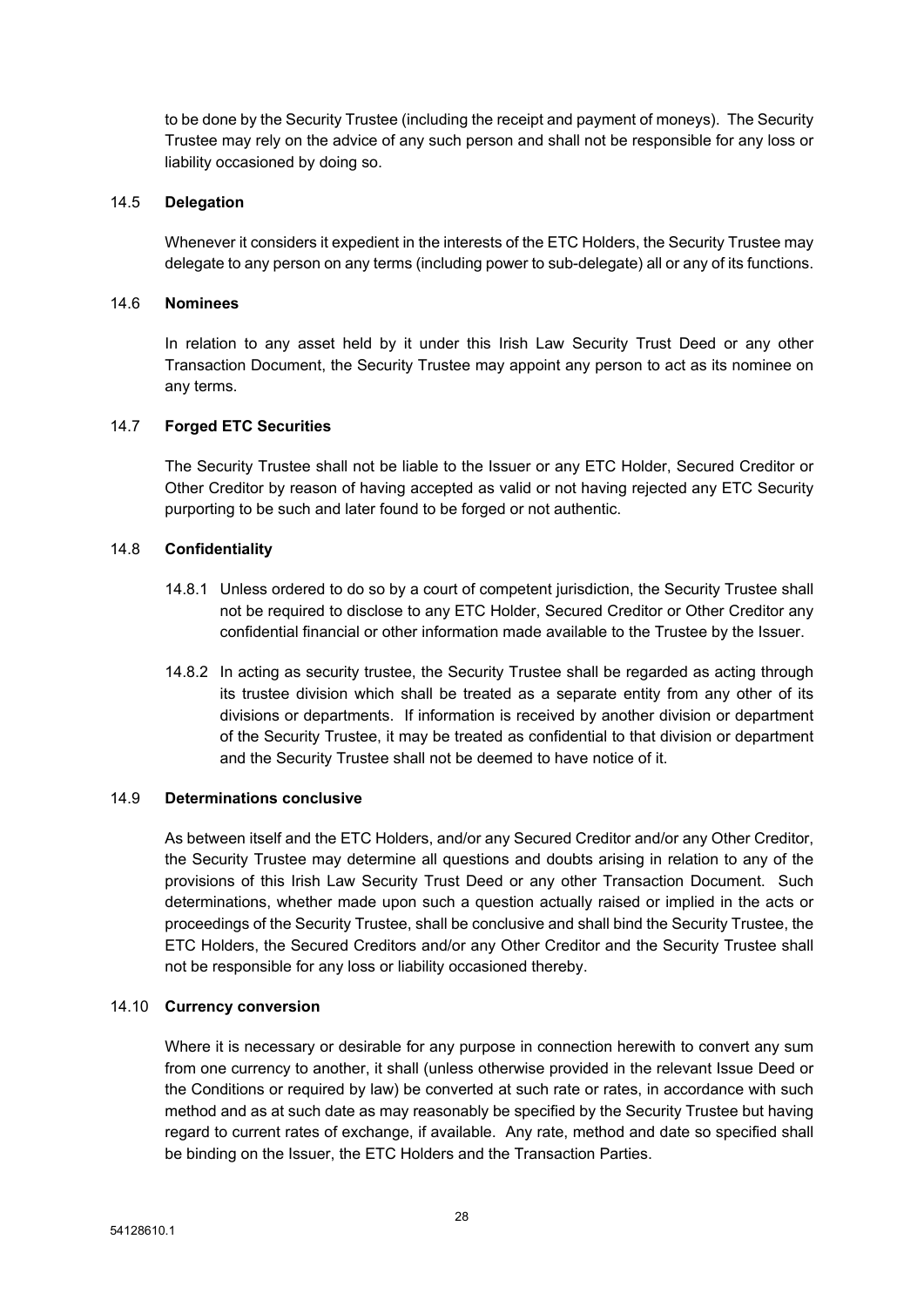#### <span id="page-29-0"></span>14.11 **Indemnity**

Without prejudice to the right of indemnity by law given to trustees and subject to the provisions of Section 422 of the Companies Act and Clause [21](#page-37-0) (*[Retention](#page-37-0) of Security*), the Security Trustee and every receiver, attorney, manager, agent or other person appointed by the Security Trustee under this Irish Law Security Trust Deed shall be entitled to be indemnified out of the relevant Secured Property (in respect of the relevant Series) in respect of all liabilities and expenses properly incurred by them or him in the execution or purported execution of the trusts or of any functions vested in them or him pursuant to this Irish Law Security Trust Deed and against all actions, proceedings, costs, claims and demands in respect of any acts or omissions relating to the Secured Property, and the Security Trustee may retain any part of any moneys in its hands arising from the trusts of this Irish Law Security Trust Deed to pay all sums necessary to effect such indemnity and also the remuneration of the Security Trustee. The provisions of this Clause [14.11](#page-29-0) (*[Indemnity](#page-29-0)*) shall survive termination of the appointment of the Security Trustee.

## 14.12 **Issue Deed**

The Security Trustee assumes no responsibility for, and shall not by the execution of any Issue Deed or any other Transaction Document be deemed to make any representation as to, the adequacy, sufficiency, validity or enforceability of such document(s) or any agreement constituted by the execution thereof.

#### 14.13 **Transaction Parties**

In acting as Security Trustee under this Irish Law Security Trust Deed, the Security Trustee shall not assume any duty or responsibility to any Transaction Party (other than to pay to any such party any moneys received and payable to it and to act in accordance with the provisions of Condition 5 *(Security and Application of Proceeds)* and, in respect of ETC Securities, this Irish Law Security Trust Deed) and shall have regard solely to the interests of the ETC Holders of any Series or, as the case may be, all Series.

### 14.14 **Determination or Calculation by Security Trustee**

If, at any time after the Security has become enforceable pursuant to Condition  $5(e)$ *(Enforcement of the Security)* any determination or calculation relating to the Metal Entitlement, the Final Redemption Amount, the Early Redemption Amount or any Enforcement Surplus Principal Amount has not been made when required pursuant to the Conditions and the Transaction Documents, then the Security Trustee may (and shall following an instruction from the Trustee) appoint an agent to make the relevant determination or calculation, provided that the Security Trustee shall have been pre-funded and/or secured and/or indemnified to its satisfaction. Any such agent appointed in accordance with the terms of Condition 11(e) (*Determination or Calculation by Security Trustee*) shall act as agent of the Issuer. Any such determination or calculation made by any such agent shall for the purposes of the Conditions and the Transaction Documents be deemed to have been made by the original party. In doing so, the relevant agent shall apply the provisions of the Conditions and/or the relevant Transaction Document(s), with any necessary consequential amendments, to the extent that, in its opinion, it can do so, and in all other respects it shall do so in such manner as it shall deem fair and reasonable in the circumstances. The Security Trustee shall not be liable to the Issuer, the ETC Holders, any Transaction Party or any other person (i) if it does not appoint an agent to make the determinations or calculations referred to in Condition 11(e) (*Determination or Calculation by Security Trustee*) or (ii) if it does appoint an agent, for any calculations and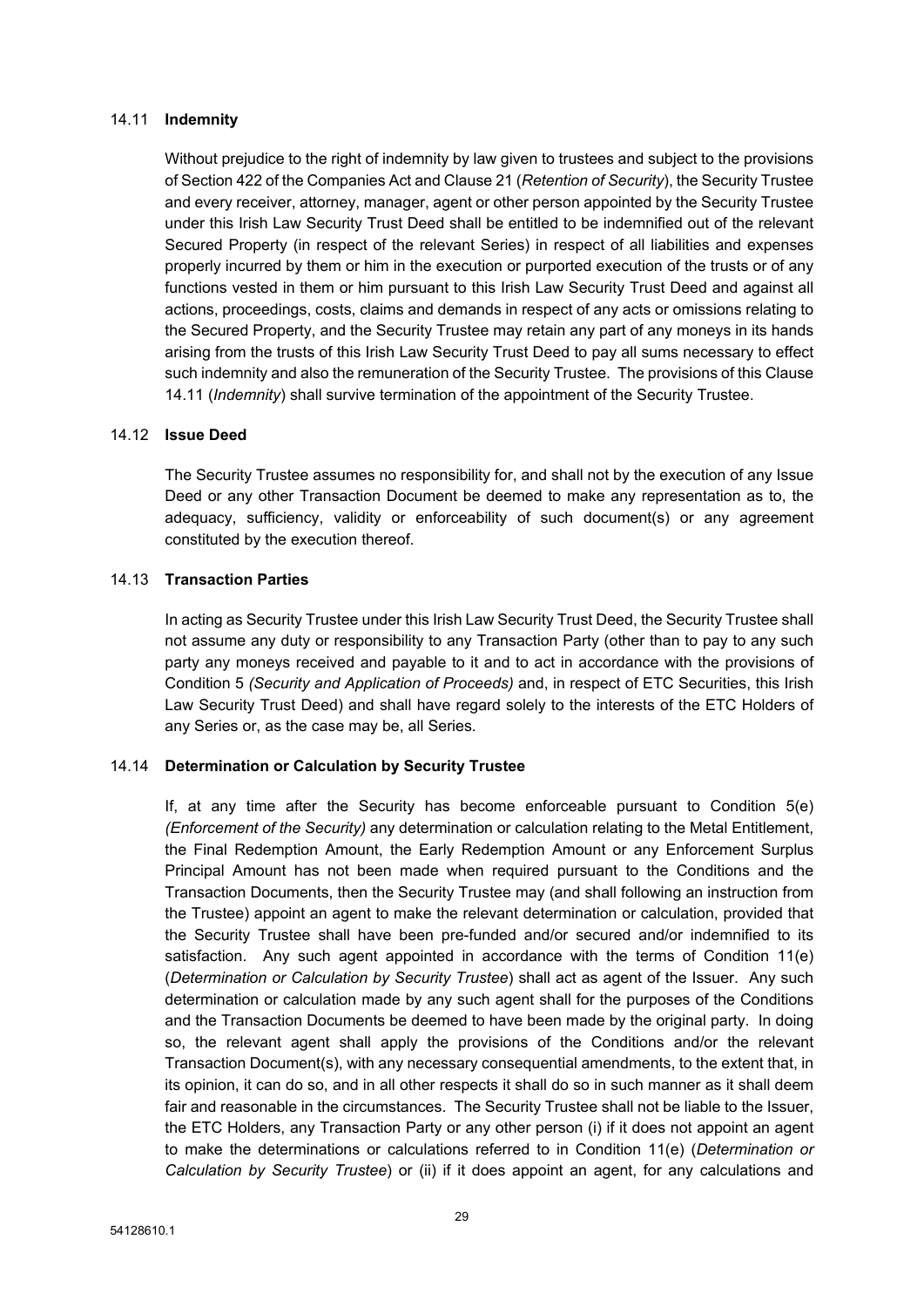determinations (or any delay in making any calculation or determination) so made, unless in either case the Security Trustee has acted fraudulently, with gross negligence or in wilful default.

#### 14.15 **Payment for and delivery of ETC Securities**

The Security Trustee shall not be responsible for the receipt or application by the Issuer of the proceeds of the issue of the ETC Securities, any exchange of ETC Securities or the delivery of ETC Securities to the persons entitled to them.

#### 14.16 **Legal opinions**

The Security Trustee shall not be responsible to any person for failing to request, require or receive any legal opinion relating to the ETC Securities or for checking or commenting upon the content of any such legal opinion.

#### 14.17 **Programme limit**

The Security Trustee shall not be concerned, and need not enquire, as to whether or not any ETC Securities are issued or entered into in breach of the Programme Maximum Number of ETC Securities.

#### 14.18 **Events**

The Security Trustee shall not be under any obligation to monitor, enquire or satisfy itself as to whether or not an Event of Default, an Early Redemption Event, a Disruption Event, a Metal Reference Price Event, a substitution of the Metal Reference Price or Metal Reference Price Source, or a resignation or termination of an Agent's appointment has occurred or is continuing or to monitor compliance by the Agents or any other Transaction Party with any of their respective obligations under the Transaction Documents.

#### 14.19 **Responsibility for Appointees**

The Security Trustee shall exercise reasonable care in selecting any custodian, agent, delegate or nominee appointed under this Clause [14](#page-27-0) *(Provisions Supplemental to the Trustee Act*) (an "**Appointee**") and provided that the Security Trustee shall have exercised reasonable care in selecting such Appointee for the purposes hereof and in exercising such delegation it will not have any obligation to supervise the Appointee or be responsible for any loss, liability, cost, claim, action, demand or expense incurred by reason of the Appointee's misconduct, gross negligence or default or the misconduct, gross negligence or default of any substitute appointed by the Appointee.

#### 14.20 **Notice in respect of Appointees**

The Security Trustee shall, within a reasonable time prior to any delegation to an Appointee or any renewal, extension or termination thereof, give notice thereof (containing details of such appointment) to the Issuer (whereupon the Issuer shall copy such notice to the Administrator).

#### 14.21 **No responsibility for Clearing Systems**

None of the Issuer, the Security Trustee nor any other Transaction Party will have any responsibility for the performance by the Clearing Systems (or their participants or indirect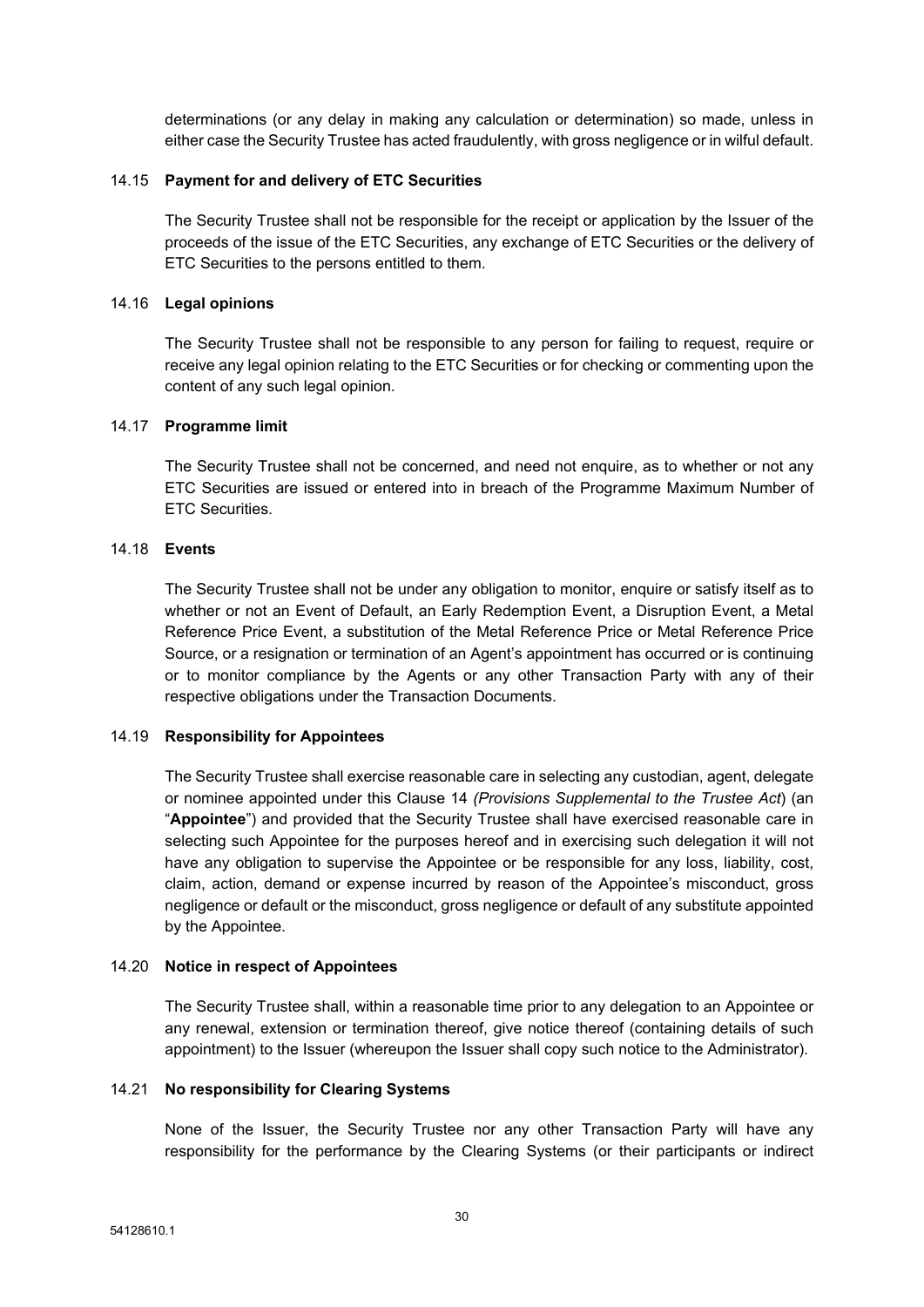participants) of any of their respective obligations under the rules and procedures governing their operations.

#### 14.22 **Certifications**

The Security Trustee shall be entitled to rely upon, and accept as sufficient evidence, a certificate of any Transaction Party in respect of every matter and circumstance for which a certificate, calculation or determination is expressly provided for under the Conditions and/or the relevant Transaction Documents and also in relation to any matter reasonably believed by the Security Trustee to be within the knowledge of the party certifying the same and the Security Trustee shall not be bound in any such case to call for further evidence or be responsible for any loss, liability, costs, damages, expenses or inconvenience that may be occasioned by its failing so to do.

#### 14.23 **No obligations to monitor Transaction Parties**

The Security Trustee shall not be obliged to monitor or be liable for any failure to monitor the performance by any Transaction Party of its duties and obligations under the Transaction Documents to the Issuer or by any other person of its obligations to the Issuer. The Security Trustee may assume that such are being performed unless it shall have actual knowledge to the contrary. The Security Trustee shall not be obliged to take any action or step against any such Transaction Party or other person (unless secured and/or pre-funded and/or indemnified to its satisfaction).

#### 14.24 **Certification of amounts owed**

The Security Trustee shall be entitled to rely upon, and accept as sufficient evidence, a certificate of any party to the Transaction Documents as to any amounts owing to any such party and shall not be responsible for any loss occasioned by its relying and acting on such certificate.

### 14.25 **Authorised Participants**

The Security Trustee shall not be responsible for monitoring or ascertaining whether there is or are one or more Authorised Participants or no Authorised Participant in respect of the ETC Securities or whether no Authorised Participant is willing to purchase any ETC Securities and, unless and until it receives express notice to the contrary, it shall be entitled to assume that there is or are one or more Authorised Participants in respect of the ETC Securities and that one or more Authorised Participants is or are willing to purchase ETC Securities.

#### 14.26 **Calculation of Metal Entitlement and Redemption Amounts**

In ascertaining any Metal Entitlement, Final Redemption Amount or Early Redemption Amount, as applicable, the Security Trustee shall be entitled to call for and rely upon a determination by the Administrator (in each case acting as agent of the Issuer or, if the Security Trustee so requests, as agent of the Security Trustee, as applicable) as to such amount.

#### 14.27 **Signed documents**

The Security Trustee shall not incur liability to any person in acting upon any signature, instrument, notice, resolution, endorsement, request, consent, order, certificate, report, opinion, bond or other document or paper believed by it to be genuine and believed by it to be signed by the proper party or parties.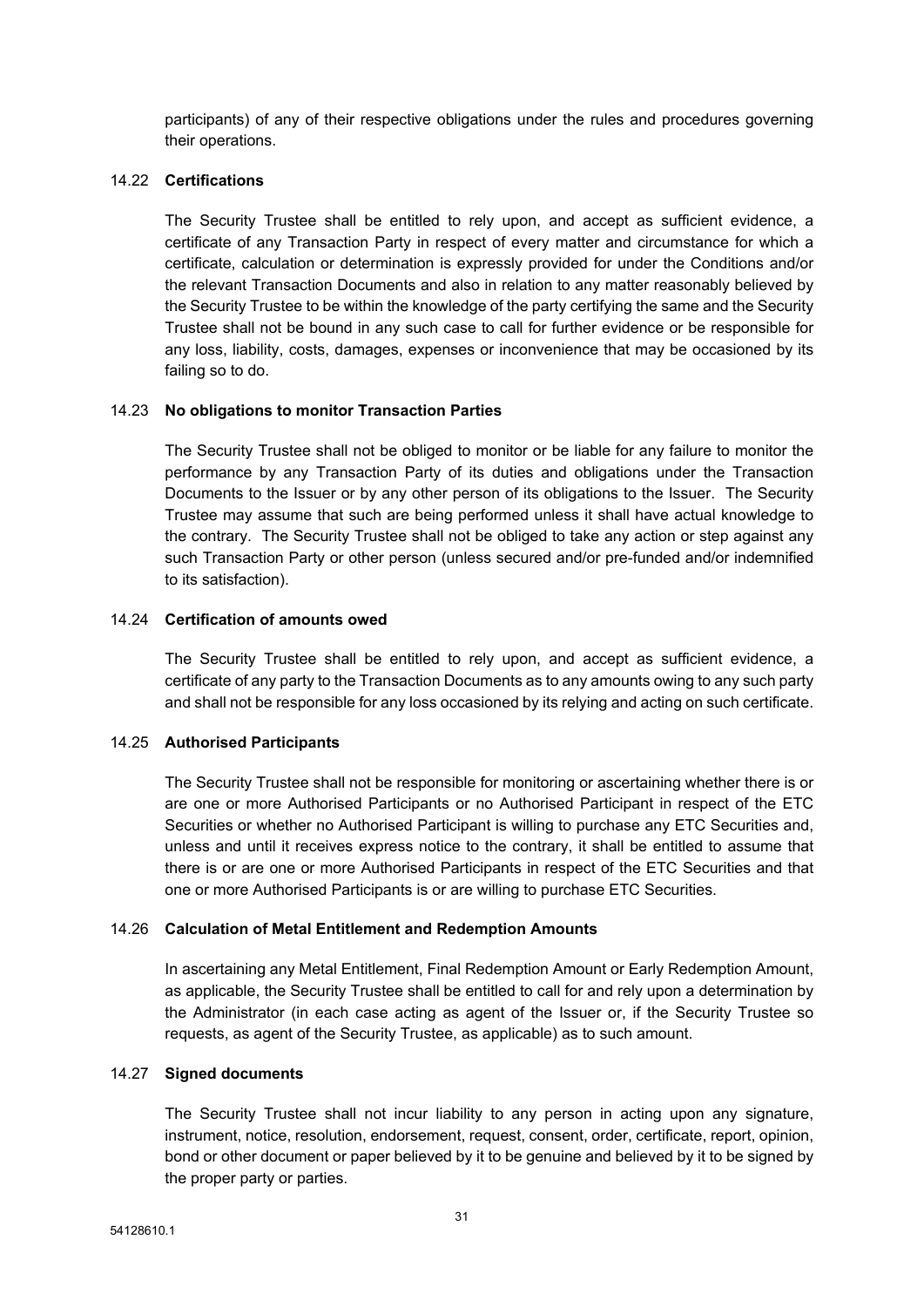#### 14.28 **Entitlement of the Security Trustee**

In connection with the exercise of any of its functions under the Transaction Documents the Security Trustee will have regard to the interests of the ETC Holders as a class and shall not have regard to the consequences of such exercise for individual ETC Holders or the other Secured Creditors and the Security Trustee will not be entitled to require, nor shall any ETC Holder be entitled to claim, from the Issuer any indemnification or payment in respect of any tax consequence of any such exercise upon individual ETC Holders.

#### 14.29 **Trustee Act**

The powers conferred by this Irish Law Security Trust Deed in relation to the Security on the Security Trustee or on any Receiver of the Secured Property which is the subject of this Irish Law Security Trust Deed or any part thereof shall be in addition to and not in substitution for the powers conferred on mortgagees or receivers under the Act. In the event of any conflict or inconsistency between the terms of this Irish Law Security Trust Deed and the terms of the Trustee Act, the terms of this Irish Law Security Trust Deed shall prevail to the extent permitted by law.

#### 14.30 **No duty to account**

The Security Trustee shall not be bound to account to any other Secured Creditor for any sum or the profit element of any sum received by it for its own account.

#### 14.31 **Instructions to the Security Trustee**

- <span id="page-32-0"></span>14.31.1 Where the Trustee has given a direction or instruction to the Security Trustee in accordance with the provisions of this Deed and/or the other Transaction Documents, the Security Trustee shall act solely in accordance with such direction and/or instruction in the performance of its duties and/or the exercise of its rights (together, the "**Instructed Rights**" and each an "**Instructed Right**").
- 14.31.2 In the performance of the Instructed Rights, the Security Trustee shall act in a purely mechanical and administrative capacity, and shall not be entitled to exercise any discretion with respect thereto. In connection with the Instructed Rights, the Security Trustee will not be bound to enquire as to the efficacy of such directions nor as to whether all applicable conditions in this Deed and/or any Transaction Document have been satisfied and shall:
	- (a) act in accordance with any written instructions given to it by the Trustee and shall be entitled to assume that;
		- (i) any instructions received by it from the Trustee are duly given in accordance with the terms of this Deed and any other Transaction Documents; and
		- (ii) unless it has received actual notice or revocation, that any instructions or directions given by the Trustee have not been revoked;
	- (b) be entitled to request instructions or clarifications of any direction, from the Trustee as to whether, and in what manner, it should exercise or refrain from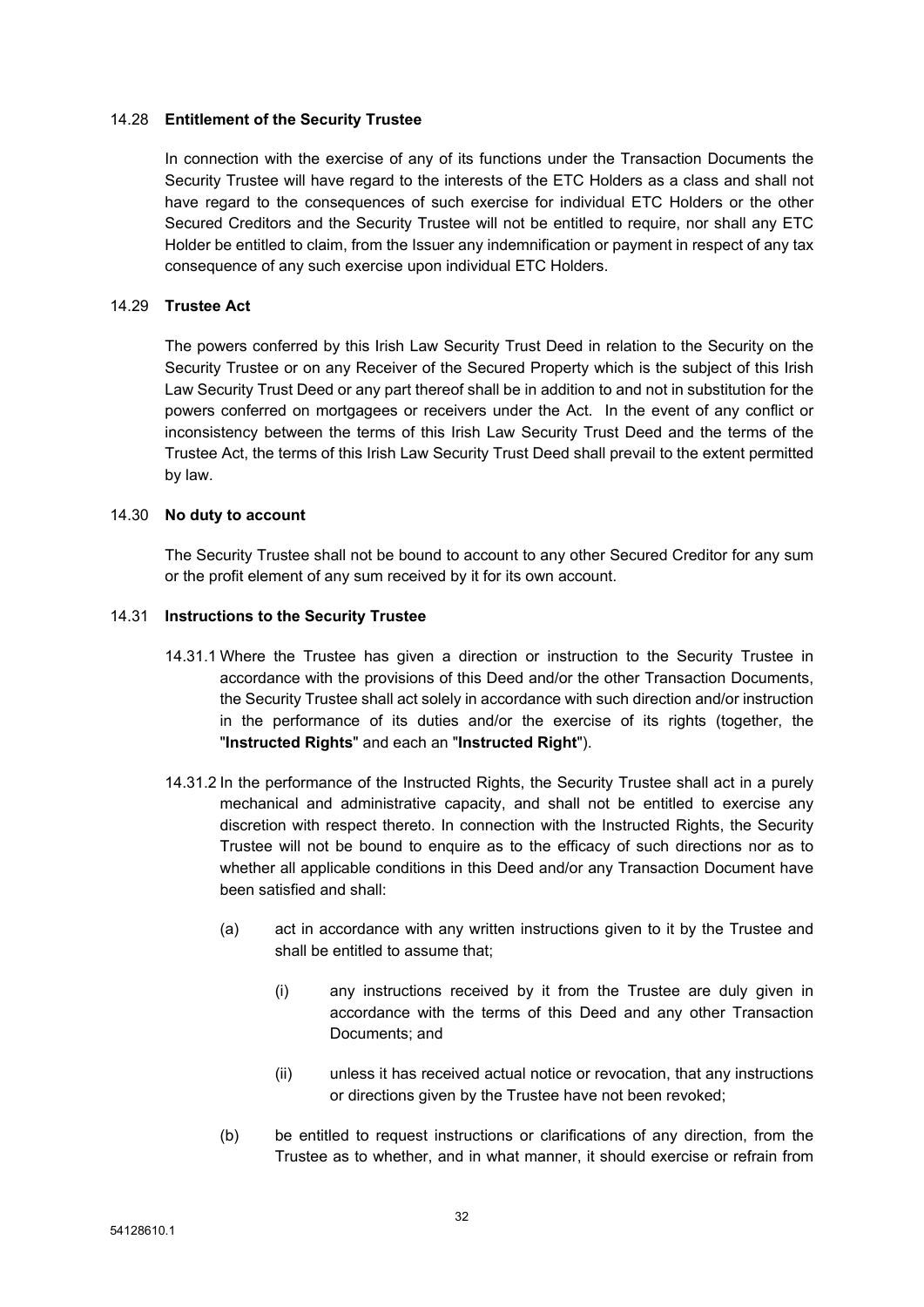exercising the Instructed Rights and may refrain from acting unless and until those instructions or clarification are received by it;

- (c) in the absence of any instructions to the contrary, not take any action in the exercise of the Instructed Rights; and
- (d) not be liable for any act (or omission) if it acts (or refrains from acting) in accordance with an instruction from the Trustee.
- 14.31.3 In the performance of the Instructed Rights, the Security Trustee shall look to the written directions of the Trustee, in accordance with Clause [14.31.1](#page-32-0). The Security Trustee shall not be obliged to have regard to the consequences of the exercise of its duties for any individual Secured Creditor resulting from his or its being for any purpose domiciled or resident in, or otherwise connected in any way with, or subject to the jurisdiction of, any particular territory or taxing jurisdiction.
- 14.31.4 Notwithstanding anything to the contrary contained herein, in the performance of the Instructed Rights the Security Trustee may refrain:
	- (a) from doing anything which may in its opinion be a breach of any fiduciary duty, any law of any jurisdiction or any directive or regulation of any agency of any state or duty of confidentiality which would or might render it liable to any person and may do anything which, in its opinion, necessary to comply with any such law, directive or regulation;
	- (b) from agreeing to any amendment or modification to the Transaction Documents which, in the sole opinion of the Security Trustee, would have the effect of increasing the obligations or duties or decreasing the protections of the Security Trustee in the Transaction Documents;
	- (c) from expending or risking its own funds or otherwise incurring any liability in the performance of its duties or the exercise of any right, power, authority or discretion hereunder if it had grounds for believing the repayment of such funds or adequate indemnity against, or security or prefunding for, such risk or liability is not reasonably assured to it.

## <span id="page-33-0"></span>15 **Security Trustee Liable for Gross Negligence**

- 15.1.1 Subject to Section 422 of the Companies Act, the Security Trustee will not be liable for any action taken or omission made by it under or in connection with any Transaction Document, unless directly caused by its gross negligence or wilful default or fraud.
- 15.1.2 If the Security Trustee fails to show the degree of care and diligence required of it as trustee, nothing in this Irish Law Security Trust Deed shall relieve or indemnify it from or against any liability that would otherwise attach to it in respect of any gross negligence, wilful default, breach of duty or breach of trust of which it may be guilty.
- 15.1.3 Notwithstanding any other provision of this Irish Law Security Trust Deed (but without prejudice to any liability arising from its own fraud), under no circumstances will the Security Trustee be liable to the Issuer or any other person for any incidental, consequential, indirect, special or exemplary damages of any kind or nature whatsoever or for any loss of revenues, loss of profits, loss of business, loss of opportunity or loss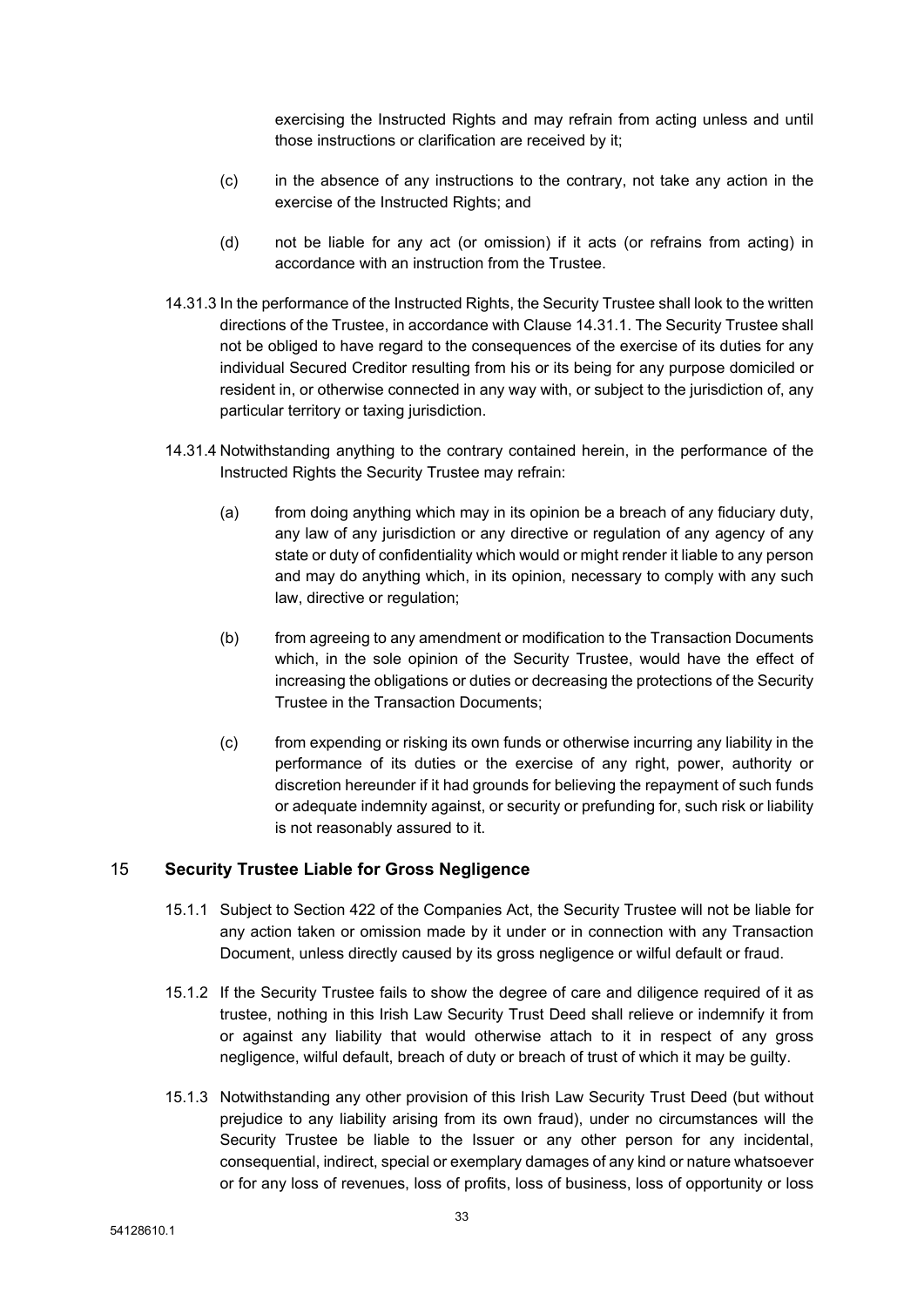of goodwill (collectively "**Additional Damages**") howsoever arising, including from any representation, any breach of implied term or any duty at common law or under any statute or express term of this Irish Law Security Trust Deed, and whether such liability is asserted on the basis of contract, tort or otherwise, whether or not foreseeable, even if the Security Trustee has been advised or was aware of the possibility of such Additional Damages.

## <span id="page-34-0"></span>16 **Security Trustee not Precluded from Entering into Contracts**

The Security Trustee and any other person, whether or not acting for itself, may acquire, hold, deal in or dispose of any ETC Security of any Series or other security (or any interest therein) of the Issuer or any other person, may enter into or be interested in any contract or transaction with any such person and may act on, or as depositary or agent for, any committee or body of holders of any securities of any such person, in each case with the same rights as it would have had if the Security Trustee were not acting as Security Trustee and need not account for any profit.

## <span id="page-34-1"></span>17 **Modification**

Without prejudice to Condition 15(a) *(Meetings of ETC Holders),* the Security Trustee may, only if directed by the Trustee to do so, agree, to (i) any modification to this Irish Law Security Trust Deed that is of a formal, minor or technical nature or is made to correct a manifest error or (ii) any other modification, and any waiver or authorisation of any breach or proposed breach of any term of this Irish Law Security Trust Deed that is not materially prejudicial to the interests of the Secured Creditors. Any such modification, authorisation or waiver shall be binding on the Secured Creditors and will be notified by the Issuer to the ETC Holders in accordance with Condition 19 *(Notices)* as soon as reasonably practicable.

## <span id="page-34-2"></span>18 **Appointment, Retirement and Removal of the Security Trustee**

### <span id="page-34-4"></span>18.1 **Appointment**

- 18.1.1 The Issuer appoints, and each of the Secured Creditors shall be deemed to appoint, the Security Trustee to act as security trustee in connection with the Security Documents.
- 18.1.2 No party may take any proceedings against any officer, employee or agent of the Security Trustee in respect of any claim it might have against the Security Trustee or in respect of any act or omission of any kind by that officer, employee or agent in relation to any Transaction Document. Any officer, employee or agent of the Security Trustee may rely on this Clause.
- 18.1.3 Subject as provided in Clause [18.2](#page-34-3) *(Retirement and removal),* the Issuer has the power to appoint new security trustees but any such new security trustee may not be so appointed unless previously approved by an Extraordinary Resolution of the ETC Holders. A trust corporation shall at all times be a Security Trustee and may be the sole Security Trustee. Any appointment of a new Security Trustee shall be notified by the Issuer to the ETC Holders as soon as practicable in accordance with the Conditions.

## <span id="page-34-3"></span>18.2 **Retirement and removal**

18.2.1 Any Security Trustee may retire at any time on giving at least 90 calendar days' prior written notice to the Issuer without giving any reason or being responsible for any costs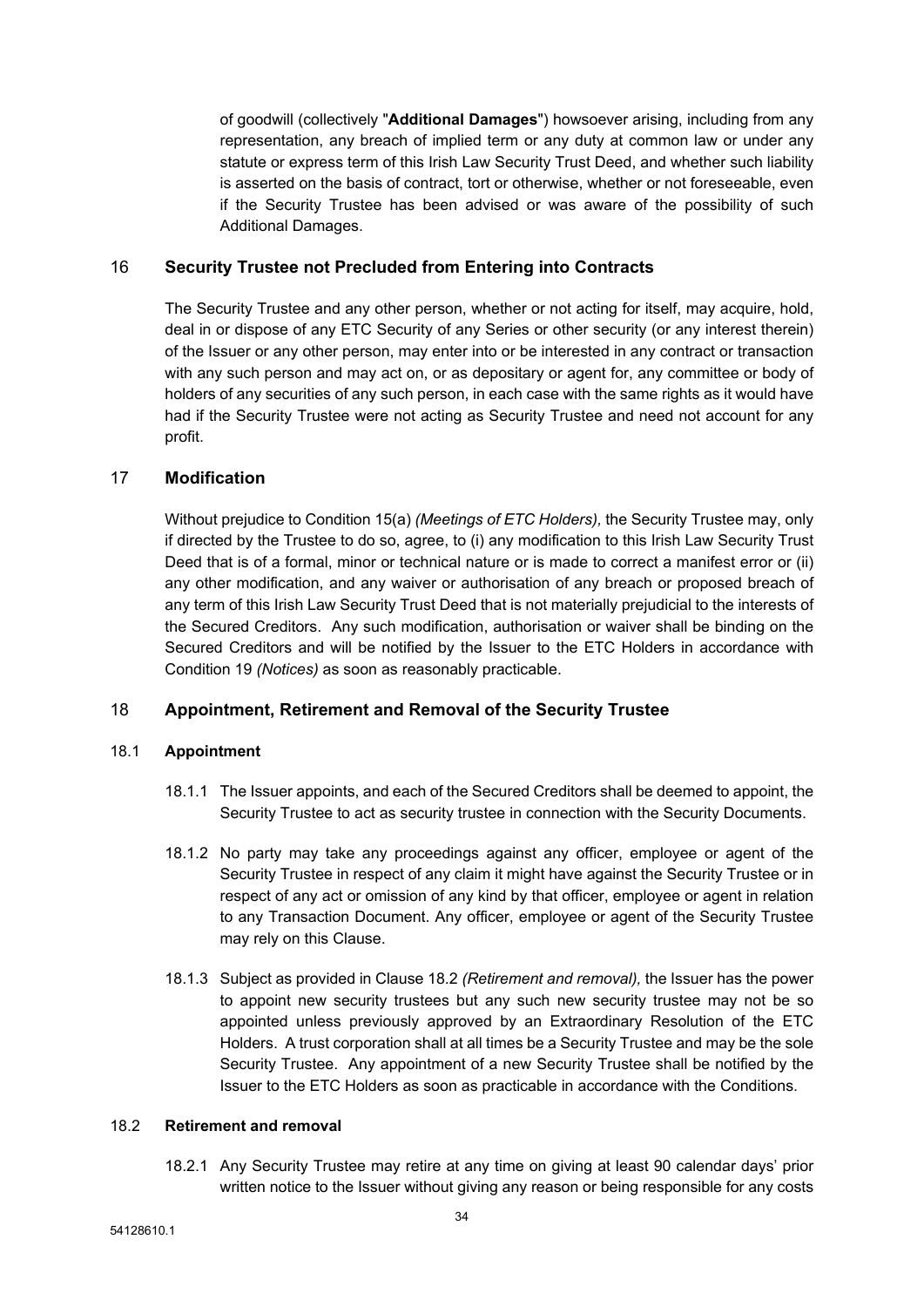occasioned by such retirement and the ETC Holders may by Extraordinary Resolution remove any Security Trustee, provided that the retirement or removal of a sole trust corporation shall not be effective until a trust corporation is appointed as successor Security Trustee. If a sole trust corporation gives notice of retirement or an Extraordinary Resolution is passed for its removal, the Issuer shall use its best endeavours to procure that another trust corporation be appointed as Security Trustee but if it fails to do so before the expiry of such 90 calendar day notice period, the Security Trustee shall have the power to appoint a new Security Trustee (provided that such new Security Trustee shall be a trust corporation of recognised international standing).

18.2.2 Upon the appointment of a successor, the retiring Security Trustee shall be discharged from any ongoing obligation in respect of this Irish Law Security Deed and the other Transaction Documents (but without prejudice to any obligations incurred prior to the effective date of the appointment of such successor) but shall remain entitled to the benefit of this Clause [18](#page-34-2) (*[Appointment,](#page-34-2) Retirement and Removal of the Security* [Trustee\)](#page-34-2). Its successor and each of the other parties shall have the same rights and obligations amongst themselves as they would have had if the successor had been an original party to such documents.

### 18.3 **Co- Security Trustees**

The Security Trustee may, notwithstanding Clause [18.1](#page-34-4) (*Appointment),* by written notice to the Issuer (copied to the Administrator and the other relevant Transaction Parties) appoint anyone to act as an additional Security Trustee or co-trustee jointly with the Security Trustee:

- 18.3.1 if the Security Trustee considers the appointment to be in the interests of the ETC Holders;
- 18.3.2 to conform with a legal requirement, restriction or condition in a jurisdiction in which a particular act is to be performed;
- 18.3.3 to obtain a judgment or to enforce a judgment or any provision of this Irish Law Security Trust Deed in any jurisdiction; or
- 18.3.4 if the Issuer fails to appoint a new Security Trustee pursuant to Clause [18.2](#page-34-3) (*[Retirement](#page-34-3) and [removal](#page-34-3)*) on or prior to the date on which the existing Security Trustee's retirement as Trustee would take effect but for the failure to appoint a successor Security Trustee in its place.

Subject to the provisions of this Irish Law Security Trust Deed, the Security Trustee may confer on any person so appointed such functions as it thinks fit. The Security Trustee may, by written notice to the Issuer and that person, remove that person. At the Security Trustee's request, the Issuer shall forthwith do all things that may be required to perfect such appointment or removal and it irrevocably appoints the Security Trustee as its attorney in its name and on its behalf to do so.

#### 18.4 **More than one Security Trustee**

Where, as a result of the provisions of this Clause [18](#page-34-2) *(Appointment, retirement and removal of the Trustee)*, not all Series have the same Security Trustee, the provisions of this Irish Law Security Trust Deed shall apply in respect of each such Security Trustee as if each were named as a party thereto. If, in respect of any single Series, there are more than two Security Trustees,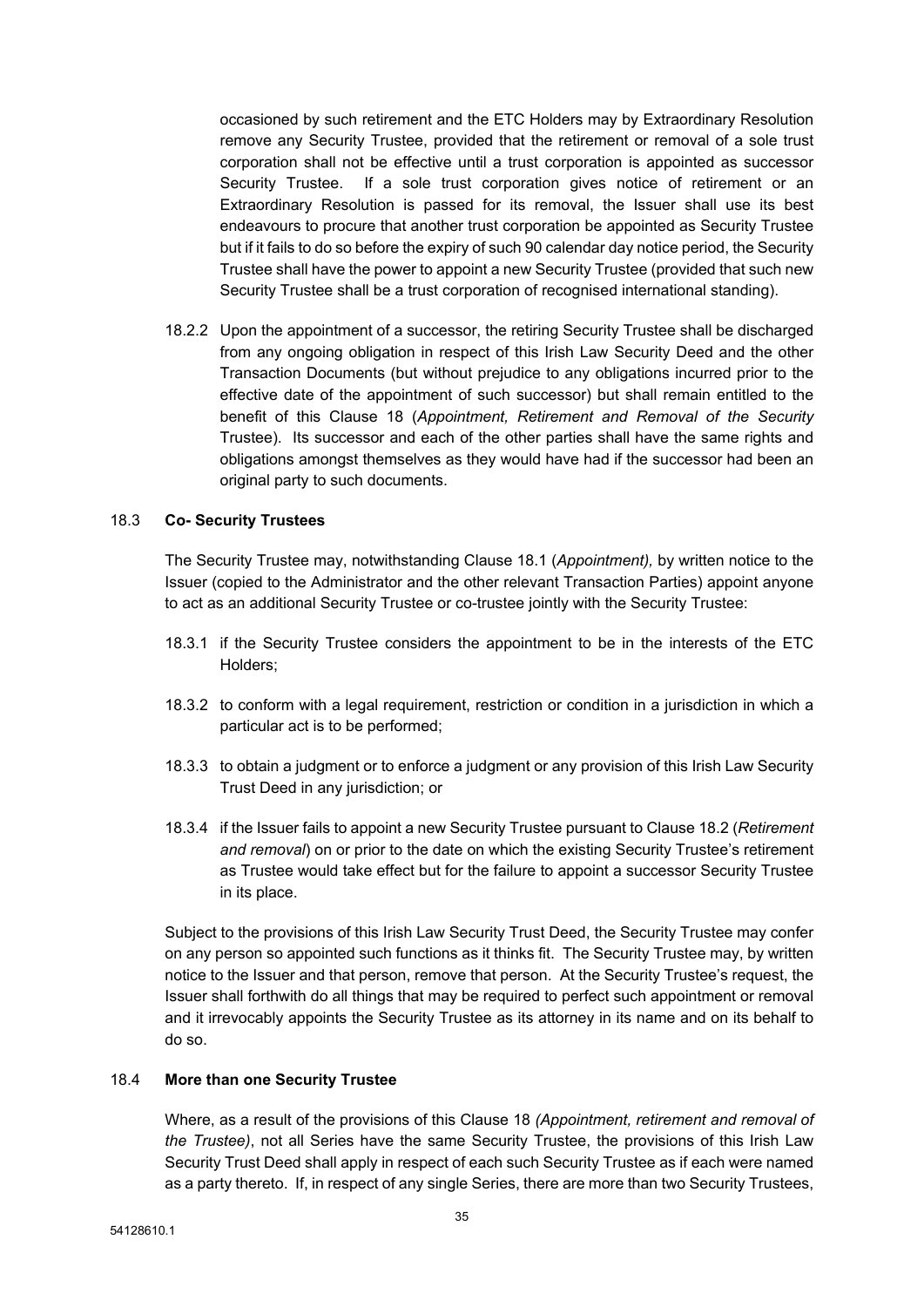the majority of them shall be competent to perform the Security Trustee's functions, provided the majority includes a trust corporation.

### <span id="page-36-0"></span>19 **Communications**

#### 19.1 **Method**

Each communication under this Irish Law Security Trust Deed shall be made by fax, electronic communication or otherwise in writing. Each communication or document to be delivered to any party under this Irish Law Security Trust Deed shall be sent to that party at the fax number, postal address or electronic address, and marked for the attention of the person (if any) from time to time designated by that party to each other party for the purpose of the relevant Issue Deed and this Irish Law Security Trust Deed.

#### 19.2 **Deemed receipt**

Any communication from any party to any other under this Irish Law Security Trust Deed shall be effective (if by fax) when the relevant delivery receipt is received by the sender, (if by post) on the day it is delivered in the case of recorded delivery and three calendar days in the case of inland post or seven calendar days in the case of overseas post after despatch or, if earlier, when delivered and (if by electronic communication) when the relevant receipt of such communication being read is given or, where no read receipt is requested by the sender, at the time of sending, provided that no delivery failure notification is received by the sender within 24 hours of sending such communication; provided that any communication which is received (or deemed to take effect in accordance with the foregoing) outside business hours or on a nonbusiness day in the place of receipt shall be deemed to take effect at the opening of business on the next following business day in such place. Any communication delivered to any party under the relevant Issue Deed and this Irish Law Security Trust Deed which is to be sent by fax or electronic communication will be written legal evidence.

## <span id="page-36-1"></span>20 **Enforcement**

Only the Security Trustee may, at its discretion and without further notice, take such action or steps or institute such proceedings against the Issuer as it may think fit to enforce the rights of the holders of the relevant Series against the Issuer, whether the same arises under general law, this Irish Law Security Trust Deed, the relevant Series, any other Transaction Document or otherwise, but, in each case, it need not take any such action or step or institute such proceedings unless (i) it shall have been so directed by the Trustee (the Trustee having been directed by an Extraordinary Resolution or in writing by the holders of at least one-fifth in number of the relevant Series then outstanding) and (ii) it shall have been secured and/or pre-funded and/or indemnified to its satisfaction by one or more ETC Holders (or otherwise to its satisfaction). None of the holders of the relevant Series shall be entitled to proceed directly against the Issuer in respect of the Security Documents unless the Security Trustee, having become bound to proceed in accordance with the terms of the Security Documents, fails or neglects to do so within a reasonable time and such failure is continuing. The Trustee, the Security Trustee, the ETC Holders and the other Transaction Parties acknowledge and agree that only the Security Trustee may enforce the Security over the Secured Property in accordance with, and subject to the terms of, the Security Documents.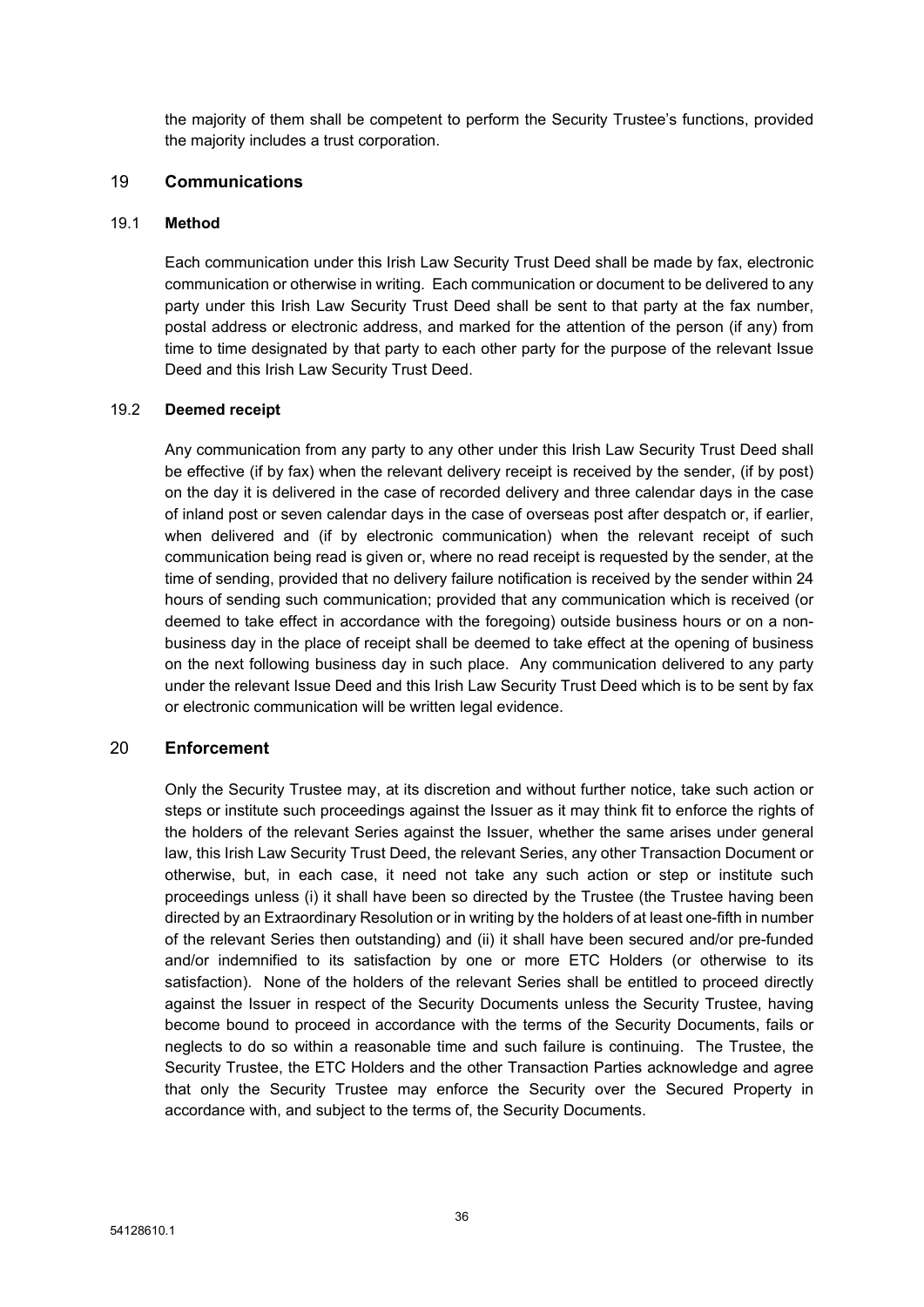## <span id="page-37-0"></span>21 **Retention of Security**

#### 21.1 **Release conditional**

Any release, settlement, discharge, re-assignment or arrangement (in this Clause, a "**release**") shall be deemed to be made subject to the condition that it will be void if any payment or discharge of the Secured Issuer Obligations is set aside under any applicable law or proves to have been for any reason invalid or void.

### 21.2 **Retention of Security**

- 21.2.1 The Security Trustee may retain all or part of the security created by this Irish Law Security Trust Deed, the documents of title and other documents relating to the Secured Property and its other rights under this Irish Law Security Trust Deed as security for the Secured Issuer Obligations for a period of one month plus any statutory period within which any payment or discharge of the Secured Liabilities can be avoided or invalidated under any provision or rule of law after the Secured Issuer Obligations shall have been paid and discharged in full.
- 21.2.2 If at any time within such period a petition is presented to the High Court for a windingup order to be made in respect of the Issuer, steps are taken to wind up the Issuer voluntarily, an application is made to the High Court to have the Issuer placed into examinership, a notice of intention to appoint an examiner to the Issuer is filed in the High Court or the appointment of an examiner to the Issuer takes effect, then the Security Trustee may continue to retain all or part of the security created by this Irish Law Security Trust Deed, those documents and those other rights for any further period as the Security Trustee may (acting on the instructions as the Trustee) determine.

## <span id="page-37-1"></span>22 **Limited Recourse and Non-Petition**

#### 22.1 **General Limited Recourse**

Each party to this Irish Law Security Trust Deed acknowledges and agrees that, in respect of the relevant Series, the Transaction Parties and the ETC Holders shall have recourse only to the Secured Property in respect of the relevant Series, subject always to the Security, and not to any other assets of the Issuer. If, following realisation in full of the Secured Property (whether by way of liquidation or enforcement) and application of available cash sums as provided in Condition 5 *(Security and Application of Proceeds),* the Trust Deed and the Security Documents, as applicable, any outstanding claim against, or debt, liability or obligation of the Issuer in respect of the Secured Issuer Obligations or Other Issuer Obligations remains unpaid, then such outstanding claim, debt, liability or obligation shall be extinguished and no debt shall be owed by the Issuer in respect thereof.

### 22.2 **No recourse to any shareholder, officer, agent, employee or director of the Issuer**

None of the Transaction Parties, the ETC Holders or any other person acting on behalf of any of them shall be entitled to take any steps (i) at any time against any of the Issuer's officers, shareholders, agents, employees, corporate service providers or directors or (ii) following extinguishment in accordance with this Clause, against the Issuer, in each case to recover any further sum in respect of the extinguished claim, debt, liability or obligation and no debt shall be owed to any such persons by the Issuer in respect of such further sum. It being expressly agreed and understood that the ETC Securities and the Transaction Documents are corporate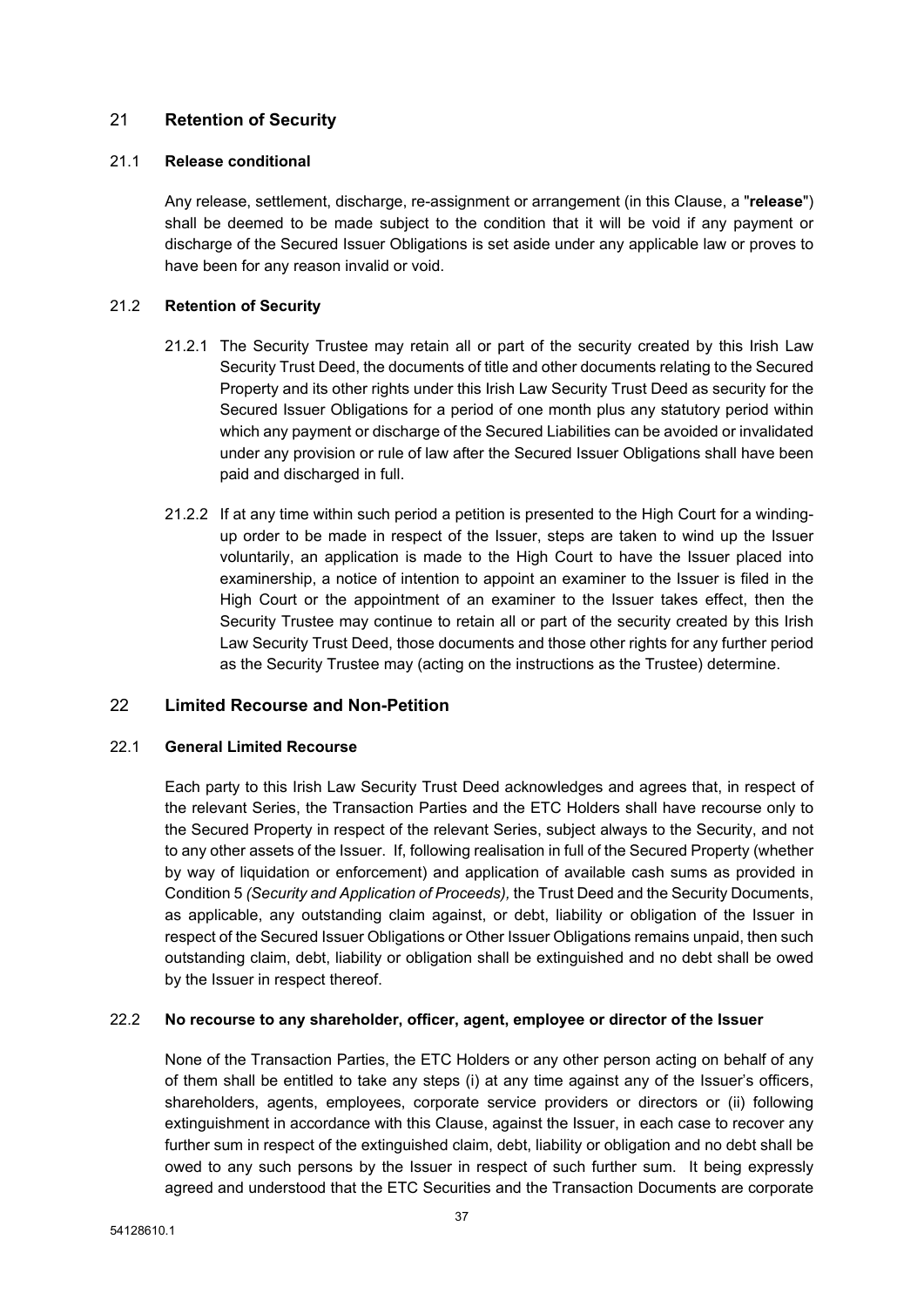obligations of the Issuer. Each party agrees that no personal liability shall attach to or be incurred at any time by the shareholders, officers, agents, employees, corporate service providers or directors of the Issuer, or any of them, under or by reason of any of the obligations, covenants or agreements of the Issuer contained in the ETC Securities or any Transaction Document or implied therefrom, and any and all personal liability of every such shareholder, officer, agent, employee, corporate service provider or director for breaches by the Issuer of any such obligations, covenants or agreements, either at law or by statute or constitution, of every such shareholder, officer, agent, employee, corporate service provider or director is hereby deemed expressly waived by the Transaction Parties and the ETC Holders.

#### 22.3 **Non-Petition**

None of the Transaction Parties, the ETC Holders or any person acting on behalf of any of them may at any time bring, institute, or join with any other person in bringing, instituting or joining, any insolvency, administration, bankruptcy, winding-up, liquidation, examinership or any other similar proceedings (whether court-based or otherwise) in relation to the Issuer or any of its assets, and none of them shall have any claim arising with respect to the assets and/or property (i) attributable to any other securities issued by the Issuer (save for any further securities which form a single series with the ETC Securities) or (ii) not attributable to any particular Series, save for lodging a claim in the liquidation of the Issuer which is initiated by another non-Affiliated party or taking proceedings to obtain a declaration as to the obligations of the Issuer (provided such proceedings do not constitute insolvency or liquidation proceedings) and without limitation to the Security Trustee's right to enforce and/or realise the security constituted by the Security Documents in accordance with Clause [3.15](#page-10-0) (*Security Trustee [enforcing](#page-10-0) Security over the [Property](#page-10-0)*) (including by appointing a receiver or an administrative receiver but provided that such actions do not constitute insolvency or liquidation proceedings).

#### 22.4 **Survival**

The provisions of this Clause [21](#page-37-0) (*Limited Recourse and Non-Petition)* shall survive notwithstanding any redemption of the relevant Series or the termination or expiration of any Transaction Document.

## <span id="page-38-0"></span>23 **Governing Law and Submission to Jurisdiction**

#### 23.1 **Governing law**

These Master Irish Law Security Trust Terms and each Irish Law Security Trust Deed, unless otherwise specified therein, and any non-contractual obligations arising out of or in connection with them shall be governed by and construed in accordance with the laws of Ireland.

#### 23.2 **Jurisdiction**

The courts of Ireland are to have non-exclusive jurisdiction to settle any disputes that may arise out of or in connection with these Master Irish Law Security Trust Terms or the relevant Irish Law Security Trust Deed and, accordingly, any legal action or proceedings arising out of or in connection with these Master Irish Law Security Trust Terms or the relevant Irish Law Security Trust Deed ("**Proceedings**") may be brought in such courts. The parties hereto irrevocably submit to the jurisdiction of such courts and waive any objections to Proceedings in such courts on the ground of venue or on the ground that the Proceedings have been brought in an inconvenient forum. This submission is for the benefit of each of the Security Trustee and the